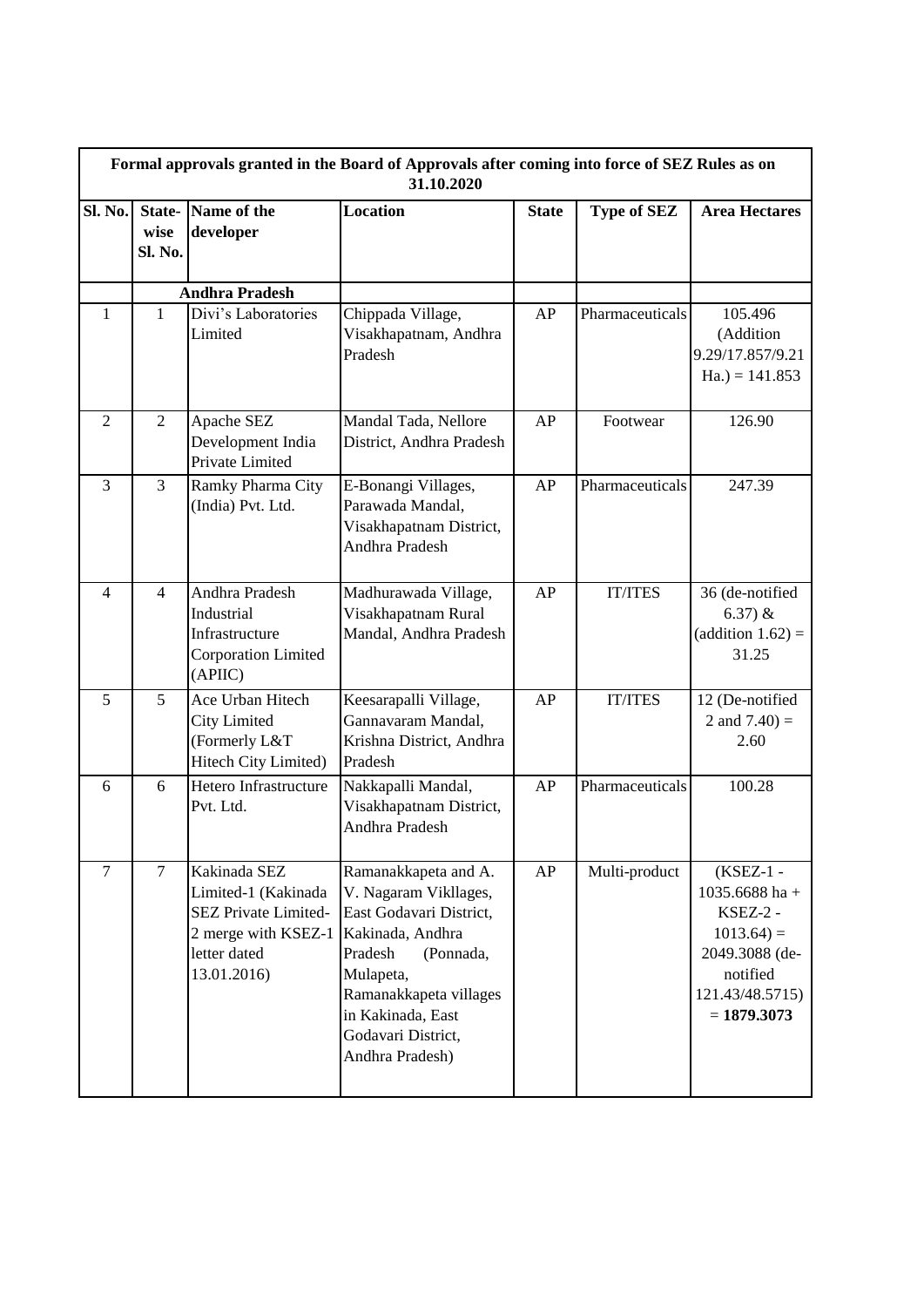| 8  | 8  | Andhra Pradesh<br>Industrial<br>Infrastructural<br>Corporation<br>Ltd.(APIIC)        | Atchutapuram and<br>Rambilli Mandals,<br>Visakhapatnam District,<br>Andhra Pradesh                                                                                       | AP | Multi Product                              | 2206.03 (de-<br>notified 905.21<br>$& 518.22 =$<br>782.60                                                                   |
|----|----|--------------------------------------------------------------------------------------|--------------------------------------------------------------------------------------------------------------------------------------------------------------------------|----|--------------------------------------------|-----------------------------------------------------------------------------------------------------------------------------|
| 9  | 9  | Whitefield Paper<br>Mills Ltd.                                                       | Tallapudi Mandal, West<br>Godavari District,<br>Andhra Pradesh                                                                                                           | AP | Writing &<br><b>Printing Paper</b><br>Mill | 109.81                                                                                                                      |
| 10 | 10 | <b>Brandix India</b><br><b>Apparel City Private</b><br>Limited                       | Duppituru, Doturupalem<br>Maruture and<br>Gurujaplen Villages in<br>Visakhapatnam District,<br>Andhra Pradesh                                                            | AP | Textile                                    | 404.70 (De-<br>notified17.894)<br>$= 386.806$                                                                               |
| 11 | 11 | Sri City Private<br>Limited (formerly<br>Satyavedu Reserve<br>Infrcity Private Ltd.) | Chengambakkam,<br>Appaiahpalem,<br>Gollavaripalem, Mallavari<br>palyam, Aroor,<br>Moporapalle villages at<br>Satyavedu and Vardayya<br>Palem, Mandals, Andhra<br>Pradesh | AP | Multi Product                              | 1022.264 (Add<br>515.358 & 0.501<br>/ De-notified<br>379.327, 70.215,<br>248.354,<br>159.211 and<br>$45.799$ ) =<br>635.217 |
| 12 | 12 | Parry Infrastructure<br><b>Company Private</b><br>Limited                            | Vakalapudi Village,<br>Kakinada Rural Mandal,<br>Kakinada, Andhra<br>Pradesh                                                                                             | AP | Food Processing                            | 101.12 (De-<br>notified $51.12$ ) =<br>50                                                                                   |
| 13 | 13 | Mas Fabric Park<br>(India) Pvt. Ltd.                                                 | Chintavaram village,<br>Chillakru Mandal,<br>Nellore District, Andhra<br>Pradesh                                                                                         | AP | Textile and<br>Apparel                     | 229.29 (Add.<br>$5.78 = 235.07$                                                                                             |
| 14 | 14 | <b>Bhartiya International</b><br>SEZ. Limited                                        | Nellore, Andhra Pradesh                                                                                                                                                  | AP | Leather sector                             | 101.37                                                                                                                      |
| 15 | 15 | Andhra Pradesh<br>Industrial<br>Infrastructural<br>Corporation<br>Ltd.(APIIC)        | Sarpavaram Viullage,<br>Kakinada Rural East<br>Godavari District,<br>Andhra Pradesh                                                                                      | AP | <b>IT/ITES</b>                             | 10.413                                                                                                                      |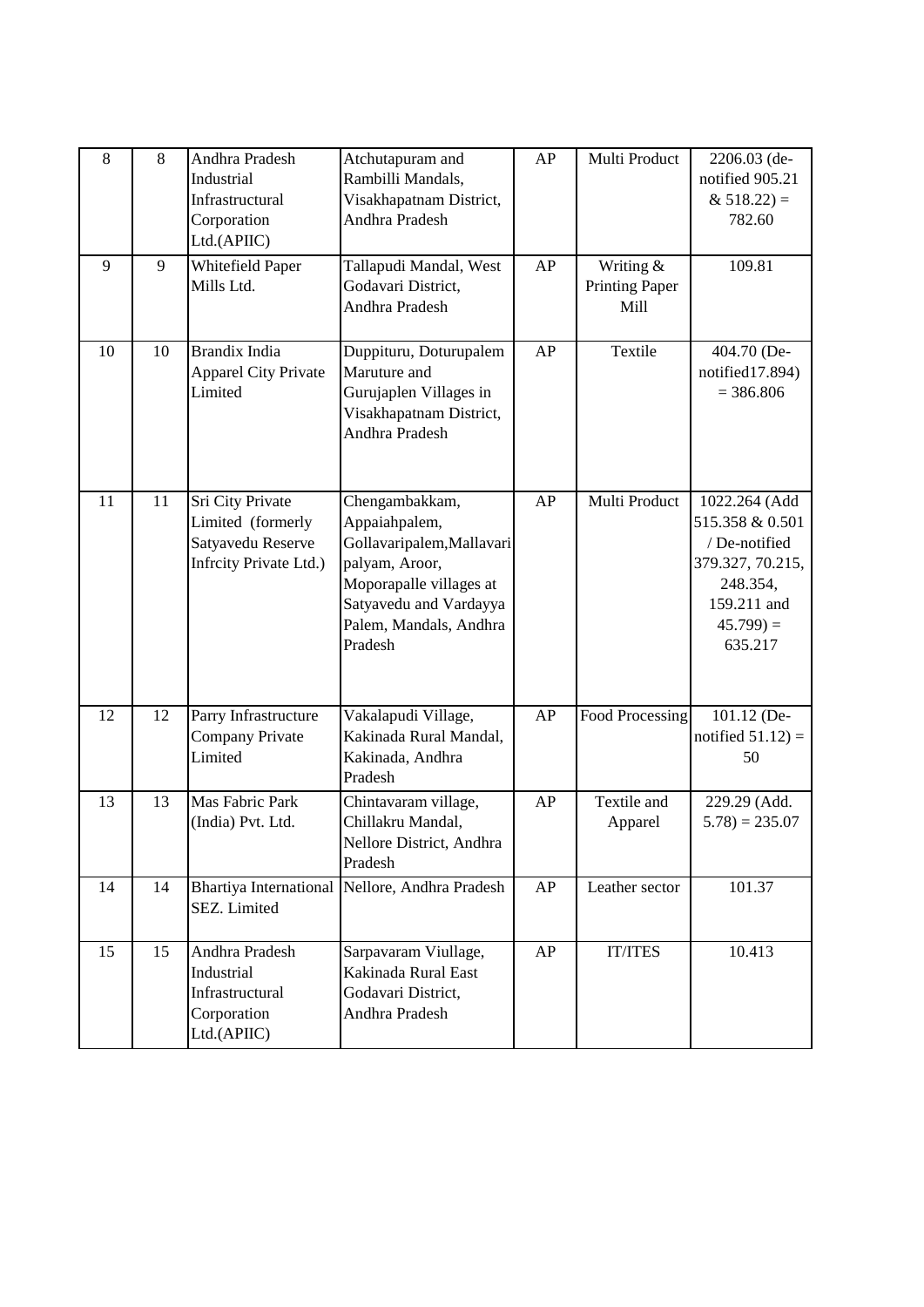| 16 | 16 | Andhra Pradesh<br>Industrial<br>Infrastructure<br><b>Corporation Limited</b><br>(APIIC)                       | Village Annangi and<br>Bodduvanipalem,<br>Mandals Maddipadu and<br>Korispadu, District<br>prakasham, Andhra<br>Pradesh                                     | AP | <b>Building</b><br>Products                                                                                               | 106.46                                                          |
|----|----|---------------------------------------------------------------------------------------------------------------|------------------------------------------------------------------------------------------------------------------------------------------------------------|----|---------------------------------------------------------------------------------------------------------------------------|-----------------------------------------------------------------|
| 17 | 17 | <b>IFFCO Kisan SEZ</b><br>Limited                                                                             | Villages Regadichelika,<br>Racharlapadu,<br>Chowduputtedu,<br>Uchaguntapatem, North<br>Ammuluru, Mandal<br>Kodavaluru, District<br>Nellore, Andhra Pradesh | AP | Multi Product                                                                                                             | 1023.20 (De-<br>notified area<br>20.23 and<br>$234.70 = 768.27$ |
| 18 | 18 | Beneficent<br>Knowledge Parks and<br>Properties Ltd.<br>(Formerly Rassai<br>Properties and<br>Industries Ltd) | Villages Parigi and<br>Serikolum, Mandal<br>Parigi, Ananthapur<br>District, Andhra Pradesh.                                                                | AP | Multi Services                                                                                                            | 366.41                                                          |
| 19 | 19 | Andhra Pradesh<br>Industrial<br>Infrastructural<br>Corporation<br>Ltd.(APIIC)                                 | Villages, Dawarkapuram<br>and Palepolam, Mandals-<br>Naidupeta and<br>Pellakuru, District-<br>Nellore, Andhra Pradesh                                      | AP | Multi Product                                                                                                             | 1032.27                                                         |
| 20 | 20 | <b>Anrak Aluminnium</b><br>Ltd.                                                                               | <b>APIIC</b> Industrial Park,<br>Village G. Koduru,<br>Mandal<br>Makavarapallem,<br>District<br>Visakhapatanam,<br>Andhra Pradesh                          | AP | Alumina/<br>Aluminium<br>refining,<br>smelting,<br>associated<br>processes,<br>Products and<br>raw material<br>industrial | 755.66                                                          |
| 21 | 21 | Andhra Pradesh<br>Industrial<br>Infrastructural<br>Corporation<br>Ltd.(APIIC)                                 | Villages<br>Ratchumarripalli,<br>Peddarangapuram and<br>Venkatampalli, Mandal<br>Pulivendula, District<br>Kadapa, Andhra Pradesh                           | AP | Biotechnology                                                                                                             | 31.99                                                           |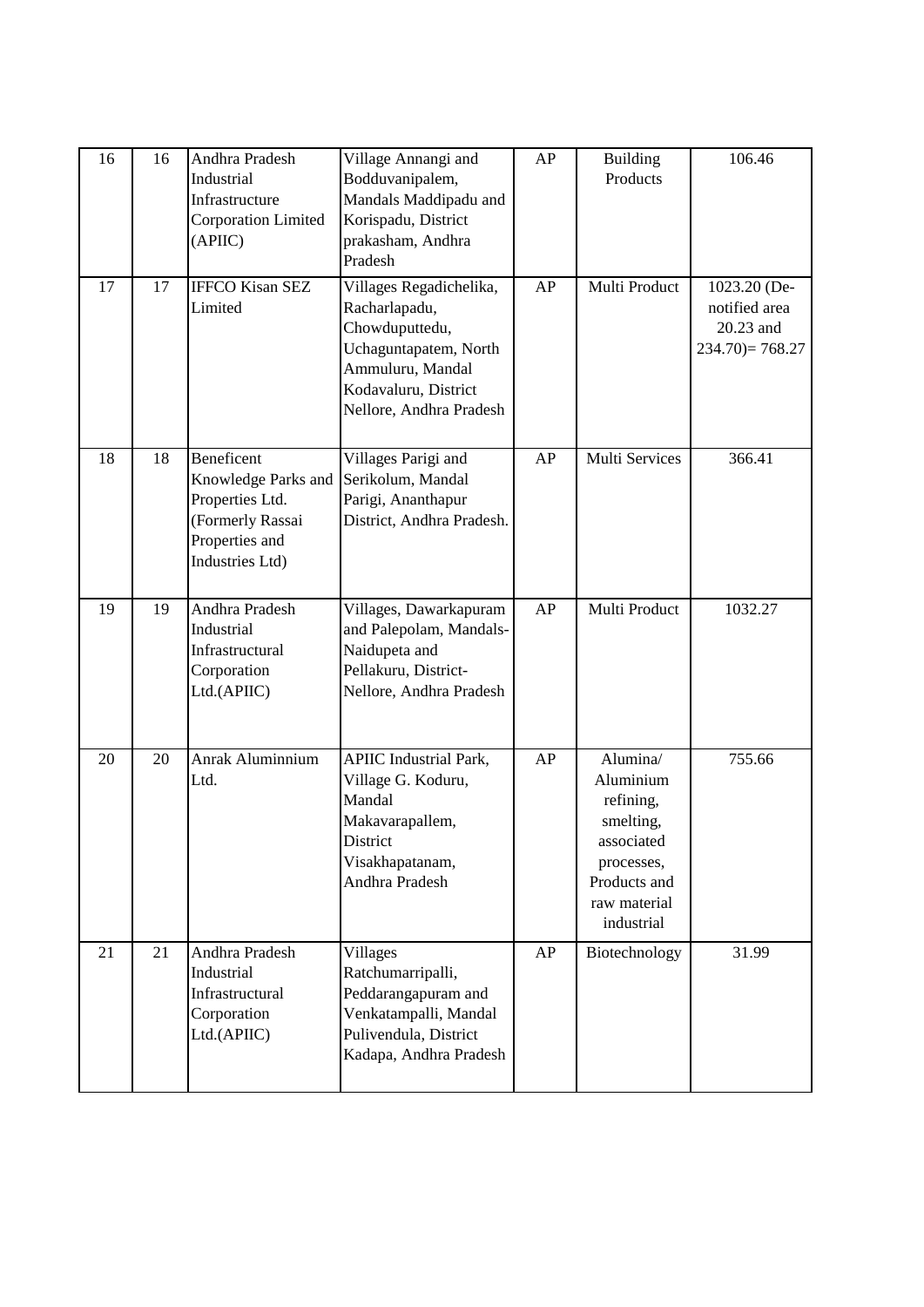| 22 | 22 | Dr. Reddy's<br>Laboratories Limited              | Village<br>Devunipalavalasa,<br>Mandal Ranasthalam,<br>District Srikakulam,<br>Andhra Pradesh.    | AP | Pharmaceutical                          | 100.37 |
|----|----|--------------------------------------------------|---------------------------------------------------------------------------------------------------|----|-----------------------------------------|--------|
| 23 | 23 | Krishnapatnam<br>Infratech Pvt. Ltd.             | Chillakur Mandal,<br>Nellore District, Andhra<br>Pradesh                                          | AP | Multi Product                           | 1023   |
| 24 | 24 | <b>Indus Gene</b><br><b>Expressions Limited</b>  | Village Kodur and<br>Settepalli, Mandal<br>Chilamathur, District<br>Anantapur, Andhra<br>Pradesh. | AP | Biotechnology                           | 11.45  |
| 25 | 25 | Lepakshi Knowledge<br>Hub Private Limited        | Chillamaturu Mandal,<br>Ananthapur District,<br>Andhra<br>Pradesh                                 | AP | Aerospace<br>& Precision<br>Engineering | 115.41 |
| 26 | 26 | Lepakshi Knowledge<br><b>Hub Private Limited</b> | Chillamaturu and<br>Gorantla Mandal,<br>Ananthapur District,<br>Andhra<br>Pradesh                 | AP | Biotechnology                           | 11.88  |
| 27 | 27 | Lepakshi Knowledge<br>Hub Private Limited        | Chillamaturu<br>Mandal, Ananthapur<br>District, Andhra Pradesh                                    | AP | <b>FTWZ</b>                             | 40     |
|    |    |                                                  |                                                                                                   |    |                                         |        |
| 28 | 28 | <b>WIPRO Limited</b>                             | Resapuvanipalem<br>Village, Old TB Hospital<br>Area, Visakhapatnam,<br>Andhra Pradesh             | AP | <b>IT/ITES</b>                          | 2.89   |
| 29 | 29 | <b>CCL Products (India)</b><br>Limited           | Kuvakolli Village,<br>Vardaiah Palem Mandal,<br>Chittoor District,<br>Andhra Pradesh              | AP | Agro based<br>Food Processing           | 11.879 |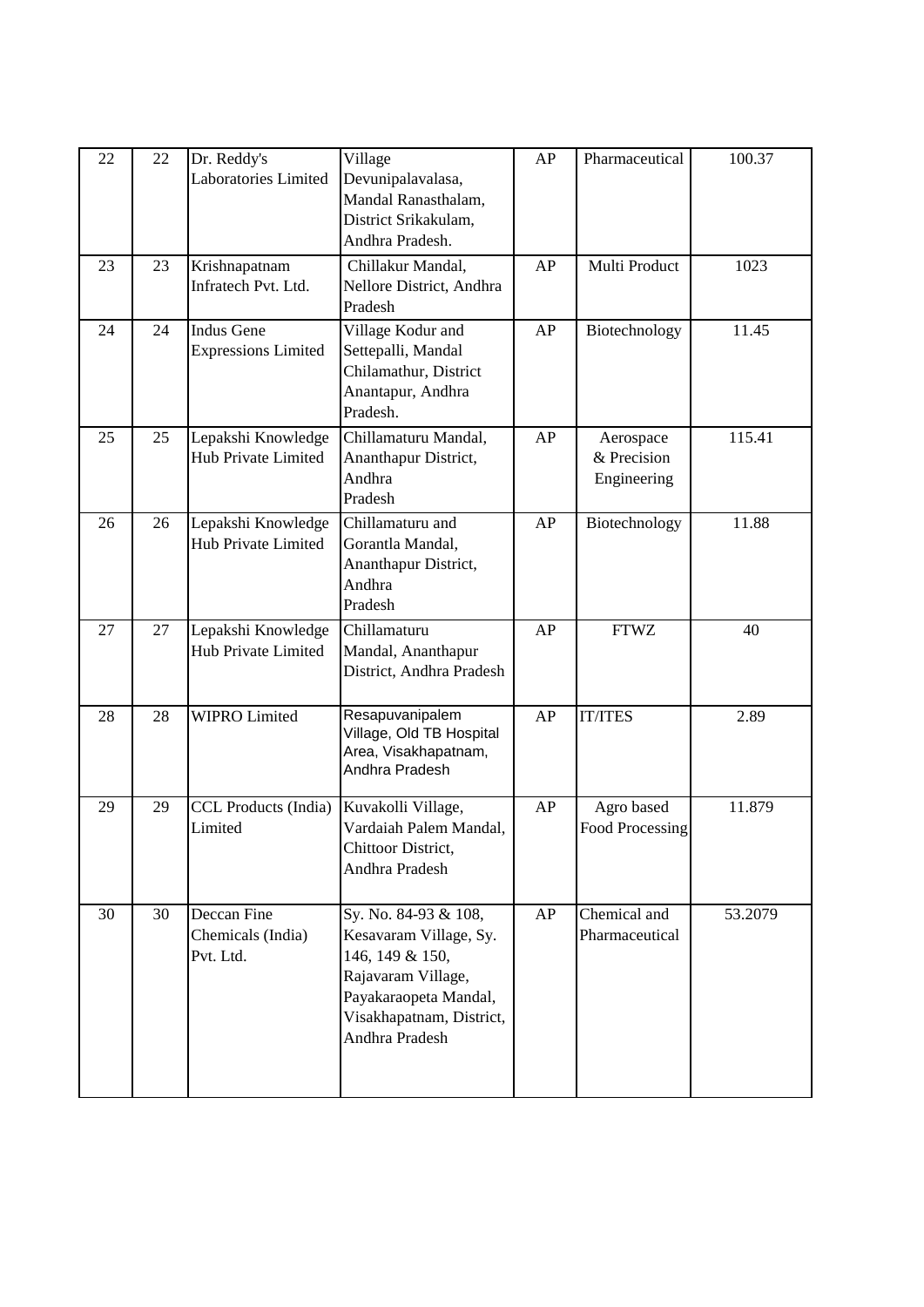| 31 | 31             | <b>HCL Technologies</b><br>Ltd.                                          | Sy. No. 20/3,<br>Kesarapalli Village, NH-<br>5, Gannaavaram                                   | AP        | <b>IT/ITES</b>                                 | 10.43   |
|----|----------------|--------------------------------------------------------------------------|-----------------------------------------------------------------------------------------------|-----------|------------------------------------------------|---------|
|    |                |                                                                          | Mandal, Vijayawada,<br>Andhra Pradesh                                                         |           |                                                |         |
| 32 | 32             | Andhra Pradesh<br>Capital Region<br>Development<br>Authority (APCRDA)    | Ainovolu Village, Tullur<br>Mandal, Guntur District,<br>Andhra Pradesh                        | AP        | <b>IT/ITES</b>                                 | 21.48   |
|    |                | Chandigarh                                                               |                                                                                               |           |                                                |         |
| 33 | $\mathbf{1}$   | Chandigarh<br>Administration                                             | Chandigarh                                                                                    | <b>CH</b> | Electronics<br>Hardware, and<br><b>IT/ITES</b> | 12.22   |
| 34 | $\overline{2}$ | Chandigarh<br>Administration                                             | Chandigarh                                                                                    | <b>CH</b> | <b>IT/ITES</b>                                 | 26.96   |
|    |                | Chhattisgarh                                                             |                                                                                               |           |                                                |         |
| 35 | $\mathbf{1}$   | Naya Raipur<br>Development<br>Authority (NRDA)                           | Naya Raipur,<br>Chhattisgarh                                                                  | CG        | <b>IT/ITES</b>                                 | 10.77   |
| 36 | $\overline{2}$ | Lanco Solar Private<br>Limited                                           | Mahroomkala,<br>Mahroomkurd and<br>Chaveli villages,<br>Rajnandgaon District,<br>Chhattisgarh | CG        | Solar                                          | 101.282 |
|    |                | <b>Delhi</b>                                                             |                                                                                               |           |                                                |         |
| 37 | $\mathbf{1}$   | Delhi State Industrial<br>Information<br>Development<br>Corporation Ltd. | Baprola village, Delhi                                                                        | DL        | IT                                             | 10.52   |
| 38 | $\overline{2}$ | Delhi State Industrial<br>Information<br>Development<br>Corporation Ltd. | Baprola village, Delhi                                                                        | <b>DL</b> | Gem and<br>Jewellery                           | 16.73   |
|    |                | Goa                                                                      |                                                                                               |           |                                                |         |
| 39 | $\mathbf{1}$   | <b>Meditab Specialities</b><br>Private Limited                           | Bhut Kham, Kerim<br>Industrial Estate, Taluka<br>Ponda, Goa                                   | GA        | Pharmaceuticals                                | 123.20  |
| 40 | $\overline{2}$ | Paradigm Logistics<br>and Distribution<br>Private Limited                | Phase IV - Verna<br>Industrial Estate, Goa.                                                   | GA        | <b>IT/ITES</b>                                 | 40.25   |
| 41 | 3              | K. Raheja Corp Pvt.<br>Ltd.                                              | Verna Industrial Area,<br>Goa                                                                 | GA        | <b>IT/ITES</b>                                 | 105.91  |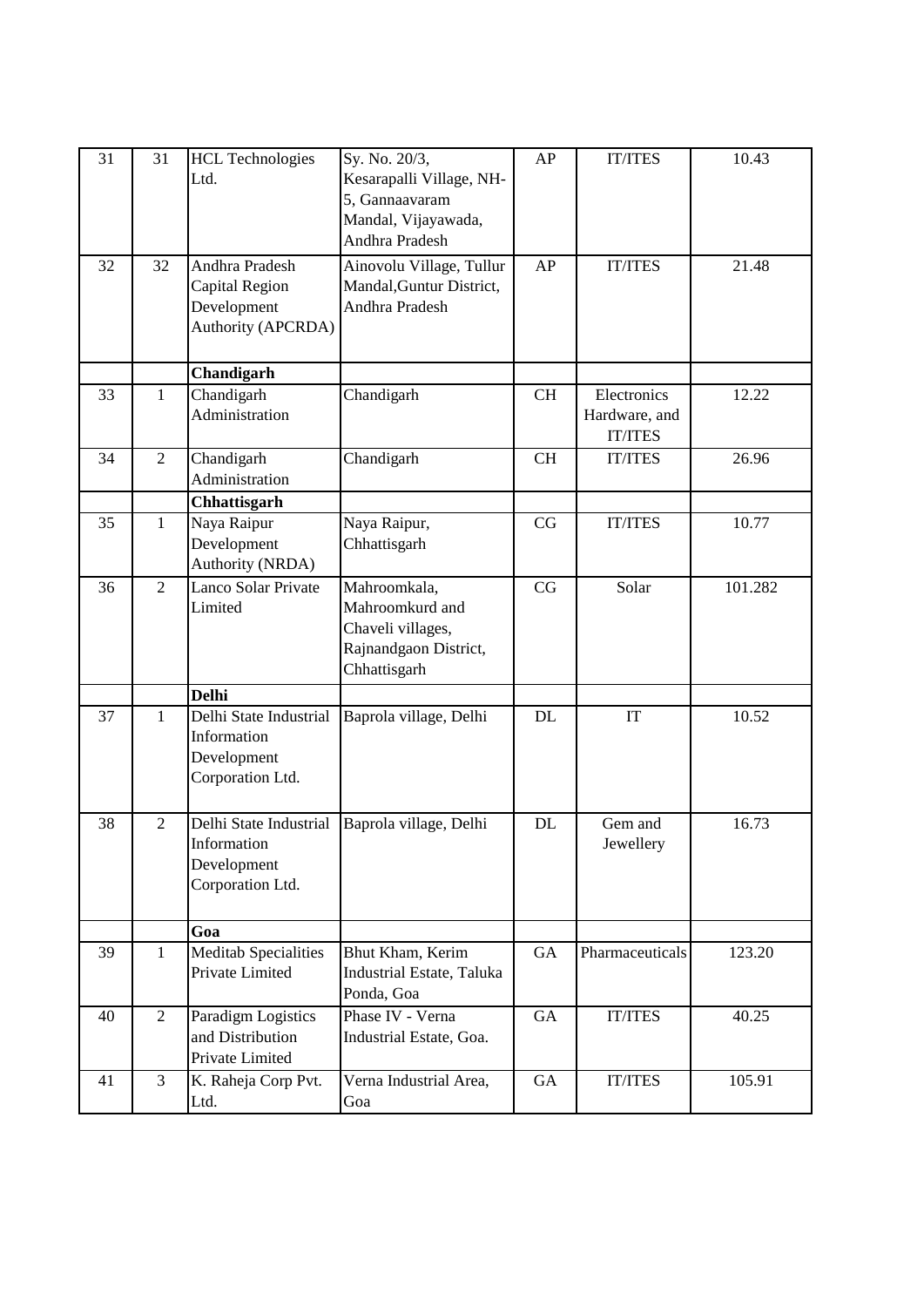| 42 | 4              | Peninsula Pharma<br><b>Research Centre Pvt.</b><br>Ltd.                                                                                                                                                                                                                                                                    | Sancoale Tal-<br>Mormugao, Goa                                                                                                                                                                                                                                       | <b>GA</b> | Biotech               | 20.365                                                                                                          |
|----|----------------|----------------------------------------------------------------------------------------------------------------------------------------------------------------------------------------------------------------------------------------------------------------------------------------------------------------------------|----------------------------------------------------------------------------------------------------------------------------------------------------------------------------------------------------------------------------------------------------------------------|-----------|-----------------------|-----------------------------------------------------------------------------------------------------------------|
| 43 | 5              | Planetview<br>Mercantile Company<br>Limited                                                                                                                                                                                                                                                                                | Verna, Goa                                                                                                                                                                                                                                                           | <b>GA</b> | Gems and<br>Jewellery | 13.28                                                                                                           |
| 44 | 6              | <b>Inox Mercantile</b><br><b>Company Private</b><br>Limited                                                                                                                                                                                                                                                                | Verna, Goa                                                                                                                                                                                                                                                           | GA        | Biotech               | 48.48                                                                                                           |
| 45 | $\overline{7}$ | Panchbhoomi<br><b>Infrastructure Private</b><br>Limited                                                                                                                                                                                                                                                                    | Survey No. 260, Village<br>Socorro, Bardez Taluka,<br>North Goa District, Goa                                                                                                                                                                                        | GA        | IT                    | 18.5                                                                                                            |
|    |                | Gujarat                                                                                                                                                                                                                                                                                                                    |                                                                                                                                                                                                                                                                      |           |                       |                                                                                                                 |
| 46 | $\mathbf{1}$   | Reliance Jamnagar<br><b>Infrastructure Limited</b>                                                                                                                                                                                                                                                                         | Jamnagar, Gujarat                                                                                                                                                                                                                                                    | GJ        | Multi product         | 440.08 (add<br>784.02,<br>540.0372 &<br>153.7057)/(de-<br>notified<br>708.1307)/ (add<br>79.73)<br>$=1289.4422$ |
| 47 | $\overline{2}$ | Dahej SEZ Limited                                                                                                                                                                                                                                                                                                          | Taluke Vagra, District<br>Bharuch, Gujarat                                                                                                                                                                                                                           | GJ        | Multi Product         | 1718.9387 (de-<br>notified<br>14.5634)/ (add<br>28.1781)/ (de-<br>notified 49.8994<br>$& 0.2509 =$<br>1682.4031 |
| 48 | 3              | Adani Port and<br>Special Economic<br>Zone / (Adani Power<br>Private Limited<br>)/(Mundra Port and<br>Special Economic<br>Zone )/ (Adani Ports<br>and SEZ )/ (Adani<br>Ports and Special<br>Economic Zone Ltd.<br>(APSEZL-II) [SEZ<br>I&II merge with SEZ<br>notified on<br>23.06.2006 from<br>letter dated<br>15.03.2016) | Village Mundra, Taluka<br>Mundra, District Kutch,<br>Gujarat (Villages Tunda<br>and Siracha, Taluka<br>Mundra, District Kutch<br>in the State of<br>Gujara)/Village Dhrub,<br>Taluka Mundra, District<br>Kutch, Gujarat/Mundra<br>Taluka, District Kutch,<br>Gujarat | GJ        | Multi Product         | 6456.3349<br>(merge SEZ area<br>168.41/1856.533<br>5)/(de-notified<br>$46.6894 =$<br>8434.5890                  |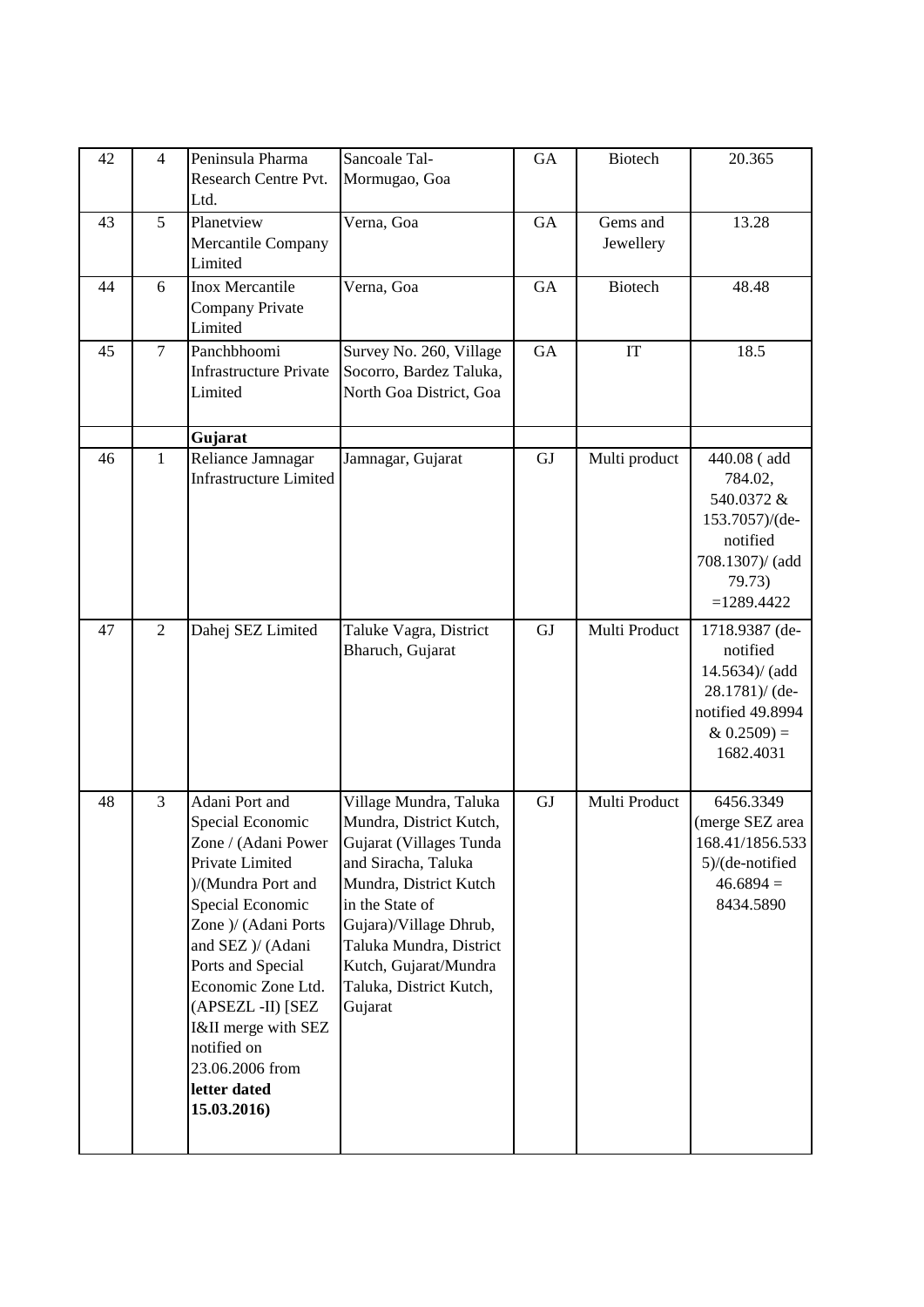| 49 | $\overline{4}$ | Zydus Infrastructure<br>Private Limited                                                                                                                                                 | Village - Matoda, Sari<br>and Chachanvadi Vasna<br>on NH 8-A, Taluk -<br>Sanand, District<br>Ahmedabad, Gujarat | GJ | Pharmaceuticals                                | 48.83 (add<br>1.4585/64.4823)<br>$= 114.7708$                                                       |
|----|----------------|-----------------------------------------------------------------------------------------------------------------------------------------------------------------------------------------|-----------------------------------------------------------------------------------------------------------------|----|------------------------------------------------|-----------------------------------------------------------------------------------------------------|
| 50 | 5              | Gujarat Industrial<br>Development<br>Corporation                                                                                                                                        | Ahmedabad, Gujarat                                                                                              | GJ | Textiles and<br>Articles of<br><b>Textiles</b> | 20.41                                                                                               |
| 51 | 6              | Gujarat Industrial<br>Development<br>Corporation                                                                                                                                        | Gandhinagar Electronic<br>Estate, Gujarat                                                                       | GJ | <b>IT/ITES</b>                                 | 28                                                                                                  |
| 52 | $\overline{7}$ | CPL Infrastructure<br>Pvt. Ltd.                                                                                                                                                         | Ahmedabad, Gujarat                                                                                              | GJ | Pharmaceuticals                                | 122.3061                                                                                            |
| 53 | 8              | Jubilant<br><b>Infrastructure Limited</b>                                                                                                                                               | Villages Vilayat and<br>Vorasamni, Taluka<br>Vagra, District Bharuch,<br>Gujarat                                | GJ | Chemical                                       | 107.165 (add<br>$18.55092 =$<br>125.72.42                                                           |
| 54 | 9              | <b>Aqualine Properties</b><br>Private Limited                                                                                                                                           | Village Koba, District<br>Gandhinagar, Gujarat                                                                  | GJ | <b>IT/ITES</b>                                 | 27.83                                                                                               |
| 55 | 10             | <b>Calica Construction</b><br>and Impex Private<br>Limied                                                                                                                               | Village Ognaj, Taluka<br>Dascroi, District<br>Ahmedabad, Gujarat                                                | GJ | <b>IT/ITES</b>                                 | 10.9369                                                                                             |
| 56 | 11             | Kandla Port Trust                                                                                                                                                                       | Kandla, Gujarat                                                                                                 | GJ | Port based<br>Multi product                    | 640                                                                                                 |
| 57 | 12             | <b>Ganesh Infrastructure</b><br>Private Limited                                                                                                                                         | Village Chharodi Taluka<br>Dascroi, District<br>Ahmedabad, Gujarat                                              | GJ | <b>IT/ITES</b>                                 | 32.71                                                                                               |
| 58 | 13             | AspenPark Infra<br>Vadodara Private<br>Limited (AIVPL)<br>[Formerly Aspen<br>Infrastructures<br>Limited (Synefra<br>Engineering<br>construction Ltd.<br>(Suzlon Infrastrucutre<br>Ltd.) | Taluka Waghodia,<br>District Vadodara,<br>Gujarat                                                               | GJ | Engineering                                    | 100.99 (add<br>9.6761/4.9778)<br>& de-notified<br>10.4241/52.4588/<br>1.2130/0.3804)<br>$= 51.1676$ |
| 59 | 14             | Gujarat Industrial<br>Development<br>Corporation                                                                                                                                        | Biotech Park, Savli<br><b>GIDC</b> Estate Village<br>Manjusar, Disrict<br>Vadodara, Gujarat.                    | GJ | Biotechnology                                  | 15.81                                                                                               |
| 60 | 15             | <b>Gift SEZ Limited</b>                                                                                                                                                                 | Village Phirozpur and<br>Ratanpur, District<br>Gandhinagar, Gujarat                                             | GJ | Multi Services                                 | 105.4386                                                                                            |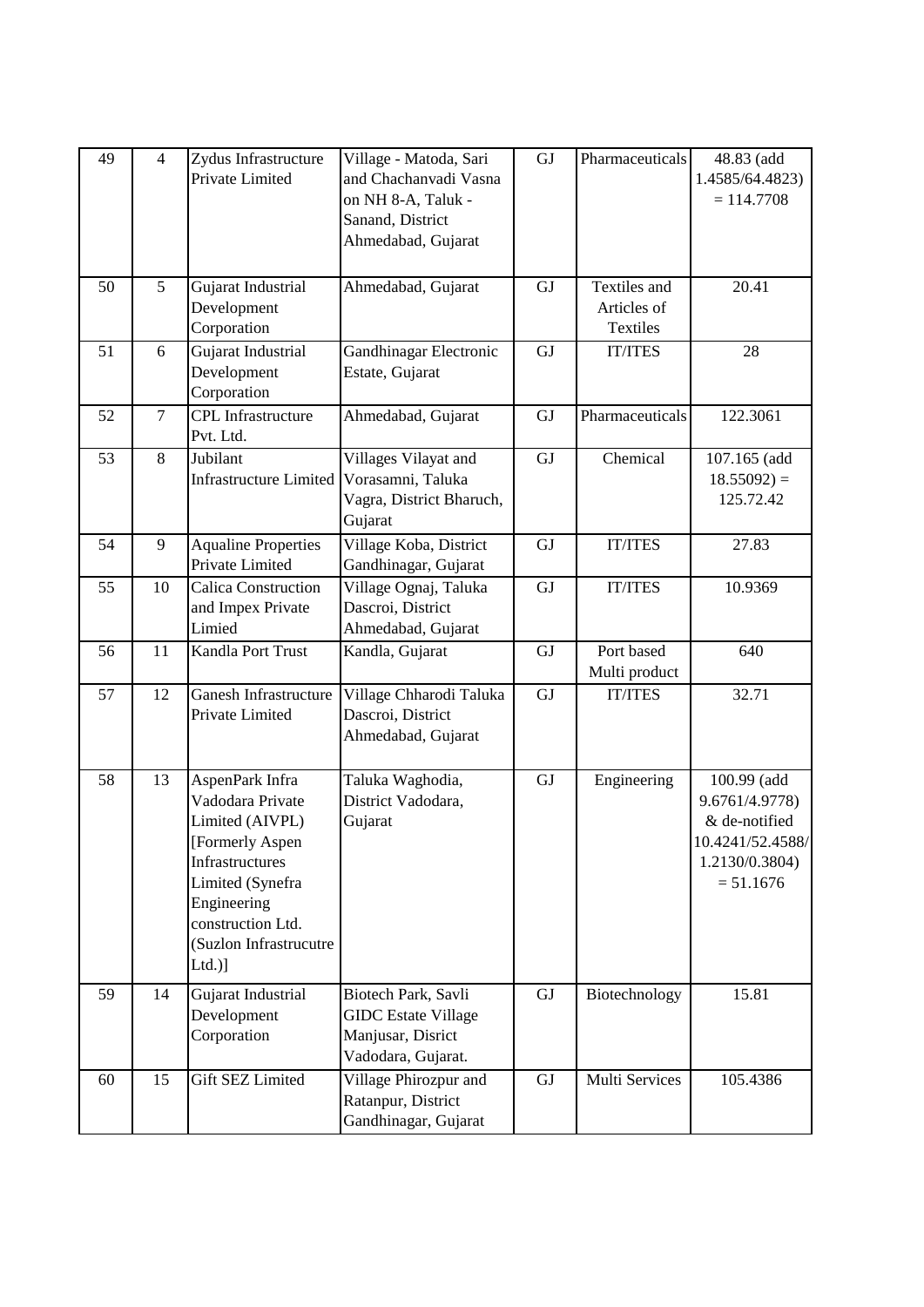| 61 | 16 | Sterling SEZ and<br><b>Infrastructure Limited</b>                                                             | Jambusar, District<br>Bharuch, Gujarat                                                                            | GJ        | Multi Product                                                                  | 1263.17                                             |
|----|----|---------------------------------------------------------------------------------------------------------------|-------------------------------------------------------------------------------------------------------------------|-----------|--------------------------------------------------------------------------------|-----------------------------------------------------|
| 62 | 17 | E. Complex Pvt. Ltd.                                                                                          | Village Rampara-II,<br>Taluka: Rajula and<br>Village Lunsapur,<br>Taluka: Jafarabad,<br>District: Amerli, Gujarat | GJ        | Engineering<br>goods                                                           | 124.1199                                            |
| 63 | 18 | <b>Tata Consultancy</b><br><b>Services Limited</b><br>(TCS)                                                   | Gandhinagar, Gujarat                                                                                              | GJ        | <b>IT/ITES</b>                                                                 | 10.319                                              |
| 64 | 19 | Gujarat Industrial<br>Development<br>Corporation                                                              | Gandhinagar-Sarkhet<br>Highway, Gandhinagar<br>Gujarat                                                            | GJ        | <b>IT/ITES</b>                                                                 | 22.2585                                             |
| 65 | 20 | Dishman<br><b>Infrastructure Limited</b>                                                                      | Villages Kalayangadh<br>and Gangad, Taluks<br>Bavla, District<br>Ahmedabad, Gujarat                               | <b>GJ</b> | Pharma and<br>chemicals sector                                                 | 106.8383                                            |
| 66 | 21 | HBS Auto and Anc<br>SEZ Pvt.<br>Ltd.(Formerly HBS<br>Pharma SEZ Pvt. Ltd.<br>(Formerly J.B. SEZ<br>Pvt. Ltd.) | Village Panoli, Taluka-<br>Ankleshwar, District-<br>Bharuch, Gujrat                                               | GJ        | Automobile,<br>Automobile<br>ancillary &<br>Engineering                        | 125.0494 (add<br>$1.4918 =$<br>126.5412             |
| 67 | 22 | Larsen & Toubro Ltd.                                                                                          | Village Ankhol and<br>Bapod, Taluka<br>Vadodara, Dist-<br>Vadodara, Gujarat                                       | GJ        | <b>IT/ITES</b>                                                                 | 10 (add 2.1974/<br>de-notified<br>$7.0867 = 5.1107$ |
| 68 | 23 | Euro Multivision Ltd.                                                                                         | District Kutch, Gujarat                                                                                           | GJ        | Non-<br>conventional<br>energy<br>including solar<br>energy<br>equipments/cell | 11.6347                                             |
| 69 | 24 | <b>Mexus Corporation</b><br>Pvt. Ltd.                                                                         | Chala, Ta. Pardi, Valsad<br>District Gujarat                                                                      | <b>GJ</b> | Electronics<br>Hardware,<br>Software<br>including<br><b>IT/ITES</b>            | 11.11                                               |
| 70 | 25 | Gujarat<br>Hydrocarbons and<br>Power SEZ Limited-<br>Kolkata                                                  | Village Vilayat, Taluka<br>Vagra, District Bharuch<br>Gujarat                                                     | <b>GJ</b> | Oil and gas                                                                    | 108                                                 |
| 71 | 26 | Akshaypatra<br>Infrastructure Pvt.<br>Ltd.                                                                    | Village Agol Taluka<br>Kadi, District, Mehsana,<br>Gujarat                                                        | GJ        | Food Processing                                                                | 108.3                                               |
|    |    | Haryana                                                                                                       |                                                                                                                   |           |                                                                                |                                                     |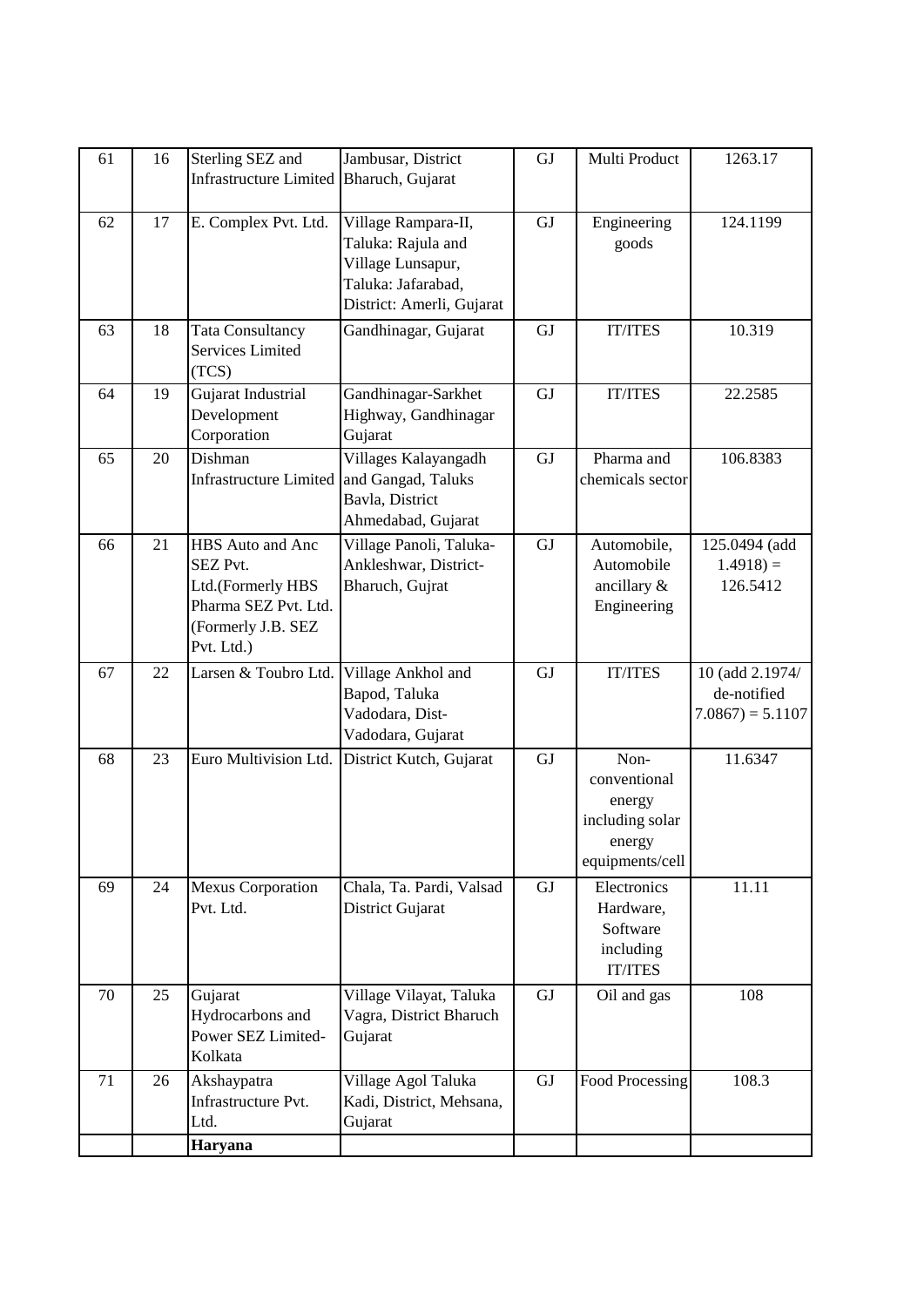| 72 | $\mathbf{1}$   | Selecto Systems Pvt.<br>Ltd.                                                      | 15/1, Main Mathura<br>Road, Faridabad,                                                      | HR        | IT             | 3.34                                                                                                                                                             |
|----|----------------|-----------------------------------------------------------------------------------|---------------------------------------------------------------------------------------------|-----------|----------------|------------------------------------------------------------------------------------------------------------------------------------------------------------------|
| 73 | $\overline{2}$ | GTV Tech SEZ Pvt.<br>Ltd. (Formerly Dr.<br>Fresh Healthcare Pvt.<br>$Ltd.$ )      | Haryana<br>Village Ghamroj, Tehsil-<br>Sohna, Gurgaon Sohna<br>Road, Gurgaon, Haryana       | <b>HR</b> | <b>IT/ITES</b> | 25.27                                                                                                                                                            |
| 74 | 3              | DLF Ltd.                                                                          | Village Silokhera, Tehsil<br>and District Gurgaon,<br>Haryana                               | <b>HR</b> | <b>IT/ITES</b> | 14.97                                                                                                                                                            |
| 75 | $\overline{4}$ | Pioneer Urban Land<br>and Infrastructure<br>Limited                               | Village Ghata, Gurgaon,<br>Haryana, very close to<br>$NH-8$                                 | <b>HR</b> | <b>IT/ITES</b> | 40.48                                                                                                                                                            |
| 76 | 5              | DLF Cyber City<br>Developers Ltd.                                                 | Gurgaon, Haryana                                                                            | HR        | <b>IT/ITES</b> | 10.73 (Add 1.76)<br>/ De-notified<br>2.26) Total 10.23                                                                                                           |
| 77 | 6              | Metro Valley<br><b>Business Park Private</b><br>Limited                           | Gurgaon - Faridabad<br>Road, Opp. Ansals<br>Valley View<br>Apartments, Gurgaon,<br>Haryana  | HR        | IT             | 11.21                                                                                                                                                            |
| 78 | $\overline{7}$ | <b>Ascendant Estates</b><br>Private Limited                                       | Bhondsi, Tehsil Sohna,<br>District Gurgaon,<br>Haryana                                      | <b>HR</b> | <b>IT/ITES</b> | 12.5975                                                                                                                                                          |
| 79 | 8              | Gurgaon Infospace<br>Ltd.                                                         | Village Dundahera,<br>District Gurgaon,<br>Haryana                                          | HR        | <b>IT/ITES</b> | 11.2021                                                                                                                                                          |
| 80 | 9              | ITPG Developer Pvt.<br>Ltd. (Formerly G.P.<br><b>Realtors Private</b><br>Limited) | Village Behrampur,<br>District- Gurgaon,<br>Haryana                                         | <b>HR</b> | <b>IT/ITES</b> | 18.86858 (De-<br>notified<br>2.1601)/(Add<br>4.8817/0.14670/3<br>$.38430/0.476 =$<br>25.59723                                                                    |
| 81 | 10             | G.P. Realtors Private<br>Limited                                                  | Village Beharampur<br>Balola and Bandhwari,<br>Tehsil Sohna, District-<br>Gurgaon, Haryana. | <b>HR</b> | <b>IT/ITES</b> | 36.3744 (add.<br>area 0.3919 and<br>de-notified area<br>8.094 &<br>$2.8630=$<br>25.8093 (de-<br>notified area<br>$0.0152$ and add.<br>Area $1.5580$ =<br>27.3521 |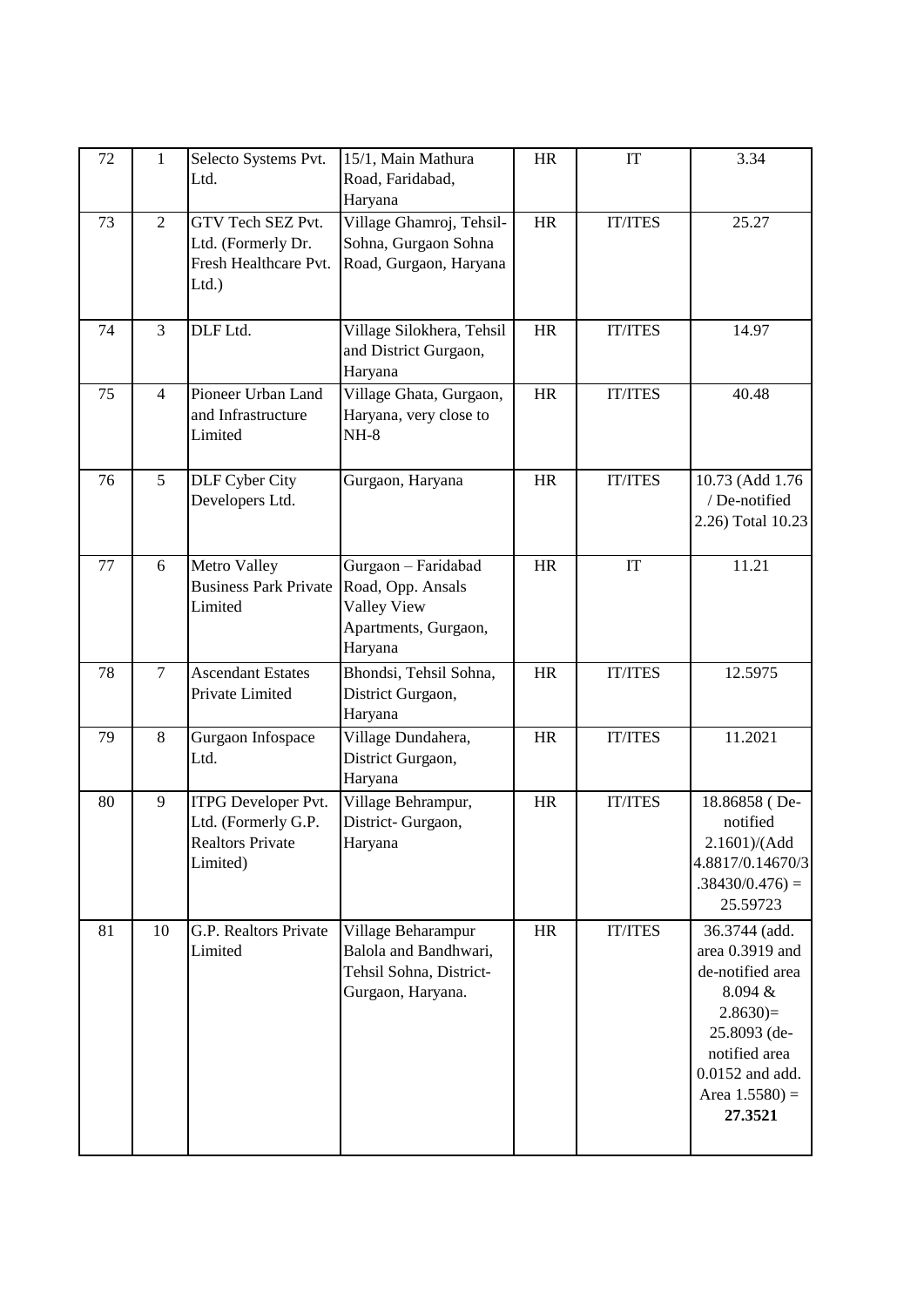| 82 | 11 | Mayar Infrastructure<br>Development Pvt.<br>Ltd.                                                                | Rahka and Nimoth<br>Villages, Tehsil- Sohna,<br>Gurgaon, Haryana                                                                   | HR        | Biotechnology                             | 15.0877                                                |
|----|----|-----------------------------------------------------------------------------------------------------------------|------------------------------------------------------------------------------------------------------------------------------------|-----------|-------------------------------------------|--------------------------------------------------------|
| 83 | 12 | <b>ASF</b> Insignia SEZ<br>Private Ltd. (Canton<br><b>Buildwell Private</b><br>Limited)                         | Village Gwal Pahari,<br>Tehsil Sohna, District-<br>Gurgaon, Haryana                                                                | HR        | <b>IT/ITES</b>                            | 19.3028                                                |
| 84 | 13 | Candor Gurgaon One<br>Realty Projects Pvt.<br>Ltd. (Formerly<br><b>Unitech Realty</b><br>Projects Ltd.)         | Village Tikri, Tehsil and<br>District Gurgaon,<br>Haryana                                                                          | <b>HR</b> | <b>IT/ITES</b>                            | 10.041                                                 |
| 85 | 14 | <b>DS Realetors Private</b><br>Limited                                                                          | District Gurgaon,<br>Haryana                                                                                                       | <b>HR</b> | IT                                        | 56.65                                                  |
| 86 | 15 | Mittal Infratech<br>Private. Limited.                                                                           | Sewah Village GT<br>Road, Panipat District<br>Haryana                                                                              | <b>HR</b> | <b>IT/ITES</b>                            | 10.89                                                  |
| 87 | 16 | Perpetual Infracon<br>Private Limited                                                                           | Sector -81, Villages<br>Budena & Faridabad,<br>District Faridabad,<br>Haryana                                                      | HR        | <b>IT/ITES</b>                            | 21.695                                                 |
| 88 | 17 | <b>Gracious Buildcon</b><br>Private Limited                                                                     | Sector 102, Village<br>Kherkimajra, Tehsil and<br>District Gurgaon,<br>Haryana                                                     | HR        | <b>IT/ITES</b>                            | 11.1                                                   |
| 89 | 18 | Goldsouk<br>International Gems &<br>Jewellery SEZ Pvt.<br>Ltd.                                                  | Village Bhondsi, Tehsil-<br>Sohna, Gurgaon,<br>Haryana                                                                             | <b>HR</b> | <b>IT/ITES</b>                            | 16.19                                                  |
| 90 | 19 | Anant Raj Industries<br>Ltd.                                                                                    | Plot No. TP-1, Rai,<br>Sonepat District,<br>Haryana                                                                                | <b>HR</b> | <b>IT/ITES</b>                            | 10                                                     |
| 91 | 20 | <b>Ansal Colours</b><br><b>Engineering SEZ</b><br>Limited (Ansal<br>Kamdhenu<br><b>Engineering SEZ</b><br>Ltd.) | Village Bhagan, Tehsil-<br>Ganaur (Sonepat) and<br>Village Kurar<br>Ibrahimpur, Tehsil-<br>Sonepat, onNational<br>Highway, Haryana | HR        | Agro and Food<br>Processing<br>Products   | 25.69                                                  |
| 92 | 21 | <b>Orient Craft</b><br><b>Infrastructure Limited</b>                                                            | Village Bans Hariya<br>District Gurgaon,<br>Haryana                                                                                | HR        | <b>IT/ITES</b>                            | 26.56                                                  |
| 93 | 22 | <b>Mikado Realtors</b><br>Private Limited                                                                       | Village Behrampur and<br>Balola, District-<br>Gurgaon, Haryana                                                                     | HR        | Electronic<br>Hardware,<br><b>IT/ITES</b> | $11.033$ (de-<br>notified<br>$0.584/0.228$ =<br>10.221 |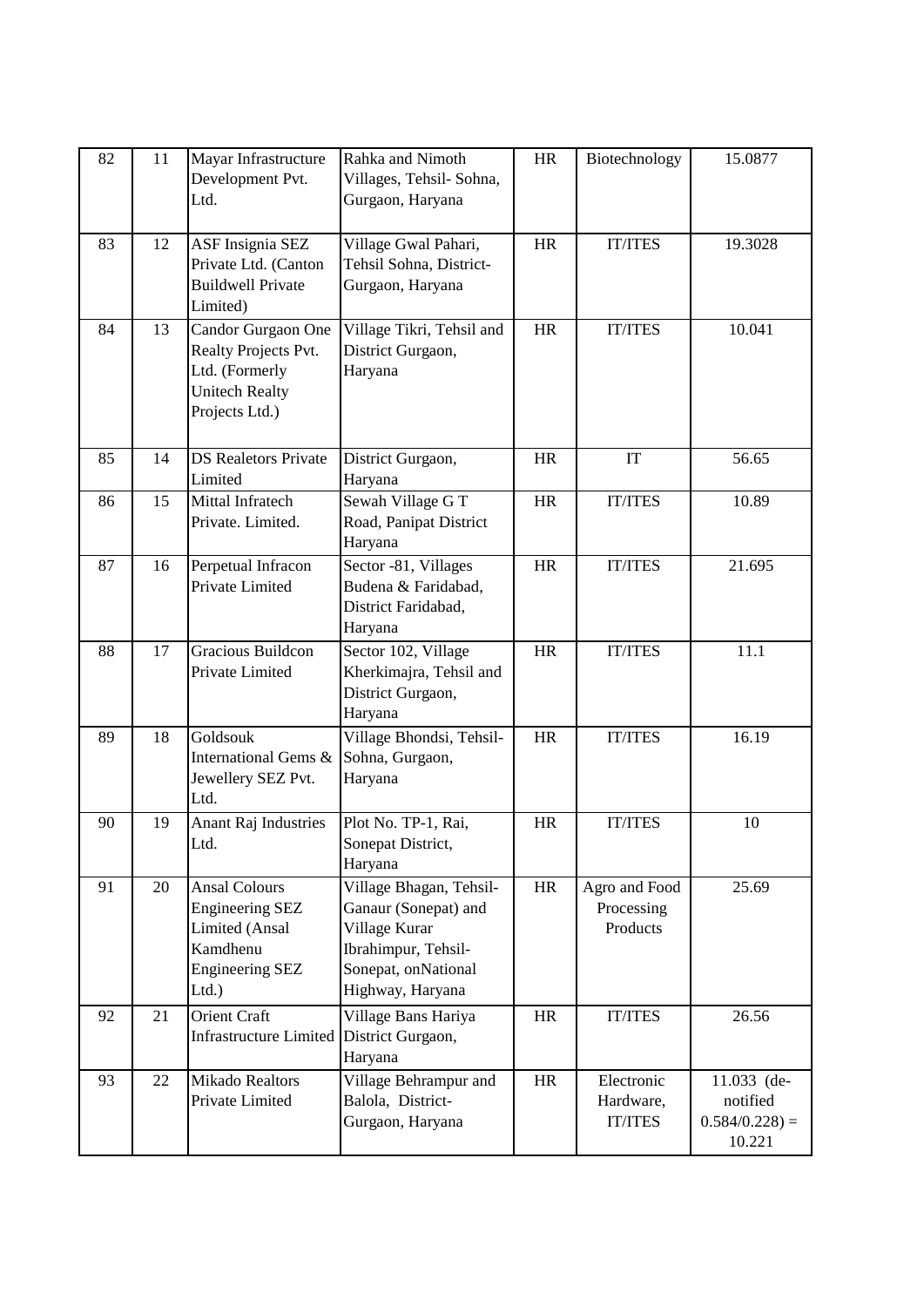| 94  | 23             | Natasha Housing &            | Village Sarai Kohand,             | <b>HR</b> | Handicrafts     | 10.4872             |
|-----|----------------|------------------------------|-----------------------------------|-----------|-----------------|---------------------|
|     |                | <b>Urban Development</b>     | Tehsil Panipat, District          |           |                 |                     |
|     |                | Limited                      | Panipat and Village               |           |                 |                     |
|     |                |                              | Kohand, Tehsil                    |           |                 |                     |
|     |                |                              | Gharonda, Distiect                |           |                 |                     |
|     |                |                              | Karnal, Haryana                   |           |                 |                     |
| 95  | 24             | DLF Limited (SEZ-I)          | Village Bandhwari,                | <b>HR</b> | <b>IT/ITES</b>  | 23.345              |
|     |                |                              | Tehsil-Wazirabad,                 |           |                 |                     |
|     |                |                              | District Gurugram,                |           |                 |                     |
|     |                |                              | Haryana                           |           |                 |                     |
| 96  | 25             | DLF Limited (SEZ-II)         | Village Bandhwari,                | <b>HR</b> | <b>IT/ITES</b>  | 23.978              |
|     |                |                              | Tehsil-Wazirabad,                 |           |                 |                     |
|     |                |                              | District Gurugram,                |           |                 |                     |
|     |                |                              | Haryana                           |           |                 |                     |
|     |                | <b>Jharkhand</b>             |                                   |           |                 |                     |
| 97  | $\mathbf{1}$   | Adityapur Industrial         | Adityapur, District               | JH        | Automobiles     | 36.4218             |
|     |                | area development             | Seraikela-Kharsawan,<br>Jharkhand |           | and components  |                     |
|     |                | authority                    |                                   |           |                 |                     |
| 98  | $\overline{2}$ | Adani Power                  | Villages -Motia, Mali,            | JK        | Power           | (FA-222.668 Ha.     |
|     |                | (Jharkhand) Ltd.             | Gaighat & Adjacent,               |           |                 | & IP-202.32         |
|     |                |                              | Godda District,                   |           |                 | $Ha.$ ) = 424.988   |
|     |                |                              | Jharkhand                         |           |                 |                     |
| 99  | 1              | Karnataka<br>Biocon Limited. | Anekal Taluk, Banglore,           | KN        |                 | 35.55               |
|     |                |                              | Karnataka                         |           | Bio-technology  |                     |
| 100 | $\overline{2}$ | Shyamaraju and               | Kundalahalli Village,             | KN        | <b>IT/ITES</b>  | 21.76               |
|     |                | Company (India) Pvt.         | Krishnarajapuram Hobli,           |           | enabled sevices |                     |
|     |                | Ltd. (formerly               | Bangalore East Taluk,             |           |                 |                     |
|     |                | Divyasree                    | District Bangalore,               |           |                 |                     |
|     |                | Technopark)                  | Karnataka                         |           |                 |                     |
| 101 | 3              | Manyata Embassy              | Rachenhalli & Nagavara            | KN        | <b>IT/ITES</b>  | 26.87               |
|     |                | <b>Business Park</b>         | Vill., Banglore Distt.,           |           |                 |                     |
|     |                |                              | Karnataka                         |           |                 |                     |
|     |                |                              |                                   |           |                 |                     |
| 102 | 4              | <b>WIPRO Limited</b>         | Doddakannelli Village,            | KN        | IT              | 6.47                |
|     |                |                              | Varthur Hobli, Sarjapur           |           |                 |                     |
|     |                |                              | Road, Banglore,                   |           |                 |                     |
|     |                |                              | Karnataka                         |           |                 |                     |
| 103 | 5              | <b>WIPRO Limited</b>         | Doddathogur Village,              | KN        | IT              | 5.17                |
|     |                |                              | Begur Hobli, Electronic           |           |                 |                     |
|     |                |                              | City, Banglore,                   |           |                 |                     |
|     |                |                              | Karnataka                         |           |                 |                     |
| 104 | 6              | Vikas Telecom                | Outer Ring Road,                  | KN        | <b>IT/ITES</b>  | 36.85 (Add 1.31     |
|     |                | Private Limited              | Devarabeesanhalli                 |           |                 | $+0.68)/(De-$       |
|     |                | (formerly Vikas              | Village, Varthur Hoblic,          |           |                 | notified 11.53 $\&$ |
|     |                | Telecom Limited)             | <b>Bangalore East</b>             |           |                 | $4.81) = 22.50$     |
|     |                |                              | Taluk, Karnataka                  |           |                 |                     |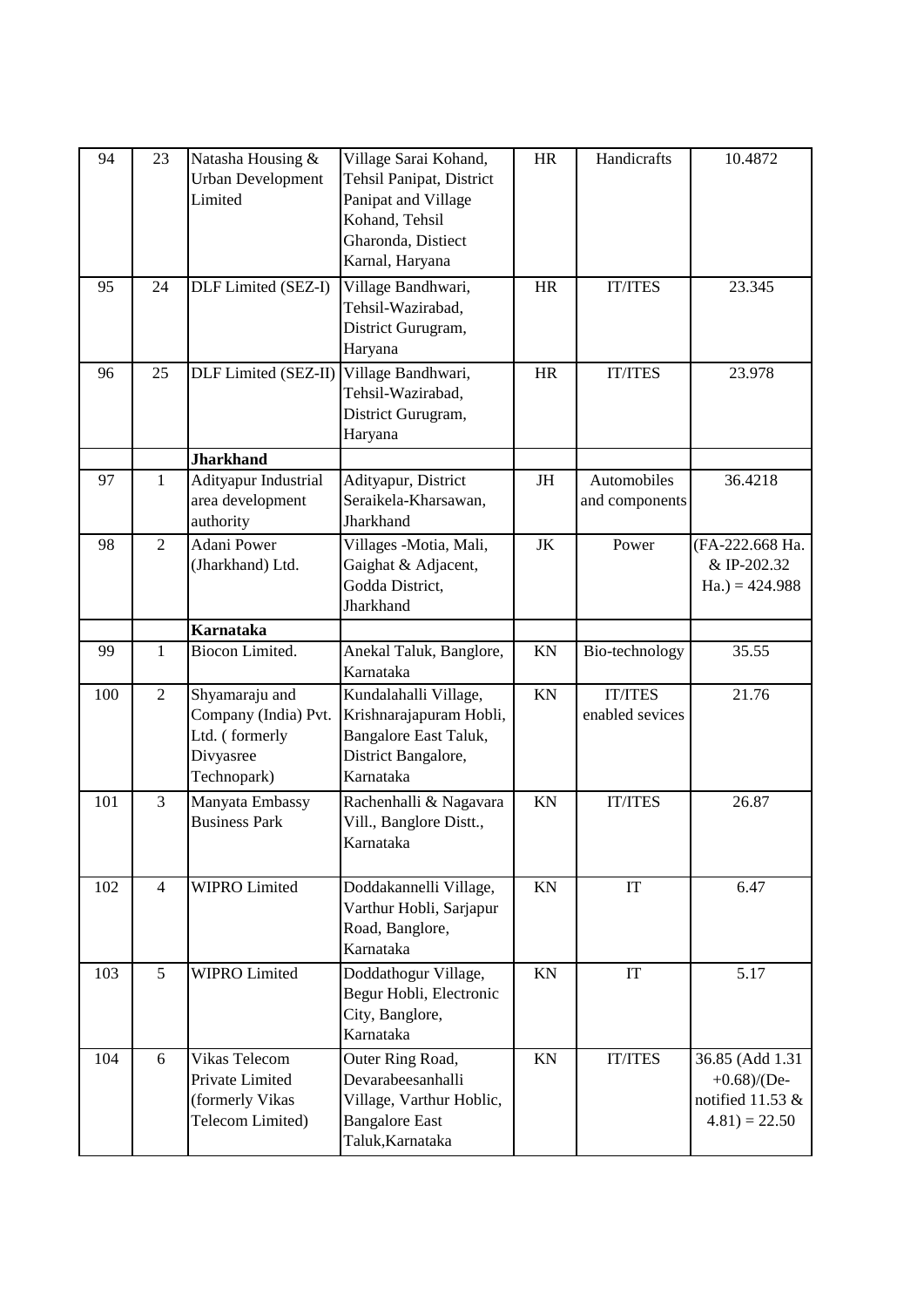| 105 | $\overline{7}$ | <b>RMZ</b> Ecoworld<br>Infrastructure Pvt.         | Devarabeesanahalli,<br>Bhoganahalli and           | KN | <b>IT/ITES</b> | 27.91(De-<br>notified 9.50, |
|-----|----------------|----------------------------------------------------|---------------------------------------------------|----|----------------|-----------------------------|
|     |                | Ltd. (formerly                                     | Doddakanahalli,                                   |    |                | Add 0.63, de-               |
|     |                | <b>Adarsh Prime</b>                                | Bangalore, Karnataka                              |    |                | notified $1.076$ &          |
|     |                | Projects Private                                   |                                                   |    |                | 7.399, Add                  |
|     |                | Limited)                                           |                                                   |    |                | $1.386 = 11.95$             |
| 106 | 8              | Karnataka Industrial                               | Villages Pajeer and                               | KN | <b>IT/ITES</b> | 65.571                      |
|     |                | Areas Development                                  | Kairangala, District                              |    |                |                             |
|     |                | Board (KIADB)                                      | Mangalore Dakshina                                |    |                |                             |
|     |                |                                                    | Kannada, Karnataka.                               |    |                |                             |
| 107 | 9              | <b>Cessna Business Park</b><br>Pvt. Ltd. (formerly | Kadubeesanahalli Vill,<br>Varthur Hobli, District | KN | <b>IT/ITES</b> | 17.99                       |
|     |                | Cessna Garden                                      | Banglore, Karnataka                               |    |                |                             |
|     |                | Developers Pvt. Ltd.)                              |                                                   |    |                |                             |
|     |                |                                                    |                                                   |    |                |                             |
| 108 | 10             | GV Techparks Pvt.                                  | Global Village'                                   | KN | <b>IT/ITES</b> | 26.673                      |
|     |                | Ltd. [(formerly                                    | Pattengere/Mylasandra                             |    |                |                             |
|     |                | <b>Tanglin Development</b>                         | Villages, Off Mysore                              |    |                |                             |
|     |                | Ltd.(formerly Global                               | Road, RVCE Post,                                  |    |                |                             |
|     |                | Village SEZ)]                                      | Bangalore, Karnataka                              |    |                |                             |
| 109 | 11             | <b>Infosys Technologies</b>                        | Hebbal Industrial area,                           | KN | <b>IT/ITES</b> | 123.61                      |
|     |                | Limited                                            | District Mysore,                                  |    |                |                             |
|     |                |                                                    | Karnataka                                         |    |                |                             |
| 110 | 12             | Information                                        | Sadaramangala and                                 | KN | <b>IT/ITES</b> | 10.879                      |
|     |                | <b>Technology Park</b>                             | Pattandur Agrahara                                |    |                |                             |
|     |                | Limited                                            | Village, Whitefield                               |    |                |                             |
|     |                |                                                    | Road, District                                    |    |                |                             |
|     |                |                                                    | Bangalore, Karnataka                              |    |                |                             |
| 111 | 13             | Karnataka Industrial                               | Village Perumenahally,                            | KN | Textile        | 233.307 (41.32)<br>de-      |
|     |                | Area Development<br>Board (KIADB)                  | Kokkanagatta, Sumudra<br>Vally,                   |    |                | notified)= $191.98$         |
|     |                |                                                    | Hamumanthapura, Taluk                             |    |                |                             |
|     |                |                                                    | Hassan, Karnataka                                 |    |                |                             |
|     |                |                                                    |                                                   |    |                |                             |
| 112 | 14             | <b>Infosys Technologies</b>                        | Hebbal Industrial area,                           | KN | <b>IT/ITES</b> | 25.45 (de-                  |
|     |                | Limited                                            | District Mysore,                                  |    |                | notified 3.41 &             |
|     |                |                                                    | Karnataka                                         |    |                | $8.56 = 13.48$              |
| 113 | 15             | <b>HCL Technologies</b><br>Ltd.                    | Jigani Industrial Area,<br>Attibele Taluka,       | KN | IT/ITES        | 10.98                       |
|     |                |                                                    | Bangalore, Karnataka                              |    |                |                             |
| 114 | 16             | Golden Gate                                        | Jala Hobli, Bangalore,                            | KN | IT/ITES        | 26.304                      |
|     |                | Developers Pvt Ltd                                 | Karnataka                                         |    |                |                             |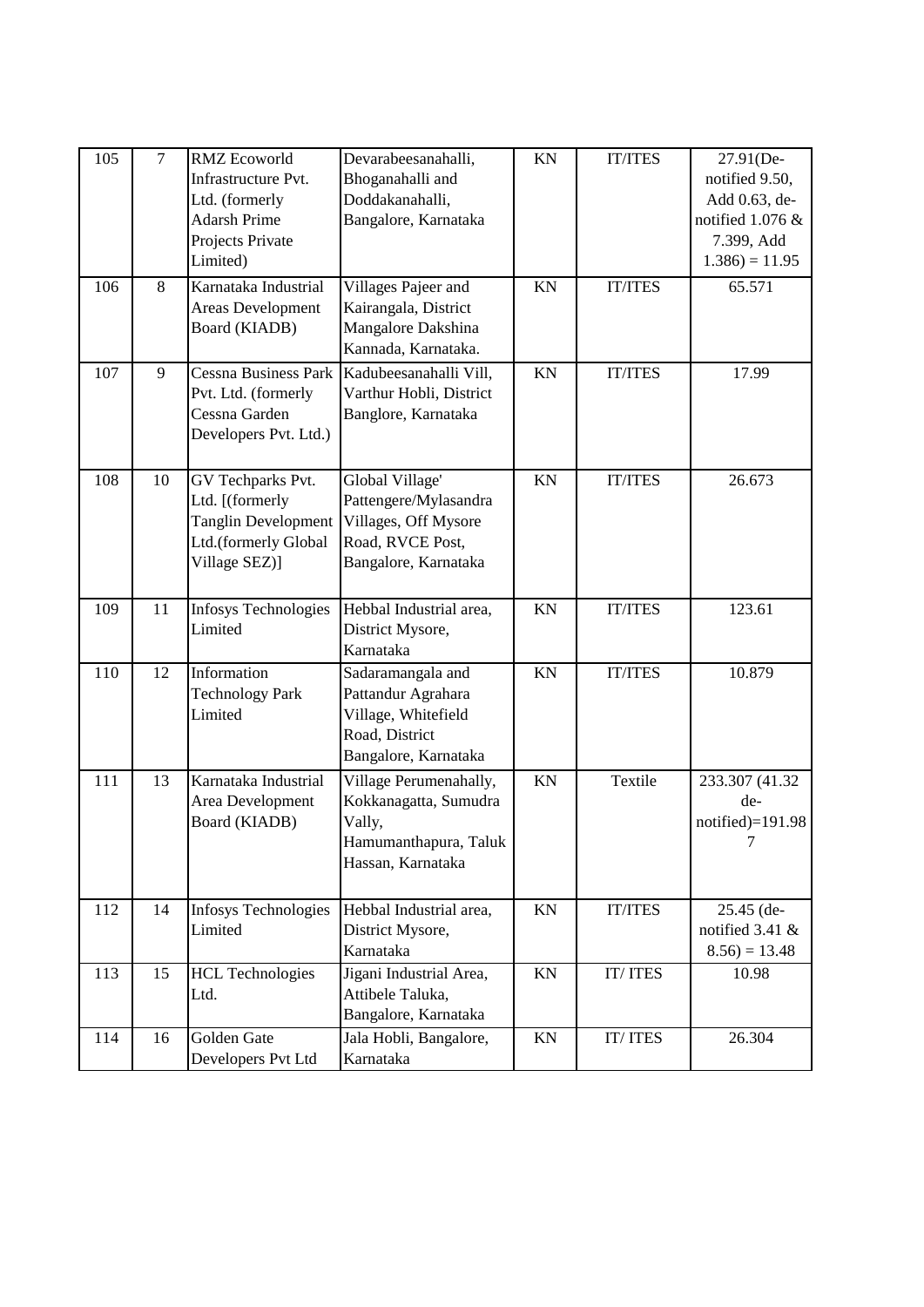| 115 | 17 | <b>Pritech Park</b><br>(formerly Primal<br>Projects Private<br>Limited)                                                                                                              | Bellandur Village,<br>Varthur Hobli,<br><b>Bangalore East Taluk,</b><br><b>Bangalore Urban</b><br>District, Karnataka | KN | <b>IT/ITES</b>                                                        | 14.69                                                               |
|-----|----|--------------------------------------------------------------------------------------------------------------------------------------------------------------------------------------|-----------------------------------------------------------------------------------------------------------------------|----|-----------------------------------------------------------------------|---------------------------------------------------------------------|
| 116 | 18 | <b>Concord Investments</b><br>(Banglore)                                                                                                                                             | Banglore, Karnataka                                                                                                   | KN | <b>IT/ITES</b>                                                        | 13.44                                                               |
| 117 | 19 | Ittina Properties Pvt.<br>Ltd.                                                                                                                                                       | Bagur village,<br>Anugondanahalli Hobli,<br>Hoskote Taluk, Banglore<br>Rural District, Karnataka                      | KN | Electronic<br>Hardware and<br>Software<br>including<br><b>IT/ITES</b> | 14.625                                                              |
| 118 | 20 | <b>Bagmane Developers</b><br>Pvt. Ltd.                                                                                                                                               | Raman Nagar, KR<br>Puram, Bangalore North,<br>Karnataka                                                               | KN | <b>IT/ITES</b>                                                        | 15.5                                                                |
| 119 | 21 | Karnataka Industrial<br>Area Development<br>Board (KIADB)                                                                                                                            | District Hassan,<br>Karnataka                                                                                         | KN | Pharmaceuticals                                                       | 109.295 (58.64)<br>$de-notified) =$<br>50.655                       |
| 120 | 22 | Aspen Infra<br>Padubidri Private<br>Limited (AIPPL)<br>[Formerly Aspen<br>Infrastructures<br>Limited (Synefra<br>Engineering<br>construction Ltd.<br>(Suzlon Infrastrucutre<br>Ltd.) | Nadasalu, Nandikooru,<br>Polimaru and Hejamadi<br>villagesin Udupi Taluk,<br>Karnataka                                | KN | Engineering                                                           | 259.32622 (de-<br>notified<br>58.82362/102.36<br>$382$ ) = 98.13878 |
| 121 | 23 | Karle Infra Pvt. Ltd.                                                                                                                                                                | Nagavara Village, North<br>Bangalore Taluka,<br>Karnataka                                                             | KN | <b>IT/ITES</b>                                                        | 10.876                                                              |
| 122 | 24 | <b>Gopalan Enterprises</b><br>(India) Private<br>Limited.                                                                                                                            | Hoodi Village, K.R.<br>Puram, Whitefield,<br>Banglore, Karnataka.                                                     | KN | IT/IT enabled<br>services                                             | 10.3092                                                             |
| 123 | 25 | Opto Infrastructure<br>Limited                                                                                                                                                       | Village kallahalli,<br>Taluka Nanjungud,<br>District Mysore,<br>Karnataka                                             | KN | Electronic<br>Hardware and<br>Software<br>including<br><b>IT/ITES</b> | 13.345                                                              |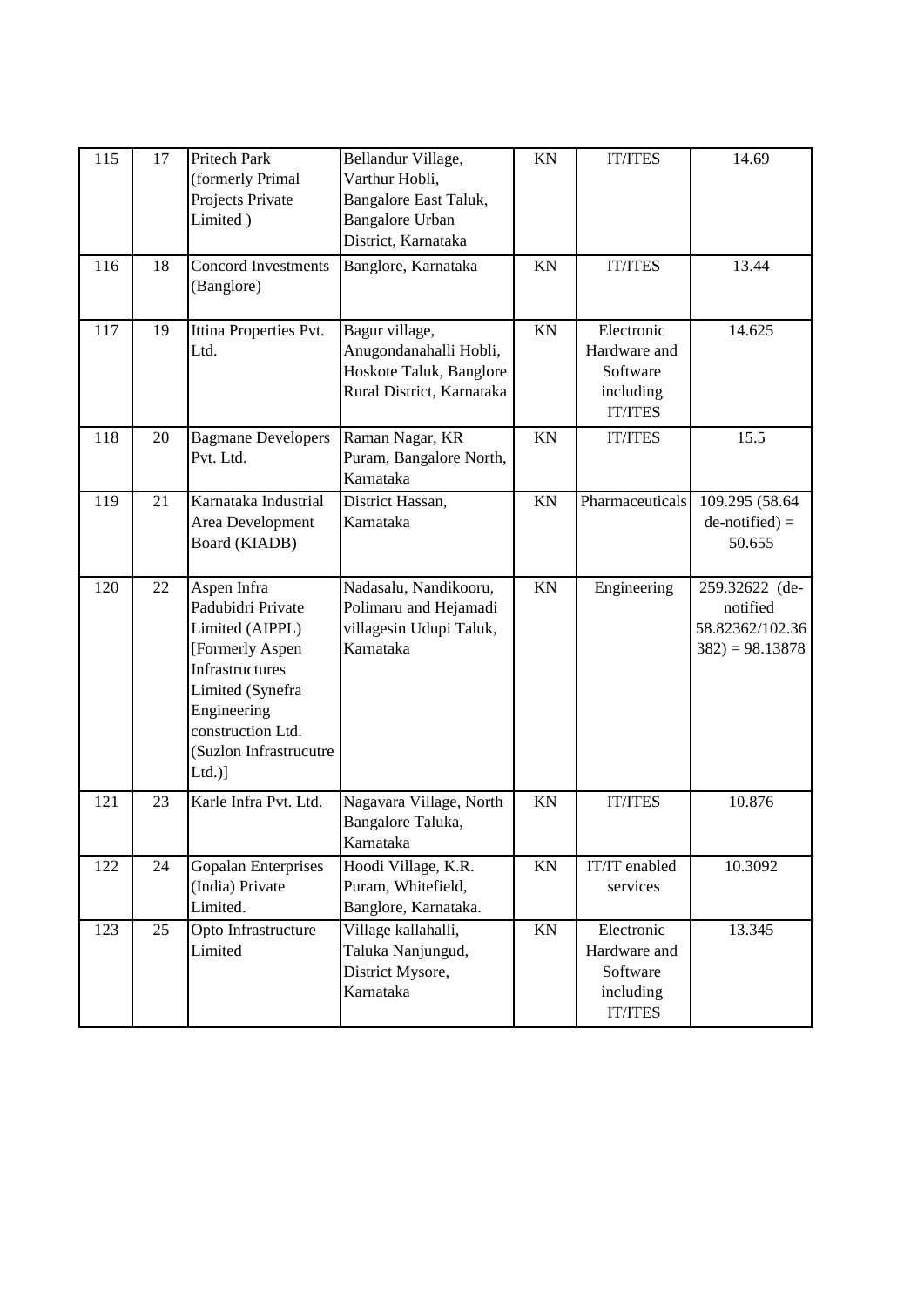| 124<br>125 | 26<br>27 | Mangalore SEZ<br>Limited<br>Bagmane                       | <b>Baikampady Near</b><br>Mangalore, Dakshina<br>Kannada District,<br>Karnataka<br>Mahadevapura, KR                                      | KN<br>KN | Multi Product<br><b>IT/ITES</b>                                       | 587.921/de-<br>notified<br>5.641,17.316/<br>add 55.776/4<br>$.046/$ add<br>35.0163/de-<br>notified<br>4.2980/4.8722=<br>650.6321<br>11.31 (1.05) |
|------------|----------|-----------------------------------------------------------|------------------------------------------------------------------------------------------------------------------------------------------|----------|-----------------------------------------------------------------------|--------------------------------------------------------------------------------------------------------------------------------------------------|
|            |          | <b>Construction Pvt. Ltd</b>                              | Puram, Bangalore North,<br>Karnataka                                                                                                     |          |                                                                       | $add)=12.36$                                                                                                                                     |
| 126        | 28       | Quest SEZ<br>Development Private<br>Limited               | Hattargi and Mastiholi<br>villages, Hukkeri Taluk,<br>Belgaum District,<br>Karnataka                                                     | KN       | Precision<br>Engineering<br>Product                                   | 106.33                                                                                                                                           |
| 127        | 29       | <b>Gopalan Enterprises</b><br>(India) Private<br>Limited. | Village Mahadevpura<br>and Kaggadaspura, K.R.<br>Puram, Whitefield,<br>Bangalore, Karnataka.                                             | KN       | <b>IT/ITES</b>                                                        | 14.2903                                                                                                                                          |
| 128        | 30       | <b>High Street</b><br>Developers Private<br>Limited       | Srirangapatna Taluk,<br>Mandya District,<br>Karnataka                                                                                    | KN       | <b>IT/ITES</b>                                                        | 44.25                                                                                                                                            |
| 129        | 31       | <b>Brigade Enterprises</b><br>Pvt.Ltd.                    | Ganjimutt, EPIP<br>Industrial Area, Taluka<br>Mangalore, Dakshin<br>Kannada District,<br>Karnataka                                       | KN       | <b>IT/ITES</b>                                                        | 10.117                                                                                                                                           |
| 130        | 32       | Milestone Buildcon<br>Private Limited                     | Village Chokkanahalli,<br>Taluka Yelahanka Hobli<br>Bangalore North,<br>Karnataka                                                        | KN       | <b>IT/ITES</b>                                                        | 10.11 (De-<br>notified area<br>$2.920 = 7.190$                                                                                                   |
| 131        | 33       | Opto Infrastructure<br>Limited                            | Village Dodda<br>Basavanahalli and<br>Chikkabasavanahalli,<br>Talukas Shanthigrama<br>Hobli and Hassan,<br>District Hassan,<br>Karnataka | KN       | Electronic<br>Hardware and<br>Software<br>including<br><b>IT/ITES</b> | 101.171                                                                                                                                          |
| 132        | 34       | Renaissance<br>Designbuild Private<br>Limited             | Plot No. 47 of Koorgally<br>Industrial Area, Village<br>Koorgally, Hobli<br>Ilawala, Taluka Mysore,<br>Distt. Mysore, Karnataka          | KN       | <b>IT/ITES</b>                                                        | 10.118                                                                                                                                           |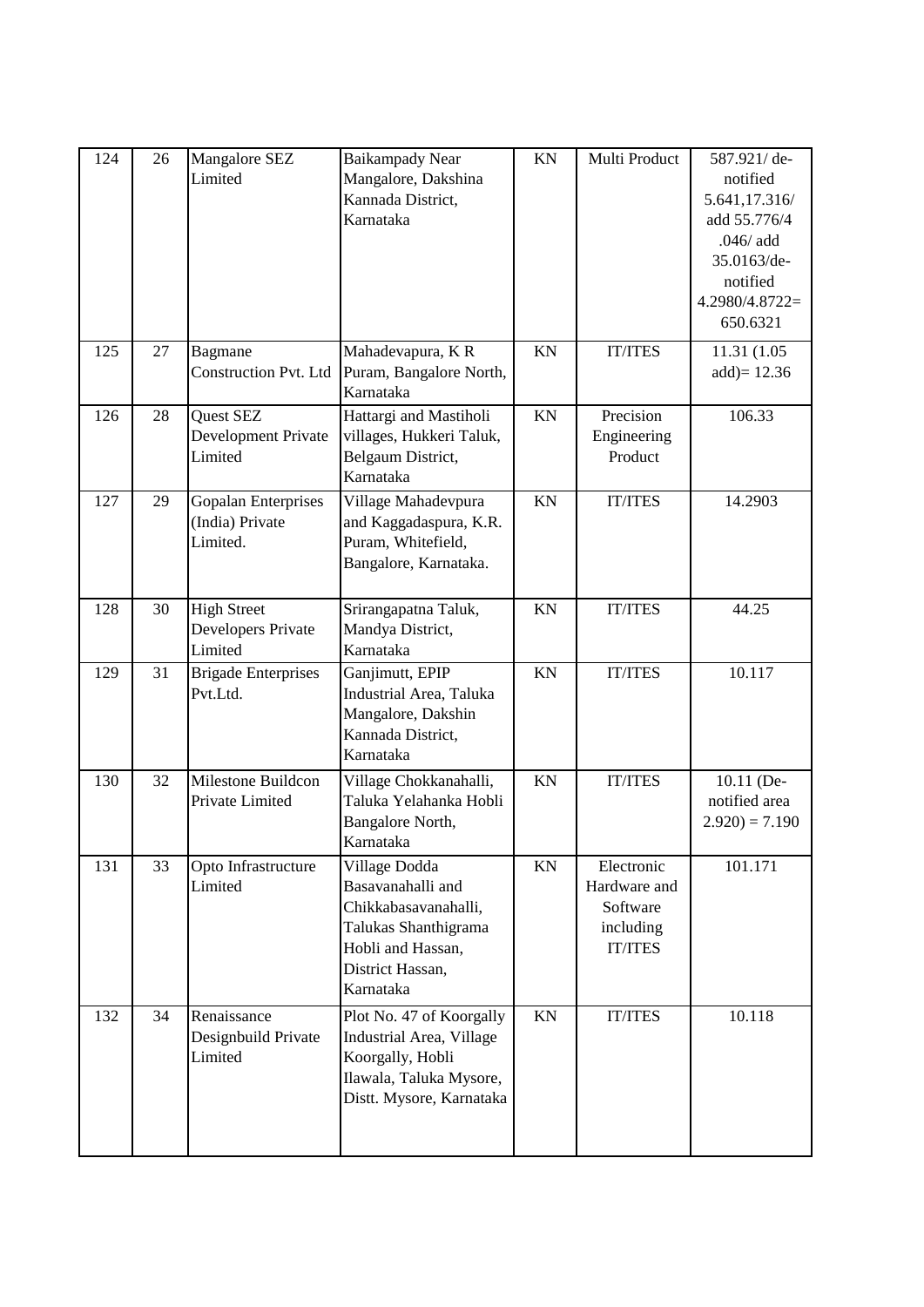| 133 | 35 | <b>Gulf Oil Corporation</b><br>Limited                                                                                                                                           | Village Kattigenahalli<br>and Venkatala, Hobli<br>Yelahanka, District<br>Bangalore, Karnataka   | KN                         | <b>IT/ITES</b>                                           | 12.14                                                 |
|-----|----|----------------------------------------------------------------------------------------------------------------------------------------------------------------------------------|-------------------------------------------------------------------------------------------------|----------------------------|----------------------------------------------------------|-------------------------------------------------------|
| 134 | 36 | <b>Gopalan Enterprises</b><br>India Pvt. Ltd.                                                                                                                                    | Kundalahalli and<br>Nallurahalli villages<br>K.R. Puram Hobli,<br>Bangalore, Karnataka          | KN                         | <b>Biotech</b>                                           | 10.95                                                 |
| 135 | 37 | <b>Brigade Properties</b><br>Pvt. Ltd. (Formerly<br><b>Brookefields Real</b><br><b>Estates and Projects</b><br>Pvt. Ltd., Brooke<br><b>Bond Real Estates</b><br>Private Limited) | Bangalore, Karnataka                                                                            | KN                         | IT/ITES/BPO/E<br>H                                       | 10.72                                                 |
| 136 | 38 | Karnataka State<br>Electronics<br>Development<br><b>Corporation Limited</b><br>(KEONICS)                                                                                         | Village Machenahalli<br>and Nidige, District<br>Shimoga, Karnataka                              | KN                         | Electronics<br>Hardware and<br>Software/ ITES            | 14.5736                                               |
| 137 | 39 | Larsen & Toubro<br>Limited                                                                                                                                                       | KIADB Industrial Area,<br>Taluka Hebbel-<br>Hootagally, District<br>Mysore, Karnataka           | KN                         | <b>IT/ITES</b>                                           | 10 (De-notified<br>area 0.15 / Add.<br>$2.01 = 11.86$ |
| 138 | 40 | Poornimadevi Tech<br>Park Private Limited                                                                                                                                        | Sulikere village, Kengari<br>Hobli, Bangalore South<br>Taluk, Bangalore,<br>Karnataka           | KN                         | <b>IT/ITES</b>                                           | 13.11                                                 |
| 139 | 41 | Gopalan E-Park                                                                                                                                                                   | Village Koorgalli,<br>Itwala, Hobli, Mysore<br>Taluk, Mysore District,<br>Karnataka             | KN                         | Electronic<br>Hardware and<br>Software<br>including ITES | 11.35                                                 |
| 140 | 42 | <b>Infosys Technologies</b><br>Limited                                                                                                                                           | Villages Borgunte,<br>surjapur and billapur,<br>Taluka Anekal, District<br>Bangalore, Karnataka | $\mathop{\rm KN}\nolimits$ | <b>IT/ITES</b>                                           | 24.446                                                |
| 141 | 43 | Wipro Limited                                                                                                                                                                    | Kodathi village, Varthur<br>Hobli, Sarjapur Road,<br>Bangalore, Karnataka                       | KN                         | <b>IT/ITES</b>                                           | 19.53                                                 |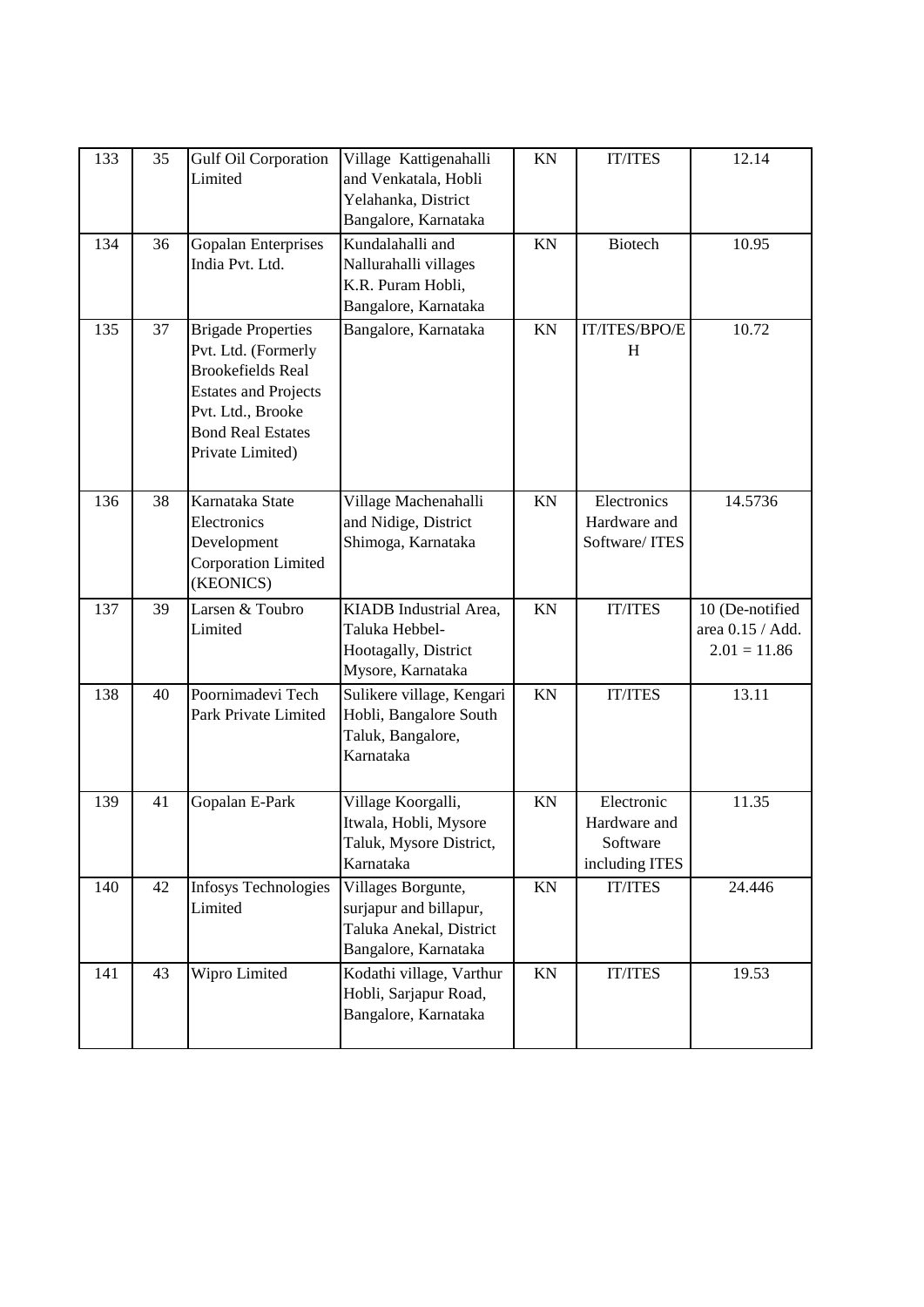| 142 | 44 | Wipro Limited                                                                      | Belagola Industrial Area,<br>Mogarhalli village,<br>Belagola Hobli,<br>Srirangapatna Taluk,<br>Mandya District,<br>Mysore, Karnataka                     | KN | <b>IT/ITES</b>                                                        | 29.94  |
|-----|----|------------------------------------------------------------------------------------|----------------------------------------------------------------------------------------------------------------------------------------------------------|----|-----------------------------------------------------------------------|--------|
| 143 | 45 | Karnataka Industrial<br>Areas Development<br>Board (KIADB)                         | Village<br>Bhatramaranahalli.<br>Kavadadasanahalli,<br>Dummanahalli, Talukas<br><b>Bangalore North and</b><br>Devanahali, Distt.<br>Bangalore, Karnataka | KN | Aerospace and<br>Industry                                             | 101.98 |
| 144 | 46 | Karnataka Industrial<br>Areas Development<br>Board (KIADB)                         | Gamanagatti, Hubli<br>Taluk, Dharwad District,<br>Karnataka                                                                                              | KN | <b>IT/ITES</b>                                                        | 12.15  |
| 145 | 47 | <b>ISPRL FTWZ Padur</b><br>(Indian Strategic<br><b>Petroleum Reserves</b><br>Ltd.) | Padur, Karnataka                                                                                                                                         | KN | <b>FTWZ</b>                                                           | 41.20  |
| 146 | 48 | Manipal ETA<br><b>Infotech Limited</b>                                             | Agara and Jakkasandra<br>village, Begur Hobli,<br>Bengaluru, Karnataka                                                                                   | KN | Electronic<br>Hardware and<br>Software<br>including<br><b>IT/ITES</b> | 11.2   |
| 147 | 49 | Jubilant<br><b>Infrastructure Limited</b>                                          | Kallahalli village,<br>Nanjangud<br>Taluk, Mysore District,<br>Karnataka                                                                                 | KN | <b>Biotech</b><br>(Pharma)                                            | 10     |
| 148 | 50 | <b>Infosys Limited</b>                                                             | Gokul Village, within<br>the limits of Hobli,<br>Hubli Taluk, District<br>Dharward, Near Airport<br>Hubli, Karnataka                                     | KN | <b>IT/ITES</b>                                                        | 17.422 |
| 149 | 51 | Amin Properties LLP                                                                | Pujanahalli Village,<br>Devanahalli Taluk,<br>Bangalore, Karnataka                                                                                       | KN | <b>IT/ITES</b>                                                        | 2.76   |
| 150 | 52 | <b>Saltire Developers</b><br>Private Limited                                       | Outer Ring Road,<br>Rachanahalli Village,<br>Nagavara, Bangalore,<br>Karnataka                                                                           | KN | <b>IT/ITES</b>                                                        | 4.05   |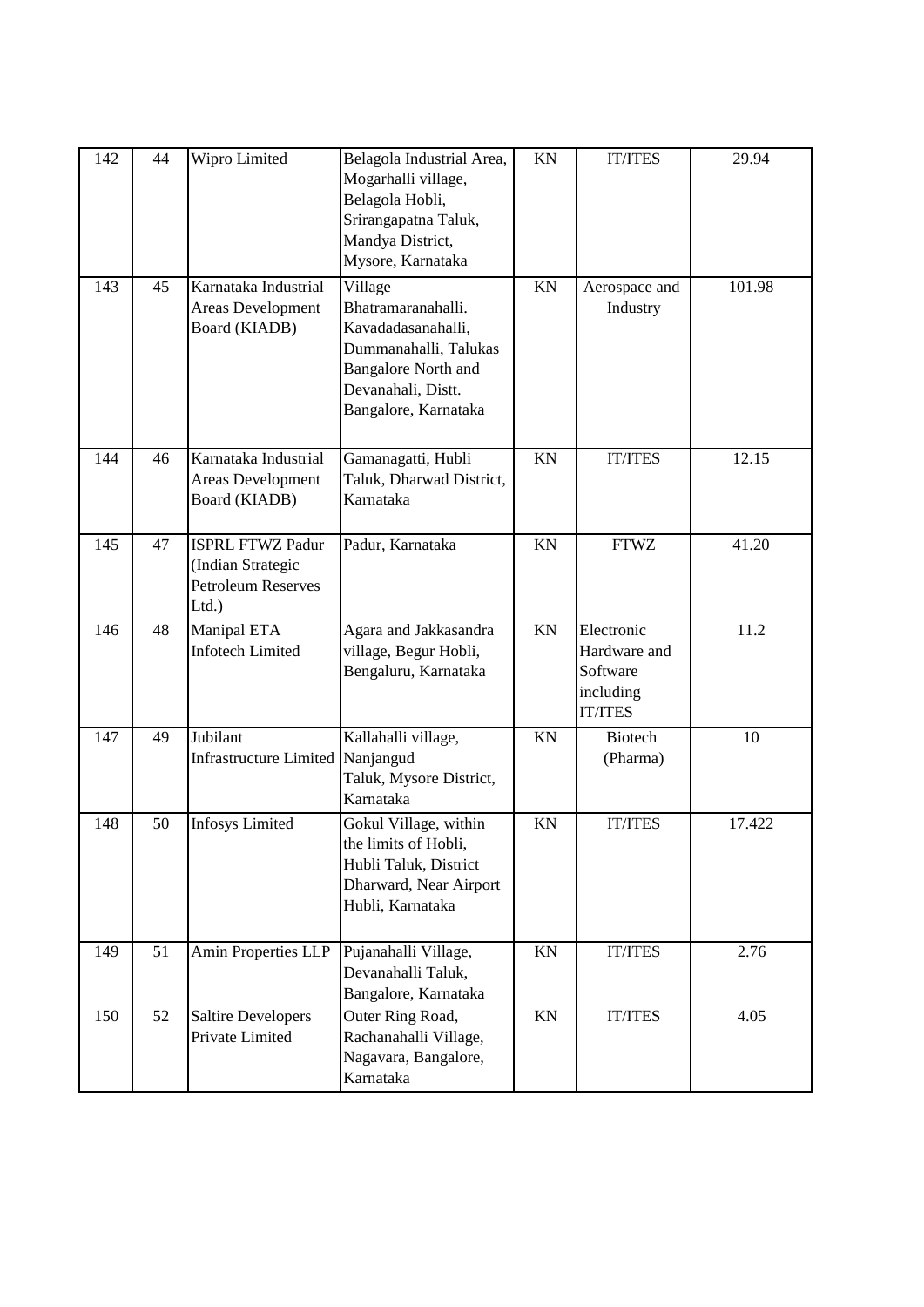| 151 | 53 | <b>Infosys Limited</b>                                                                  | Electronic City,<br>Doddathogur Village,<br>Begur Hobli, Bangalore,<br>Karnataka                                 | KN | <b>IT/ITES</b> | 4.063  |
|-----|----|-----------------------------------------------------------------------------------------|------------------------------------------------------------------------------------------------------------------|----|----------------|--------|
| 152 | 54 | <b>Bagmane Developers</b><br>Pvt. Ltd.                                                  | Outer Ring Road,<br>Doddanekundi Circle,<br>Marathalli Post,<br>Bengaluru, Karnataka                             | KN | <b>IT/ITES</b> | 1.34   |
| 153 | 55 | Information<br><b>Technology Park</b><br>Limited                                        | Sadarmangala Village,<br>Sadaramangala<br>Industrial<br>Area, Whitefield,<br>Bengaluru, Karnataka                | KN | <b>IT/ITES</b> | 1.51   |
| 154 | 56 | <b>RGA</b> Infrastructure                                                               | Sy. No. 31/1,<br>Chikkankannelli Village,<br>Varthur Hobli,<br>Bangalore East Taluk,<br>Bangalore, Karnataka     | KN | <b>IT/ITES</b> | 1.59   |
| 155 | 57 | <b>Embassy Property</b><br>Developments<br>Private Limited                              | Outer Ring Road,<br>Rachenahalli Village,<br>Bangalore, Karnataka                                                | KN | <b>IT/ITES</b> | 2.5906 |
| 156 | 58 | Modern Asset                                                                            | Survey No. 2/1 & 2/2,<br>Venkatala Village,<br>Yelahanka Hobli,,<br>Bangalore, Karnataka                         | KN | <b>IT/ITES</b> | 2.33   |
| 157 | 59 | Modern Asset (Phase<br>$-$ II)                                                          | Survey No. 2/2,<br>Venkatala Village,<br>Yelahanka Hobli,,<br>Bangalore, Karnataka                               | KN | <b>IT/ITES</b> | 3.22   |
| 158 | 60 | Oracle India Private<br>Limited                                                         | Kadubeesanahalli<br>Village, Varthur Hobli,<br>Outer Ring Road,<br>Bangalore East Taluk,<br>Bangalore, Karnataka | KN | <b>IT/ITES</b> | 5.55   |
| 159 | 61 | <b>L&amp;T</b> Construction<br><b>Equipment Limited</b><br>(Reality Division)<br>SEZ-I  | Byatarayanapura<br>Village, Yelahanka<br>Hobli, Bangalaru North,<br>Bangalaru, Karnataka                         | KN | <b>IT/ITES</b> | 2.34   |
| 160 | 62 | <b>L&amp;T</b> Construction<br><b>Equipment Limited</b><br>(Reality Division)<br>SEZ-II | Byatarayanapura<br>Village, Yelahanka<br>Hobli, Bangalaru North,<br>Bangalaru, Karnataka                         | KN | <b>IT/ITES</b> | 4.95   |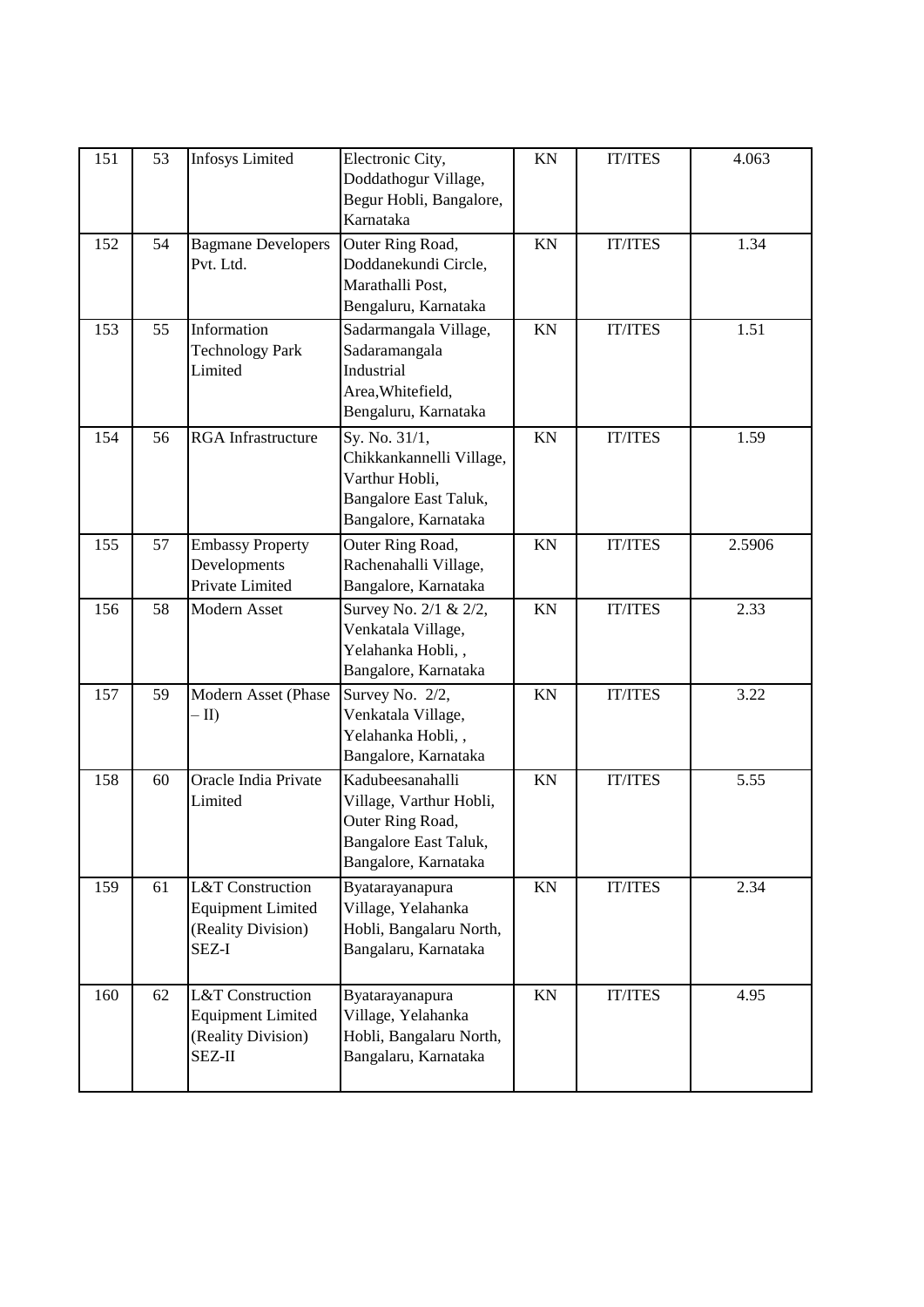| 161 | 63             | Aequs SEZ Pvt. Ltd.<br><b>Kerala</b>                                           | <b>Banapur</b> and Talbal<br>Village, Kukanur Taluka<br>(erst. Yelburga Taluka),<br>Koppal District,<br>Karnataka | KN        | Light<br>Engineering<br>Goods &<br>Services | 52.08                                        |
|-----|----------------|--------------------------------------------------------------------------------|-------------------------------------------------------------------------------------------------------------------|-----------|---------------------------------------------|----------------------------------------------|
|     |                |                                                                                |                                                                                                                   |           |                                             |                                              |
| 162 | 1              | <b>Cochin Port Trust</b>                                                       | Vallapadom,<br>Mulavukadu/Fort Kochi<br>Village, Ernakulam<br>District, Kerala                                    | KL        | Port Based                                  | 110.47                                       |
| 163 | $\overline{2}$ | <b>Cochin Port Trust</b>                                                       | Puthuvypeen,<br>Eranakulam District,<br>Kerala                                                                    | KL        | Port Based                                  | 285.8413                                     |
| 164 | $\overline{3}$ | Infopark                                                                       | Kakkanad, Ernakulam,<br>Kerala                                                                                    | <b>KL</b> | <b>IT/ITES</b>                              | 32.62                                        |
| 165 | $\overline{4}$ | Electronics<br><b>Technology Parks-</b><br>Kerala                              | Attipura Vill. Taluk &<br>Distt.Thiruvanthapuram,<br>Kerala                                                       | KL        | <b>IT/ITES</b>                              | 34.475                                       |
| 166 | 5              | Kerala Industrial<br>Infrastructure<br>Development<br>Corporation.<br>(KINFRA) | Ayiroopara and<br>Kazhakoottam Villages,<br>Trivandrum District,<br>Kerala                                        | KL        | <b>IT/ITES</b>                              | 10.121 (de-<br>notified $2.023$ ) =<br>8.098 |
| 167 | 6              | Kerala Industrial<br>Infrastructure<br>Development<br>Corporation<br>(KINFRA)  | Chelembra Village,<br>Thirurangadi Taluk,<br>Malappuram District,<br>Kerala                                       | KL        | Agro Based<br>Food Processing               | 12.52 (de-<br>notified $2.17$ ) =<br>10.35   |
| 168 | $\tau$         | Electronics<br><b>Technology Parks-</b><br>Kerala                              | Thiruvanthapuram,<br>Kerala                                                                                       | KL        | <b>IT/ITES</b>                              | 12.55                                        |
| 169 | 8              | Kerala Industrial<br>Infrastructure<br>Development<br>Corporation<br>(KINFRA)  | Thrikkakara village,<br>Kanayannur Taluk,<br>Ernakulam District,<br>Kerala                                        | KL        | Electronics<br>Industries                   | 12.141                                       |
| 170 | 9              | <b>Unitech Real Estate</b><br>Project Ltd.                                     | Village Kunnathunadu,<br>Taluk Morkala Desam,<br>Ernakulam, Kerala                                                | KL        | <b>IT/ITES</b>                              | 10                                           |
| 171 | 10             | Parsvnath Infa Ltd                                                             | Chengamanad Village of<br>Aluva Taluk, Ernakulam<br>District, Kerala                                              | KL        | <b>IT/ITES</b>                              | 30.76                                        |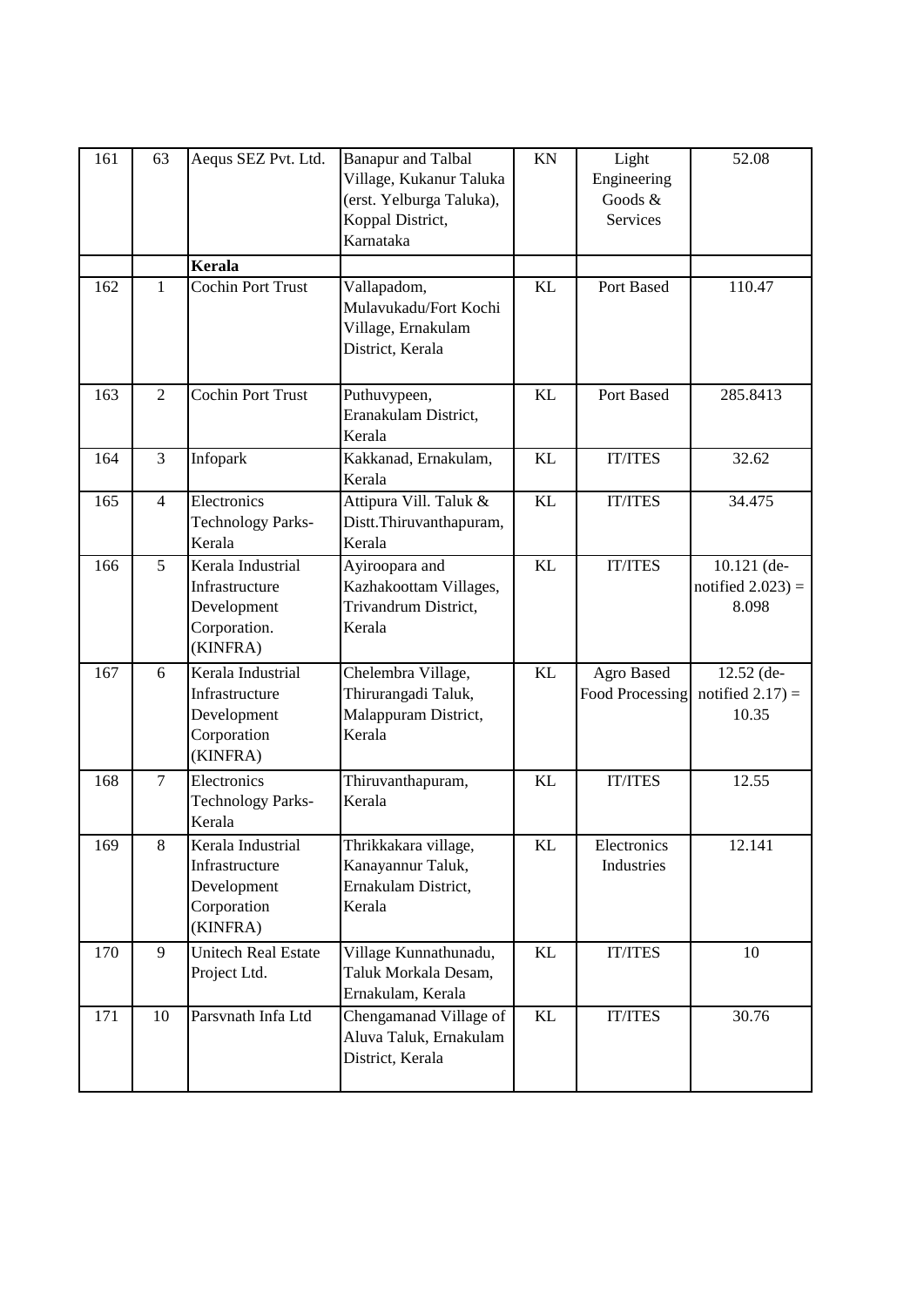| 172 | 11 | Smart City (Kochi)<br><b>Infrastructure Limited</b>                        | Village Kakkanad,<br>Taluka Kanayannur,<br>District Ernakulam,                     | KL        | <b>IT/ITES</b>        | 53.1809 (Add.<br>$40.7356 =$<br>93.9165                             |
|-----|----|----------------------------------------------------------------------------|------------------------------------------------------------------------------------|-----------|-----------------------|---------------------------------------------------------------------|
| 173 | 12 | Kerala State<br>Information<br>Technology<br><b>Infrastructure Limited</b> | Kerala<br>Pallipuram Village,<br>Chertala Taluk,<br>Alappuzha District<br>Kerala.  | KL        | <b>IT/ITES</b>        | 24.53                                                               |
| 174 | 13 | Kerala State<br>Information<br>Technology<br><b>Infrastructure Limited</b> | Village Purakkad, Taluk<br>Ambalappuzhe, Distt.<br>Alappuzha, Kerala               | KL        | <b>IT/ITES</b>        | 13.4415                                                             |
| 175 | 14 | Kerala State<br>Information<br>Technology<br><b>Infrastructure Limited</b> | Village Eramam, Taluka<br>Thaliparambu, District<br>Kannur, Kerala.                | <b>KL</b> | <b>IT/ITES</b>        | 10.375                                                              |
| 176 | 15 | Kerala State<br>Information<br>Technology<br><b>Infrastructure Limited</b> | Village Cheemeni taluk<br>Hosdurg Kasaragod<br>Distt. Kerala                       | KL        | <b>IT/ITES</b>        | 40.47                                                               |
| 177 | 16 | Electronics<br><b>Technolgy Parks-</b><br>Kerala                           | Village Pallippuram,<br>Trivandram Talik<br>Trivandram, Kerala                     | KL        | <b>IT/ITES</b>        | 19.21                                                               |
| 178 | 17 | Electronics<br><b>Technology Parks-</b><br>Kerala                          | Village Andoorkonam,<br>Taluk & District<br>Thiruvananthapuram,<br>Kerala          | <b>KL</b> | <b>IT/ITES</b>        | 17.712                                                              |
| 179 | 18 | Electronics<br><b>Technology Parks-</b><br>Kerala (Technopark)             | Village Attipra, Taluk<br>and District<br>Thiruvananthapuram,<br>Kerala.           | KL        | <b>IT/ITES</b>        | 11.87.65 (add.<br>10.83.17/de-<br>notified 3.25.29)<br>$= 19.45.53$ |
| 180 | 19 | Kerala State<br>Information<br>Technology<br><b>Infrastructure Limited</b> | Village Mulavana,<br>District Kollam, Kerala                                       | KL        | <b>IT/ITES</b>        | 18                                                                  |
| 181 | 20 | Carborundum<br>Universal Ltd.                                              | Village Thrikkakara<br>North, Taluka<br>Kanayannur, District<br>Ernakulam, Kerala. | KL        | Solar<br>Photovoltaic | 10                                                                  |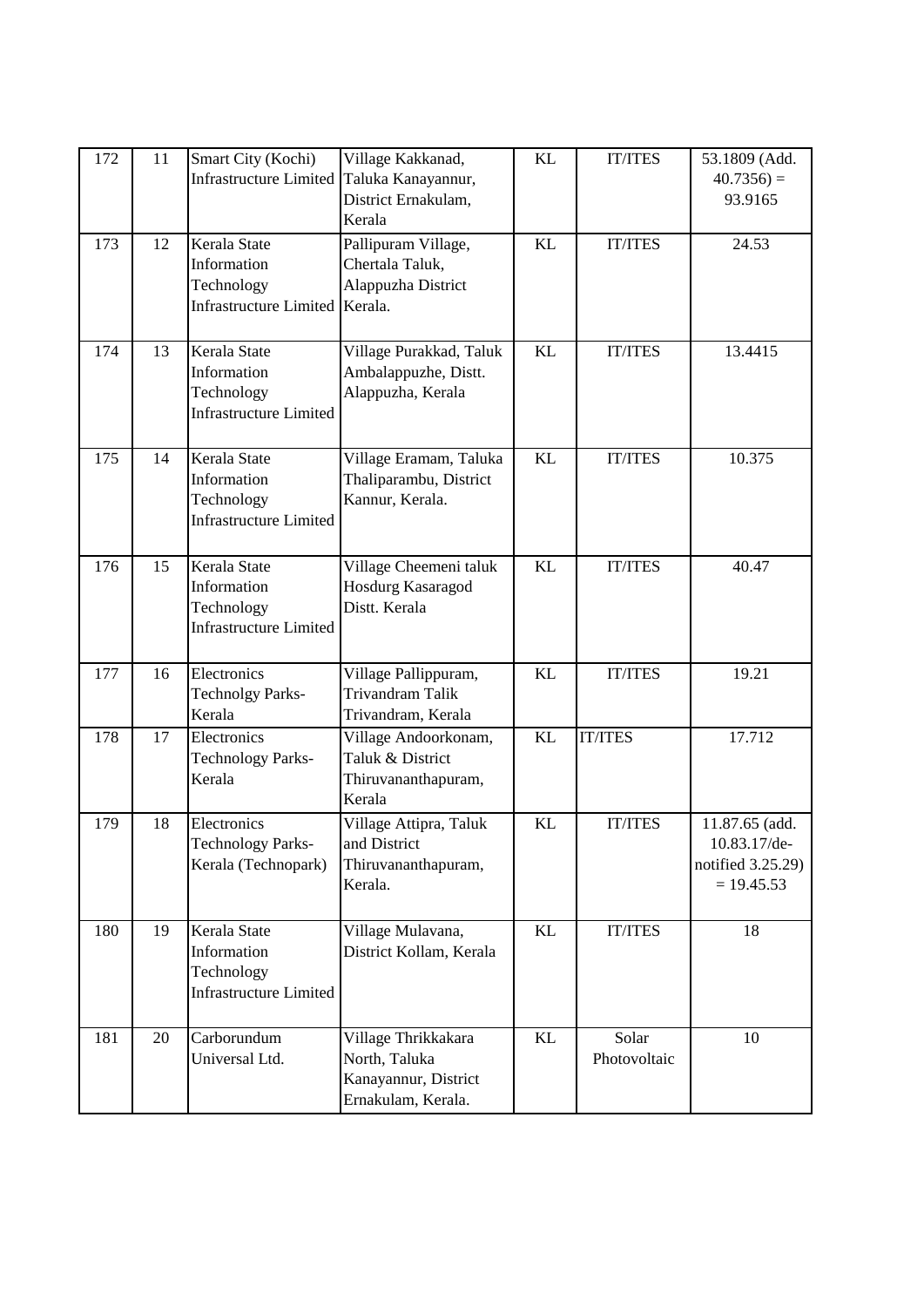| 182 | 21 | <b>Sutherland Global</b><br><b>Services Private</b><br>Limited                         | Village Thrikkakara<br>North, Taluka<br>Kanayannur, District<br>Ernakulam, Kerala.                                          | <b>KL</b> | <b>IT/ITES</b>       | 10.1175                                        |
|-----|----|----------------------------------------------------------------------------------------|-----------------------------------------------------------------------------------------------------------------------------|-----------|----------------------|------------------------------------------------|
| 183 | 22 | <b>Uralungal Labour</b><br>Contract Co-<br>operative Society<br>Limited (ULCCS<br>LTD) | Nellikode Village,<br>Kozhikode District,<br>Kerala                                                                         | <b>KL</b> | <b>IT/ITES</b>       | 10.162                                         |
| 184 | 23 | <b>Bluestar Realtors</b><br>Private Limited                                            | Village Thrikkakara<br>North, Taluka<br>Kanayannur, District<br>Ernakulam, Kerala.                                          | <b>KL</b> | IT                   | 28.329                                         |
| 185 | 24 | Cochin International<br>Airport Limited,                                               | Angamali villages,<br>Ernakulam, Kerala                                                                                     | <b>KL</b> | <b>Airport Based</b> | 100                                            |
| 186 | 25 | Kerala State<br>Information<br>Technology<br>Infrastructure<br>Limited (KSITIL)        | Village Pantheerankavu<br>and Nellikode, Taluka<br>Kozhikode, District<br>Kozhikode, Kerala.                                | <b>KL</b> | <b>IT/ITES</b>       | 12.10                                          |
| 187 | 26 | Infoparks Kerala                                                                       | Village Puthencruz and<br>Kunnathunadu, Taluka<br>Kunnathunadu, District<br>Ernakulam, Kerala                               | KL        | <b>IT/ITES</b>       | 39.63 (Add<br>1.6764)<br>$=41.3064$            |
| 188 | 27 | <b>Cochin Port Trust</b>                                                               | Southern end of<br>Willingdon Island,<br>Survey No. 2578/4,<br>1166,<br>Thoppumpady<br>Ramesaram village,<br>Cochin, Kerala | <b>KL</b> | <b>FTWZ</b>          | 40.85                                          |
| 189 | 28 | Electronics<br>Technology Parks-<br>Kerala                                             | Village Pallippuram &<br>Veiloor,<br>Thiruvananthapuram,<br>Kerala                                                          | <b>KL</b> | <b>IT/ITES</b>       | 39.3719 (De-<br>notified $6.5074$ =<br>32.8645 |
| 190 | 29 | Kerala State IT<br>Infrastructure<br>Limited (KSITIL)                                  | Village Muringur -<br>Thekkumuri,<br>Mukundapuram Taluk,<br>Koratty Panchayath,<br>Thrissur District, Kerala                | KL        | <b>IT/ITES</b>       | 7.4909                                         |
|     |    | <b>Madhya Pradesh</b>                                                                  |                                                                                                                             |           |                      |                                                |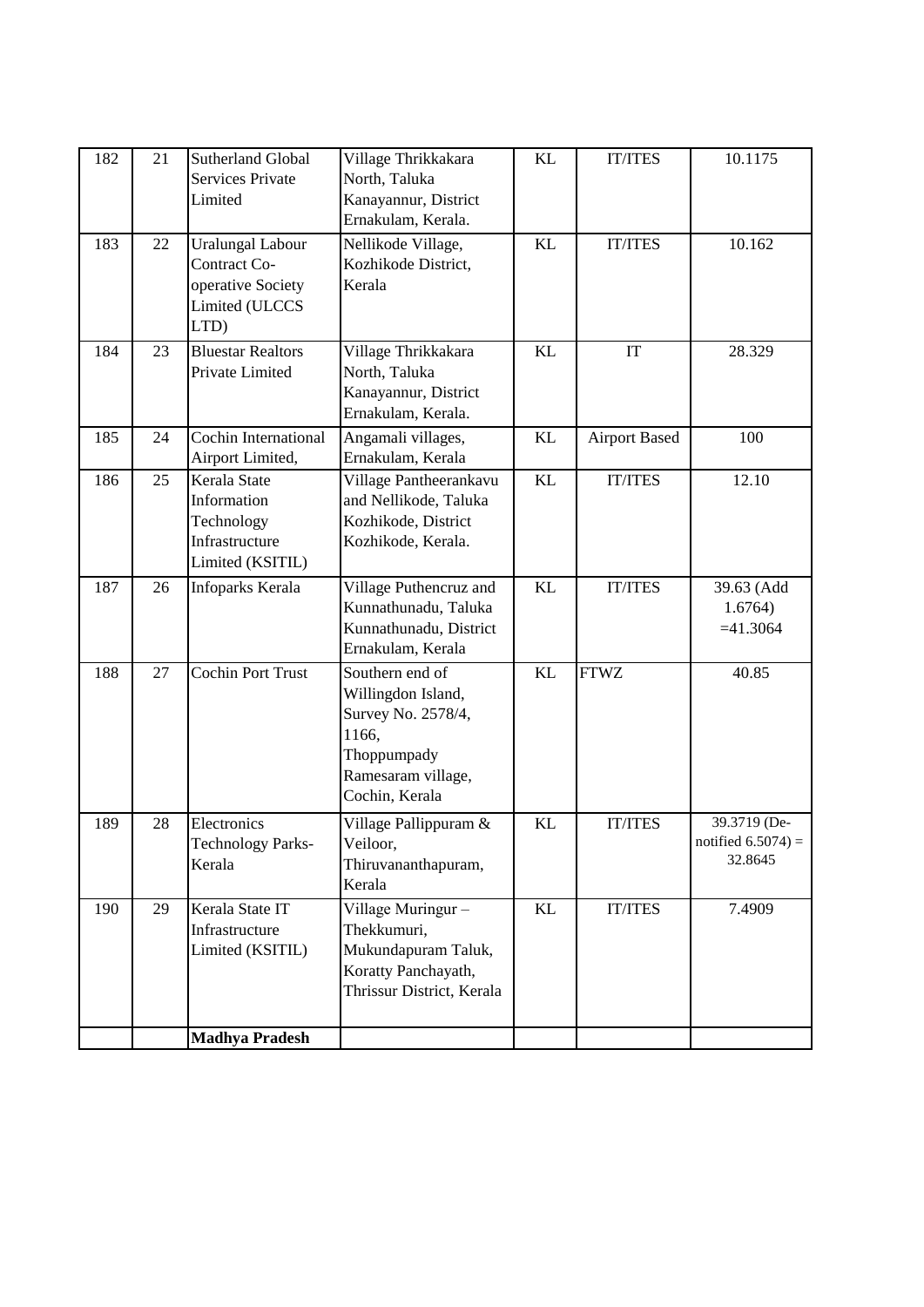| 191 | $\mathbf{1}$   | M. P. Industrial                           | Indore, Madhya Pradesh                   | <b>MP</b> | <b>IT/ITES</b>  | 7.99 (de-notified |
|-----|----------------|--------------------------------------------|------------------------------------------|-----------|-----------------|-------------------|
|     |                | Development                                |                                          |           | enabled sevices | $1.86 = 6.13$     |
|     |                | Corporation Ltd.                           |                                          |           |                 |                   |
|     |                | [Formerly Crystal IT                       |                                          |           |                 |                   |
|     |                | Park SEZ (M.P.                             |                                          |           |                 |                   |
|     |                | Audyogik Kendra                            |                                          |           |                 |                   |
|     |                | Vikas Nigam(Indore)                        |                                          |           |                 |                   |
|     |                | Ltd.]                                      |                                          |           |                 |                   |
|     |                |                                            |                                          |           |                 |                   |
| 192 | $\overline{2}$ |                                            |                                          | <b>MP</b> | <b>IT/ITES</b>  | 12                |
|     |                | Madhya Pradesh<br><b>State Electronics</b> | Ganga Malanpur                           |           |                 |                   |
|     |                |                                            | Village, Tehsil and<br>District Gwalior, |           |                 |                   |
|     |                | Development                                |                                          |           |                 |                   |
|     |                | Corporation Limited                        | Madhya Pradesh.                          |           |                 |                   |
| 193 | $\overline{3}$ | Madhya Pradesh                             | Village Purva, Jabalpur,                 | MP        | <b>IT/ITES</b>  | 36.437            |
|     |                | <b>State Electronics</b>                   | Mahdya Pradesh                           |           |                 |                   |
|     |                | Development                                |                                          |           |                 |                   |
|     |                | Corporation                                |                                          |           |                 |                   |
|     |                | (MPSEDC)                                   |                                          |           |                 |                   |
| 194 | $\overline{4}$ | Madhya Pradesh                             | Badwai, Near Airport,                    | <b>MP</b> | <b>IT/ITES</b>  | 85                |
|     |                | <b>State Electronics</b>                   | Bhopal, Madhya Pradesh                   |           |                 |                   |
|     |                | Development                                |                                          |           |                 |                   |
|     |                | Corporation                                |                                          |           |                 |                   |
|     |                | (MPSEDC)                                   |                                          |           |                 |                   |
| 195 | 5              | <b>MAN</b>                                 | Indore, Madhya Pradesh                   | <b>MP</b> | <b>IT/ITES</b>  | 10.44             |
|     |                | Industries(India)                          |                                          |           |                 |                   |
|     |                | Limited                                    |                                          |           |                 |                   |
| 196 | 6              | <b>Tata Consultancy</b>                    | Village Bada Bangarda                    | <b>MP</b> | IT/ITES/BPO/K   | 40.468            |
|     |                | Services Limited                           | & Tigariya Badshah,                      |           | PO              |                   |
|     |                |                                            | Madhya Pradesh                           |           |                 |                   |
|     |                |                                            |                                          |           |                 |                   |
| 197 | $\overline{7}$ | Infosys Ltd.                               | Village tigariya                         | <b>MP</b> | IT              | 52.643            |
|     |                |                                            | Badshah, Indore,                         |           |                 |                   |
|     |                |                                            | Madhya Pradesh                           |           |                 |                   |
| 198 | 8              | M.P. Audyogik                              | Village Rangwasa,                        | <b>MP</b> | Gems &          | 10.924            |
|     |                | Kendra Vikas Nigam                         | District Indore, Madhya                  |           | Jewellery       |                   |
|     |                | (Indore) Limited                           | Pradesh                                  |           |                 |                   |
|     |                |                                            |                                          |           |                 |                   |
| 199 | 9              | Impetus Infotech                           | Village Badiyakima                       | <b>MP</b> | <b>IT/ITES</b>  | 10                |
|     |                | (India) Private                            | district Indore, Madhya                  |           |                 |                   |
|     |                | Limited                                    | Pradesh                                  |           |                 |                   |
| 200 | 10             | Chhindwara Plus                            | Tahsil Saurar, District                  | <b>MP</b> | Multi Product   | 1320.065          |
|     |                | Developers Ltd.                            | Chhindwara, Madhya                       |           |                 |                   |
|     |                |                                            | Pradesh                                  |           |                 |                   |
| 201 | 11             | Yash Technologies                          | Plot No. 1, Scheme No.                   | <b>MP</b> | <b>IT/ITES</b>  | 5.719 (Notified   |
|     |                | Pvt. Ltd.                                  | 166, District Indore,                    |           |                 | area of 2.746     |
|     |                |                                            | Madhya Pradesh                           |           |                 | Ha.)              |
|     |                |                                            |                                          |           |                 |                   |
|     |                |                                            |                                          |           |                 |                   |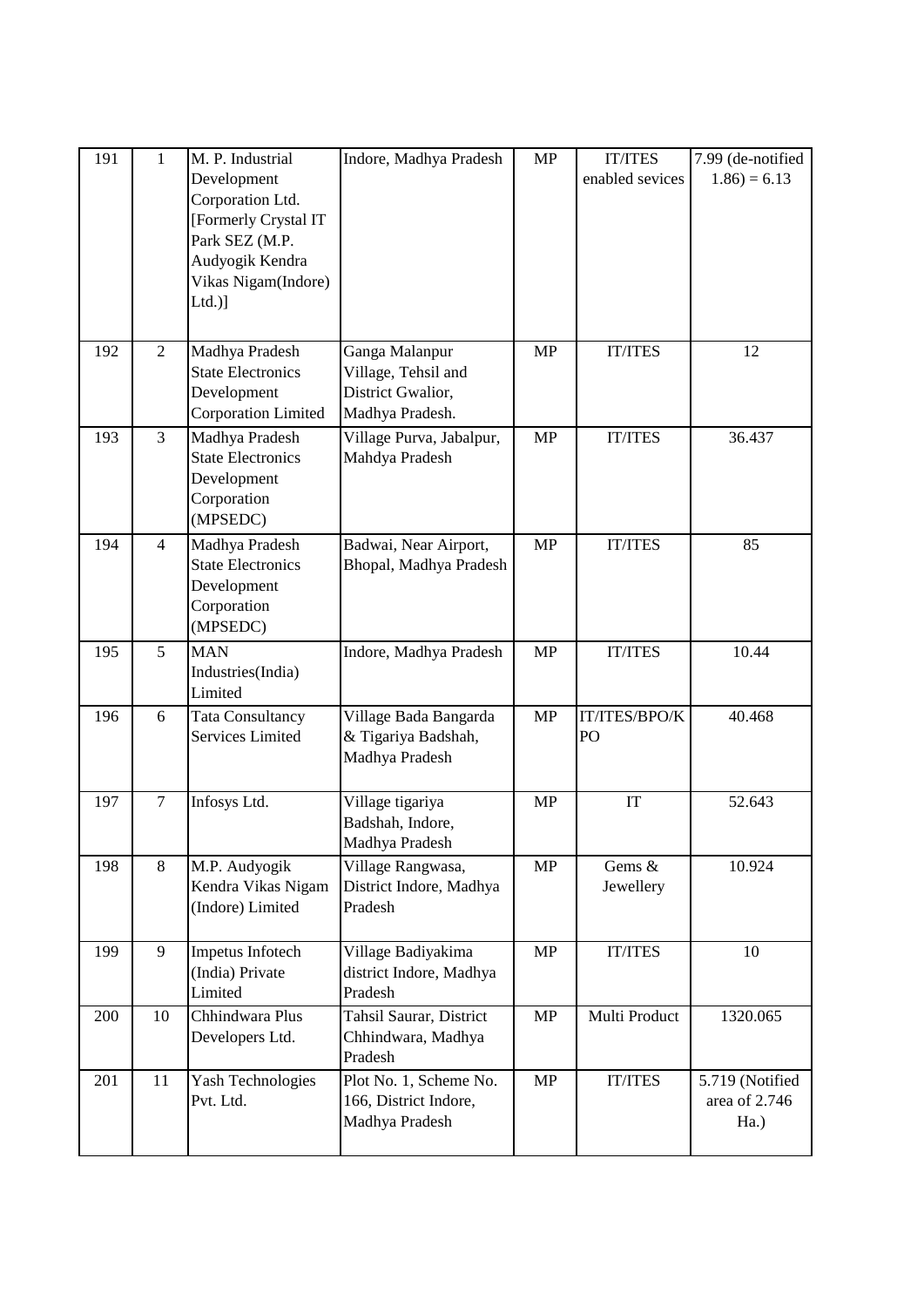| 202 | 12             | ClearTrail<br>Technologies Pvt.<br>Ltd.                                                                      | Plot No. 02 A, Scheme<br>No. 166 IDA, Near<br>Super Corridor, District<br>Indore, Madhay Pradesh                                   | <b>MP</b> | <b>IT/ITES</b>                           | 2.183                                               |
|-----|----------------|--------------------------------------------------------------------------------------------------------------|------------------------------------------------------------------------------------------------------------------------------------|-----------|------------------------------------------|-----------------------------------------------------|
|     |                | Maharashtra                                                                                                  |                                                                                                                                    |           |                                          |                                                     |
| 203 | $\mathbf{1}$   | Maharashtra<br>Industrial<br>Development<br><b>Corporation Limited</b><br><b>MIDC</b>                        | Rajiv Gandhi Infotech<br>Park, Hinjawadi, Phase-<br>III, District Pune,<br>aharashtra                                              | <b>MH</b> | <b>IT/ITES</b>                           | 223                                                 |
| 204 | $\overline{2}$ | <b>Syntel International</b><br>Private Limited                                                               | Talwade Software Park,<br>District Pune,<br>Maharashtra                                                                            | <b>MH</b> | <b>IT/ITES</b>                           | 16                                                  |
| 205 | 3              | Serum Bio-pharma<br>Park                                                                                     | Pune, Maharashtra                                                                                                                  | <b>MH</b> | Pharmaceuticals<br>$\&$<br>Biotechnology | 23.1793 (de-<br>notified<br>$10.7657 = 12.413$<br>6 |
| 206 | $\overline{4}$ | Maharashtra<br>Industrial<br>Development<br>Corporation                                                      | Village Krushnoor,<br>Taluka Naigaon, District<br>Nanded, Maharashtra                                                              | <b>MH</b> | Pharmaceuticals                          | 150                                                 |
| 207 | 5              | Maharashtra<br>Industrial<br>Development<br>Corporation                                                      | Shendre Industrial Area,<br>District Aurangabad,<br>Maharashtra                                                                    | <b>MH</b> | Engineering $&$<br>Electronics           | 110.31 (de-<br>notified area<br>$53.09$ ) = $57.22$ |
| 208 | 6              | Wockhardt<br><b>BioPharma Limited</b><br>(Formerly Wockhardt<br>Infrastructure<br>Development<br>Limited)    | <b>Shendre Five Star</b><br>Industrial Ares,<br>Aurangabad District,<br>Maharashtra                                                | <b>MH</b> | Pharmaceutical                           | 107                                                 |
| 209 | $\overline{7}$ | <b>HGP Community</b><br>Pvt. Ltd. (Formerly<br>Hiranandani Builders)                                         | Village Powai, District<br>Mumbai, Maharashtra                                                                                     | MH        | <b>IT/ITES</b>                           | 12.58 (De-<br>notified $8.96$ =<br>3.62             |
| 210 | 8              | <b>Sunstream City</b><br>Private Limited<br>(formerly M/s. Zeus<br><b>Infrastructure Private</b><br>Limited) | Village Mulund, Taluka<br>Kurla, District Mumbai<br>Suburban and Village<br>Kopri, Taluka Thane,<br>District Thane,<br>Maharashtra | MH        | <b>IT/ITES</b>                           | 57.09                                               |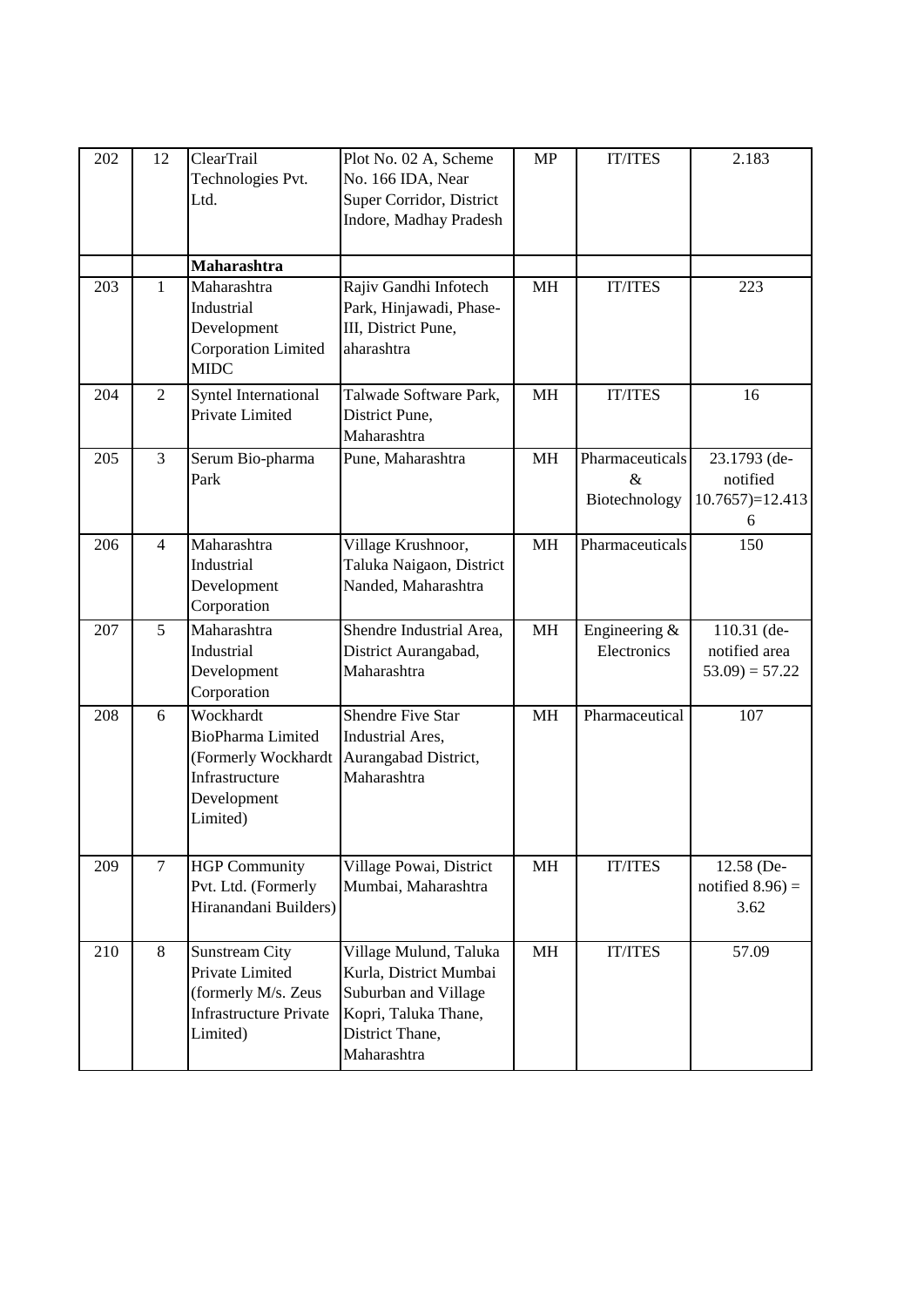| 211 | 9  | Magarpatta Township                       | Magarpatta City, Village        | MH        | Electronics          | 11.98             |
|-----|----|-------------------------------------------|---------------------------------|-----------|----------------------|-------------------|
|     |    | Development and                           | Hadapsar, Taluka,               |           | Hardware and         |                   |
|     |    | Construction                              | Haveli, District Pune,          |           | Software             |                   |
|     |    | Company Ltd.                              | Maharashtra                     |           | including            |                   |
|     |    |                                           |                                 |           | information          |                   |
|     |    |                                           |                                 |           | technology           |                   |
|     |    |                                           |                                 |           | enabled              |                   |
|     |    |                                           |                                 |           | Services             |                   |
|     |    |                                           |                                 |           |                      |                   |
| 212 | 10 | <b>EON Kharadi</b>                        | Taluka Haveli, District         | MH        | <b>IT/ITES</b>       | 18                |
|     |    | <b>Infrastructure Private</b>             | Pune, Maharashtra               |           |                      |                   |
|     |    | Limited                                   |                                 |           |                      |                   |
| 213 | 11 | <b>WIPRO Limited</b>                      | Hinjawadi District,             | MH        | <b>IT/ITES</b>       | 20                |
|     |    |                                           | Pune, Maharashtra               |           |                      |                   |
| 214 | 12 | Mahindra and                              | Village Owale,                  | MH        | Bio-technology       | 22.32             |
|     |    | Mahindra Limited                          | Ghodbunder Road,                |           |                      |                   |
|     |    |                                           | District Thane,                 |           |                      |                   |
|     |    |                                           | Maharashtra                     |           |                      |                   |
| 215 | 13 | <b>Infosys Technologies</b>               | Rajiv Gandhi Infotech           | <b>MH</b> | <b>IT/ITES</b>       | 31.49             |
|     |    | Limited                                   | Park, Phase -II, village        |           |                      |                   |
|     |    |                                           | Mann, Tal. Mulshi,              |           |                      |                   |
|     |    |                                           | District Pune in the State      |           |                      |                   |
|     |    |                                           | of Maharashtra                  |           |                      |                   |
|     |    |                                           |                                 |           |                      |                   |
|     |    |                                           |                                 |           |                      |                   |
| 216 | 14 | <b>Kumar Builders</b>                     |                                 | <b>MH</b> | Electronics          | 10.968            |
|     |    |                                           | Hinjewadi, Pune,<br>Maharashtra |           | Hardware and         |                   |
|     |    | <b>Townshiop Ventures</b>                 |                                 |           |                      |                   |
|     |    | Pvt. Ltd.                                 |                                 |           | Software             |                   |
|     |    |                                           |                                 |           | including<br>IT/ITES |                   |
|     |    |                                           |                                 |           |                      |                   |
| 217 | 15 | <b>Qubix Business Park</b>                | Village-Hinjawadi,              | MH        | IT                   | 10.17             |
|     |    | Pvt. Ltd. (formerly                       | Taluka- Mulshi, District-       |           |                      |                   |
|     |    | Neopro Technologies                       | Pune, Maharashtra               |           |                      |                   |
|     |    | Pvt. Ltd. /Flagship                       |                                 |           |                      |                   |
|     |    | <b>Infrastructure Private</b>             |                                 |           |                      |                   |
|     |    | Limited)                                  |                                 |           |                      |                   |
|     |    |                                           |                                 |           |                      |                   |
| 218 | 16 | <b>Serene Properties</b>                  | Kalwa Trans Thane               | MH        | <b>IT/ITES</b>       | 19.34 (add 0.62)  |
|     |    | Pvt. Ltd.                                 | Creek Industrial Area,          |           |                      | $=$ (Total 19.96) |
|     |    |                                           | MIDC, District Thane,           |           |                      |                   |
|     |    |                                           | Maharashtra                     |           |                      |                   |
| 219 | 17 | Maharashtra Airport                       | Nagpur (MIHAN),                 | MH        | Multi product        | 1511.51 (add      |
|     |    | Development                               | District Nagpur,                |           |                      | $66.90/18.75$ =   |
|     |    | Company Limited                           | Mahatashtra                     |           |                      | 1597.16           |
|     |    | (MADC)                                    |                                 |           |                      |                   |
|     |    |                                           |                                 |           |                      |                   |
| 220 | 18 | <b>International Biotech</b><br>Park Ltd. | Hinjawadi, Pune,<br>Maharashtra | MH        | <b>Biotech</b>       | 13                |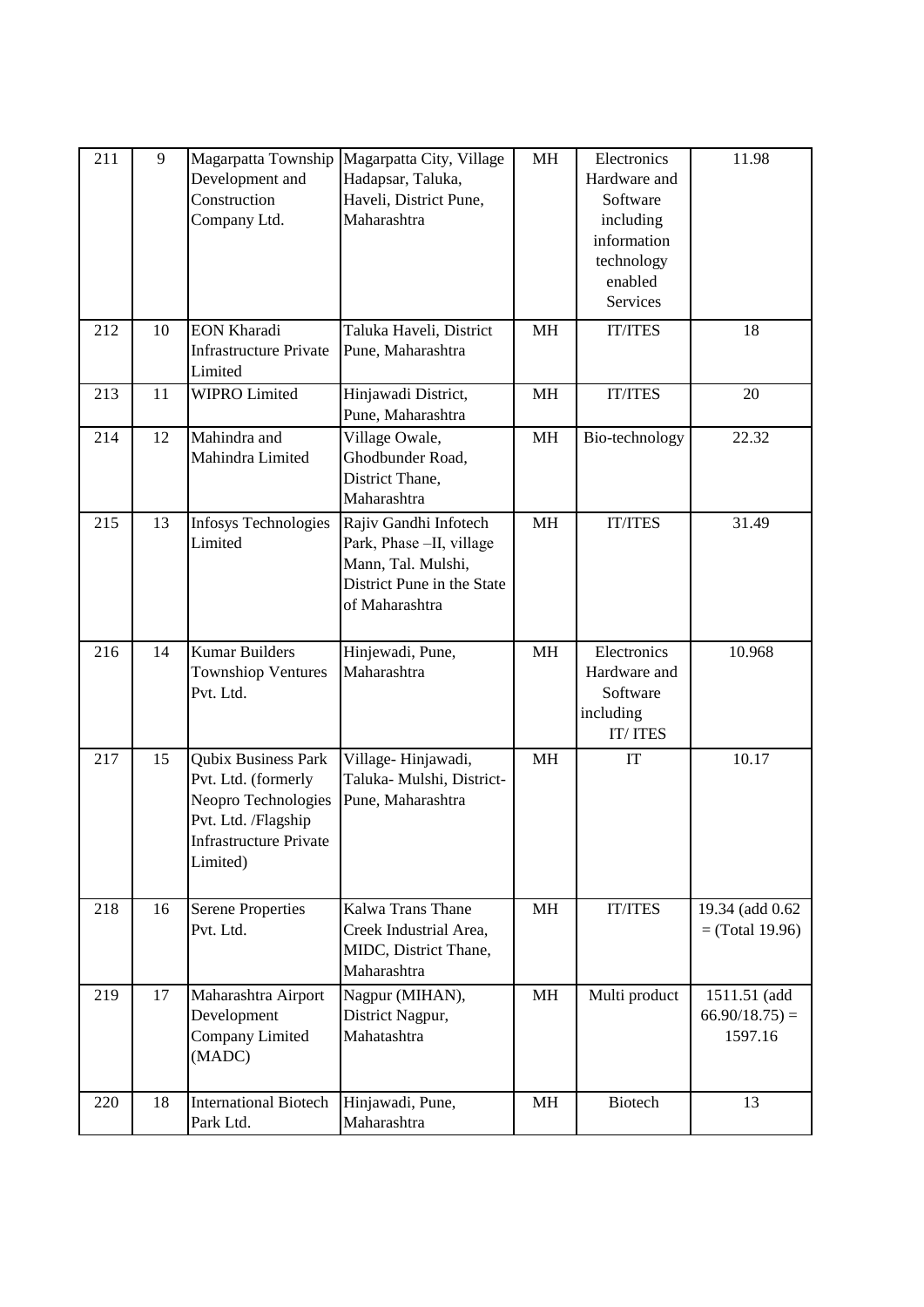| 221 | 19 | Wardha Power<br>Company Pvt. Ltd.                                                                                                                    | Plot No. B-2, MIDC,<br>Warora Growth Centre,<br>Warora, District-<br>Chandrapur, Maharashtra                                          | <b>MH</b> | <b>Power Sector</b> | 102.159                                                          |
|-----|----|------------------------------------------------------------------------------------------------------------------------------------------------------|---------------------------------------------------------------------------------------------------------------------------------------|-----------|---------------------|------------------------------------------------------------------|
| 222 | 20 | Cornell Housing and<br><b>Infrastructure Private</b><br>Limited                                                                                      | Khari Village, Thane<br>District, Maharashtra                                                                                         | <b>MH</b> | <b>IT/ITES</b>      | 41                                                               |
| 223 | 21 | The Manjri Stud<br>Farm Private Limited                                                                                                              | Village Phursungi,<br>Taluka Haveli, Pune,<br>Maharashtra                                                                             | <b>MH</b> | <b>IT/ITES</b>      | 15.79                                                            |
| 224 | 22 | <b>Quadron Business</b><br>Parks Pvt. Ltd<br>(Formerly Quadron<br><b>Business Parks</b><br>Ltd.)(Formerly DLF<br>Akruti Inffopark<br>(Pune) Limited) | Plot No. 28, MIDC,<br>Rajiv Gandhi Infotech<br>Park, Hinjewadi, Phase-<br>II, District-Pune,<br>Maharashtra                           | MH        | <b>IT/ITES</b>      | 10.33                                                            |
| 225 | 23 | <b>Bilcare Limited</b>                                                                                                                               | Maujhe Pimpri Budruk,<br>Taluka Khed,<br>Rajgurunagar, District<br>Pune, Maharashtra                                                  | <b>MH</b> | <b>IT/ITES</b>      | 10                                                               |
| 226 | 24 | Maharashtra<br>Industrial<br>Development<br>Corporation Ltd.                                                                                         | Airoli Software Park,<br>District Thane,<br>Maharashtra                                                                               | <b>MH</b> | <b>IT/ITES</b>      | 60.7                                                             |
| 227 | 25 | Embassy Office<br>Parks Pvt. Ltd.<br>(formerly Dynasty<br>Developers Private<br>Limited and Pune-<br>Embassy Project<br>Private Limited)             | Plot No. 3, Rajiv Gandhi<br>Infotech Park,<br>Hinjewadi, PhaseII,<br>Village Marunji, Taluka<br>Muslhi, District Pune,<br>Maharashtra | <b>MH</b> | <b>IT/ITES</b>      | 17.12 (add<br>$10.178$ ) =<br>27.298                             |
| 228 | 26 | Indiabulls Industrial<br><b>Infrastructure Limited</b>                                                                                               | Villages Musalgaon and<br>Gulvanch, Taluka<br>Sinnar, District Nasik,<br>Maharashtra                                                  | <b>MH</b> | Multi product       | 1006.96 (add<br>38.504) & (de-<br>notified $34.20$ =<br>1011.264 |
| 229 | 27 | Inspira Infra<br>(Aurangabad) Ltd.<br>(formally Ajanta<br>Project (India) Ltd.)                                                                      | Plot No. C-22, MIDC,<br><b>Shendre Five Star</b><br>Industrial Area, District-<br>Aurangabad,<br>Maharashtra                          | <b>MH</b> | Biotechnology       | 10                                                               |
| 230 | 28 | <b>Suyog Realtors</b><br>Private Limited                                                                                                             | Plot No. PL-23, IT Park,<br>Butibori, District<br>Nagpur, Maharashtra                                                                 | <b>MH</b> | <b>IT/ITES</b>      | 17.4                                                             |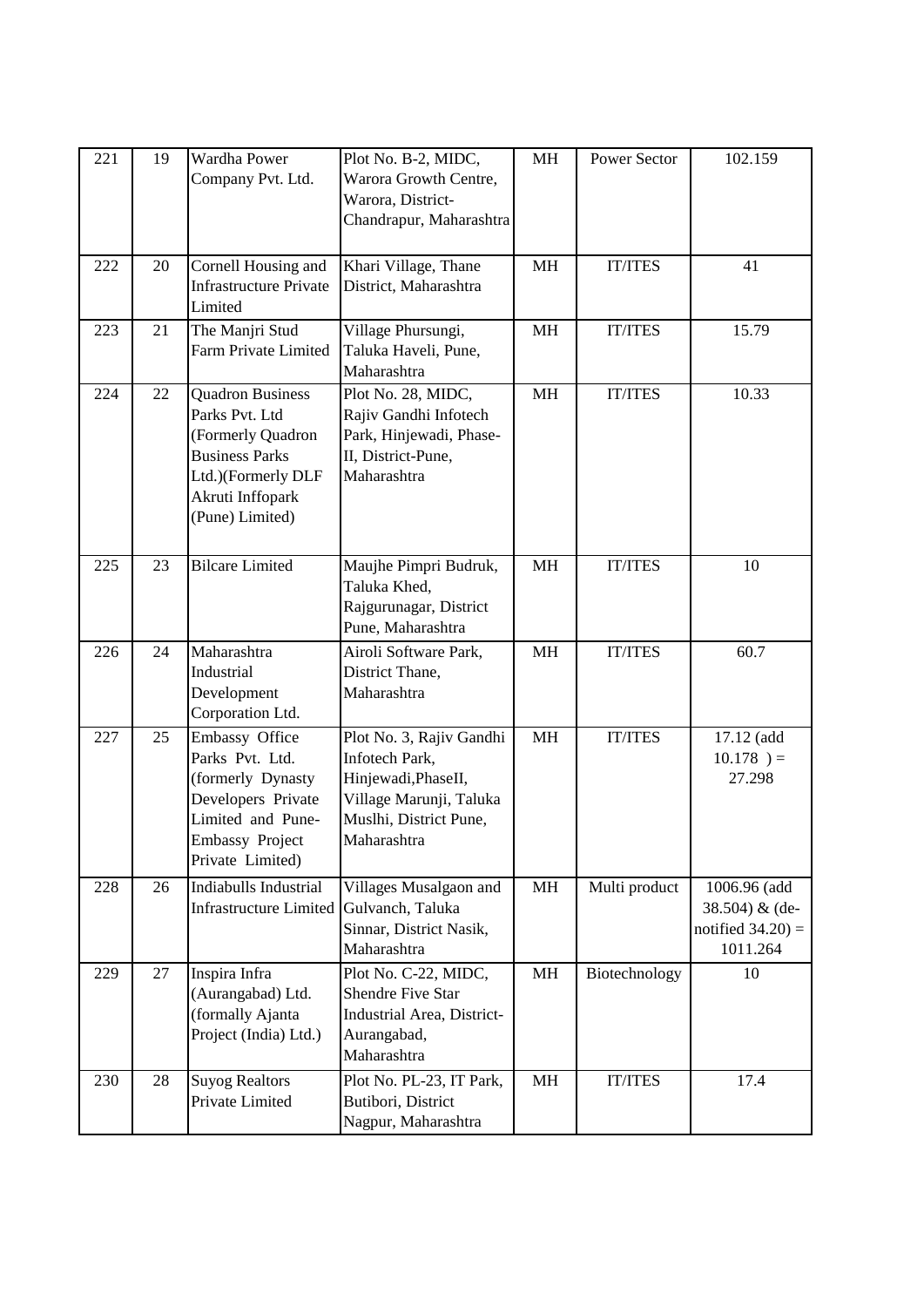| 231 | 29 | Persipina<br>Developers Pvt. Ltd.<br>(PDPL) (formaly<br><b>Sunny Vista Realtors</b><br>Private Ltd) | Village Bhokarpada,<br>Panvel, District Raigarh,<br>Maharashtra                                              | <b>MH</b> | <b>IT/ITES</b>                                             | 139.83 (de-<br>notified 134.79)<br>$= 5.04$                |
|-----|----|-----------------------------------------------------------------------------------------------------|--------------------------------------------------------------------------------------------------------------|-----------|------------------------------------------------------------|------------------------------------------------------------|
| 232 | 30 | Modern India<br><b>Property Developers</b><br>Limited                                               | Village Khalapur,<br>Taluka Khopoli District<br>Raigad, Maharashtra                                          | <b>MH</b> | Electronic<br>Hardware<br>Software Incl.<br><b>IT/ITES</b> | 14.77                                                      |
| 233 | 31 | DLF Info Park (Pune)<br>Limited                                                                     | Rajiv Gandhi Infotech<br>Park, Phase-II, Village<br>Hinjewadi and Mann,<br>Taluka Mulshi, Pune<br>Maharastra | <b>MH</b> | <b>IT/ITES</b>                                             | 7.279                                                      |
| 234 | 32 | Maharashtra<br>Industrial<br>Development<br>Corporation                                             | Kesurde village, Satara<br>District, Maharashtra                                                             | <b>MH</b> | Engineering                                                | 111.12 (de-<br>notified $61.12$ ) =<br>50                  |
| 235 | 33 | Khed Economic<br><b>Infrastructure Limited</b>                                                      | Khed Taluka Pune<br>District, Maharashtra                                                                    | <b>MH</b> | Multi Product                                              | 1000 (De-<br>notified area<br>$257.05 = 742.95$            |
| 236 | 34 | Maharashtra<br>Industrial<br>Development<br>Corporation                                             | Village Suradi and<br>Nandal, Taluka Phaltan,<br>District Satara,<br>Maharashtra                             | <b>MH</b> | Engineering                                                | 101.25 (de-<br>notified<br>$48.1695 =$<br>53.0805          |
| 237 | 35 | Arshiya International<br>Limited                                                                    | Village Sai, Taluka<br>Panvel, District Raigad,<br>Maharashtra                                               | MH        | <b>FTWZ</b>                                                | 45.76 (Add<br>6.985/0.890/3.41<br>$0/0.853$ =<br>57.898    |
| 238 | 36 | Arshiya International<br>Ltd.                                                                       | Village Bori, Taluka &<br>Distt. Nagpur,<br>Maharashtra                                                      | <b>MH</b> | <b>FTWZ</b>                                                | 43.26                                                      |
| 239 | 37 | Jawaharlal Nehru<br>Port Trust (JNPT)                                                               | Navi Mumbai,<br>Maharashtra                                                                                  | <b>MH</b> | Port Based<br>Multi Product                                | 277.387                                                    |
| 240 | 38 | Gigaplex Estate<br>Private Limited                                                                  | Gigaplex, Plot No. 5,<br>MIDC Knowledge Park,<br>Airoli, Navi Mumbai,<br>Maharashtra                         | <b>MH</b> | <b>IT/ITES</b>                                             | 12.91(add<br>$1.170/3.61$ =<br>16.52                       |
| 241 | 39 | <b>SEZ Bio-Tech</b><br>Services Private<br>Limited                                                  | Manjri Budruk, Taluka<br>Haveli, District Pune,<br>Maharashtra                                               | <b>MH</b> | Biotechnology                                              | 11.50675 (Add<br>4.613355, 0.97<br>$& 4.1925 =$<br>21.2826 |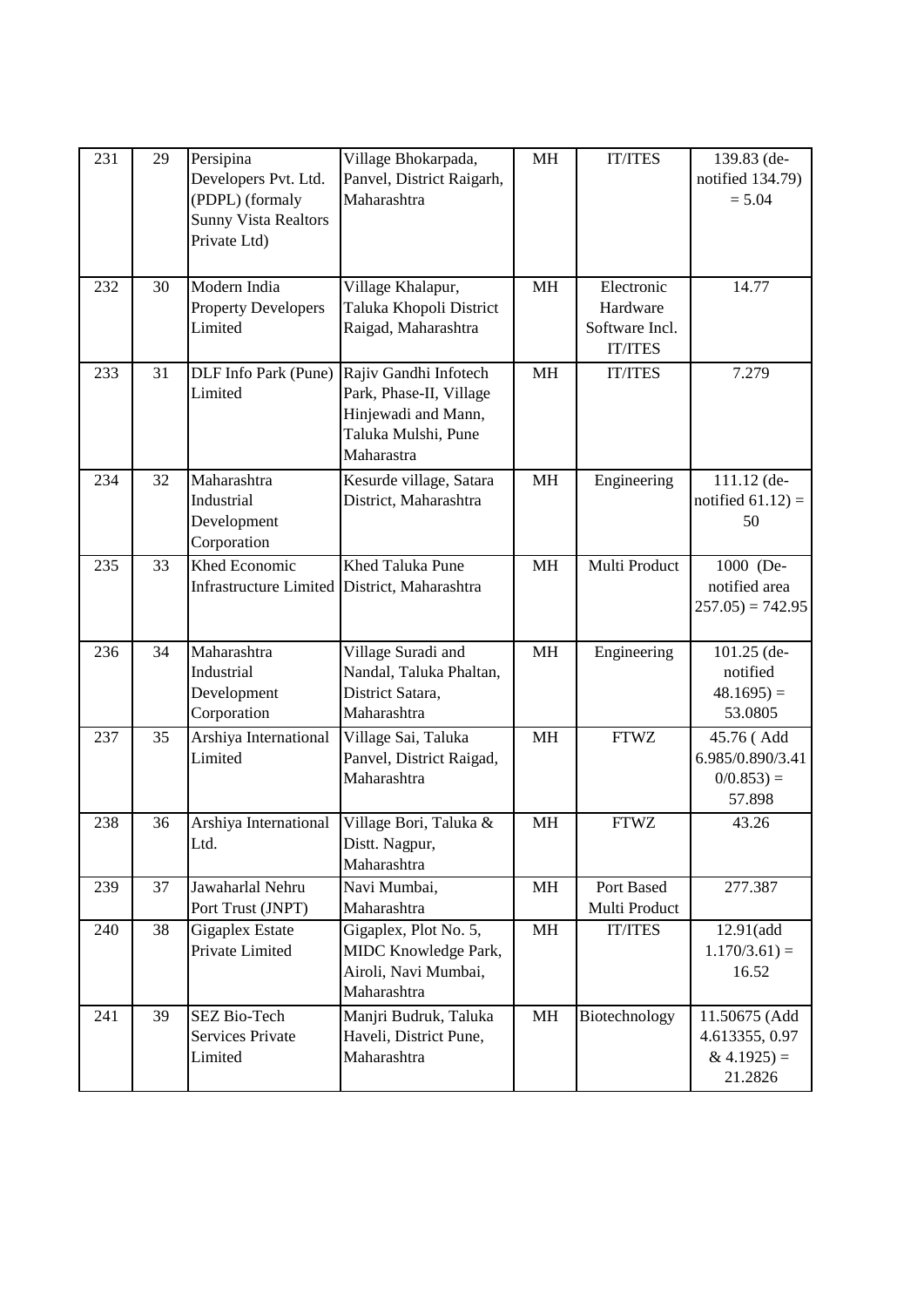| 242 | 40 | iGate Global<br>Solutions Ltd.                                                                                 | Plot No. IT-3, IT-4,<br>Airoli Knowledge Park,<br>TTC Industrial Area,<br>MIDC, Navi Mumbai,<br>Maharashtra            | <b>MH</b> | Electronic<br>Hardware &<br>Software<br>including ITES                                                          | 14.17                                 |
|-----|----|----------------------------------------------------------------------------------------------------------------|------------------------------------------------------------------------------------------------------------------------|-----------|-----------------------------------------------------------------------------------------------------------------|---------------------------------------|
| 243 | 41 | Attivo Economic<br>Zone (Mumbai) Pvt.<br>Ltd. (Formally<br>Mumbai Futuristic<br>Economic Zone Pvt.<br>$Ltd.$ ) | Village Shahabaj and<br>Dehenkoni, District<br>Raigad, Maharashtra                                                     | MH        | <b>IT/ITES</b><br>(including 3D<br>Animation, E-<br>learning, Visual<br>Effect and<br>related Services<br>etc.) | 10.47                                 |
| 244 | 42 | Attivo Economic<br>Zone (Mumbai) Pvt.<br>Ltd. (Formally<br>Mumbai Futuristic<br>Economic Zone Pvt.<br>$Ltd.$ ) | Village Shahabaj and<br>Dehenkoni, District<br>Raigad, Maharashtra                                                     | <b>MH</b> | <b>Biotech</b>                                                                                                  | 24.04                                 |
| 245 | 43 | Aurum Platz IT Pvt.<br>Ltd. (Formerly Loma<br>IT Park, Developers<br>Pvt. Ltd.)                                | G-4/1, TTC Industrial<br>Area, Ghansoli, Navi<br>Mumbai, Maharashtra                                                   | <b>MH</b> | <b>IT/ITES</b>                                                                                                  | 6.5 (de-notified<br>$0.6481 = 5.8519$ |
| 246 | 44 | <b>KRC</b> Infrastucture<br>& Projects Private<br>Limited and Gera<br>Developments Pvt.<br>Ltd (Jointly)       | Kharadi Village, Taluka<br>-Haveli, District Pune,<br>Maharashtra                                                      | <b>MH</b> | <b>IT/ITES</b>                                                                                                  | 4.03                                  |
| 247 | 45 | <b>EON Kharadi</b><br>Infrastructure Pvt.<br>Ltd.                                                              | Khardi Village, Pune,<br>Maharashtra                                                                                   | MH        | <b>IT/ITES</b>                                                                                                  | 4.86                                  |
| 248 | 46 | Wipro Limited                                                                                                  | Plot No. 2, MIDC, Phase<br>- 1, Hinjewadi, Mulshi<br>Taluka, Pune,<br>Maharashtra                                      | <b>MH</b> | <b>IT/ITES</b>                                                                                                  | 9.15                                  |
| 249 | 47 | Nalanda Shelter Pvt.<br>Ltd.                                                                                   | Sr. No. 129(P), 130(P),<br>131(P), Near Rajiv<br>Gandhi Infotech Park,<br>Hinjewadi, Phase $-1$ ,<br>Pune, Maharashtra | <b>MH</b> | <b>IT/ITES</b>                                                                                                  | 3.4659 (Add.<br>$1.6596 = 5.1255$     |
| 250 | 48 | <b>AIGP</b> Developers<br>(Pune) Pvt. Ltd.                                                                     | Wagholi and Kharadi<br>Village, Pune,<br>Maharashtra                                                                   | <b>MH</b> | <b>IT/ITES</b>                                                                                                  | 6.69                                  |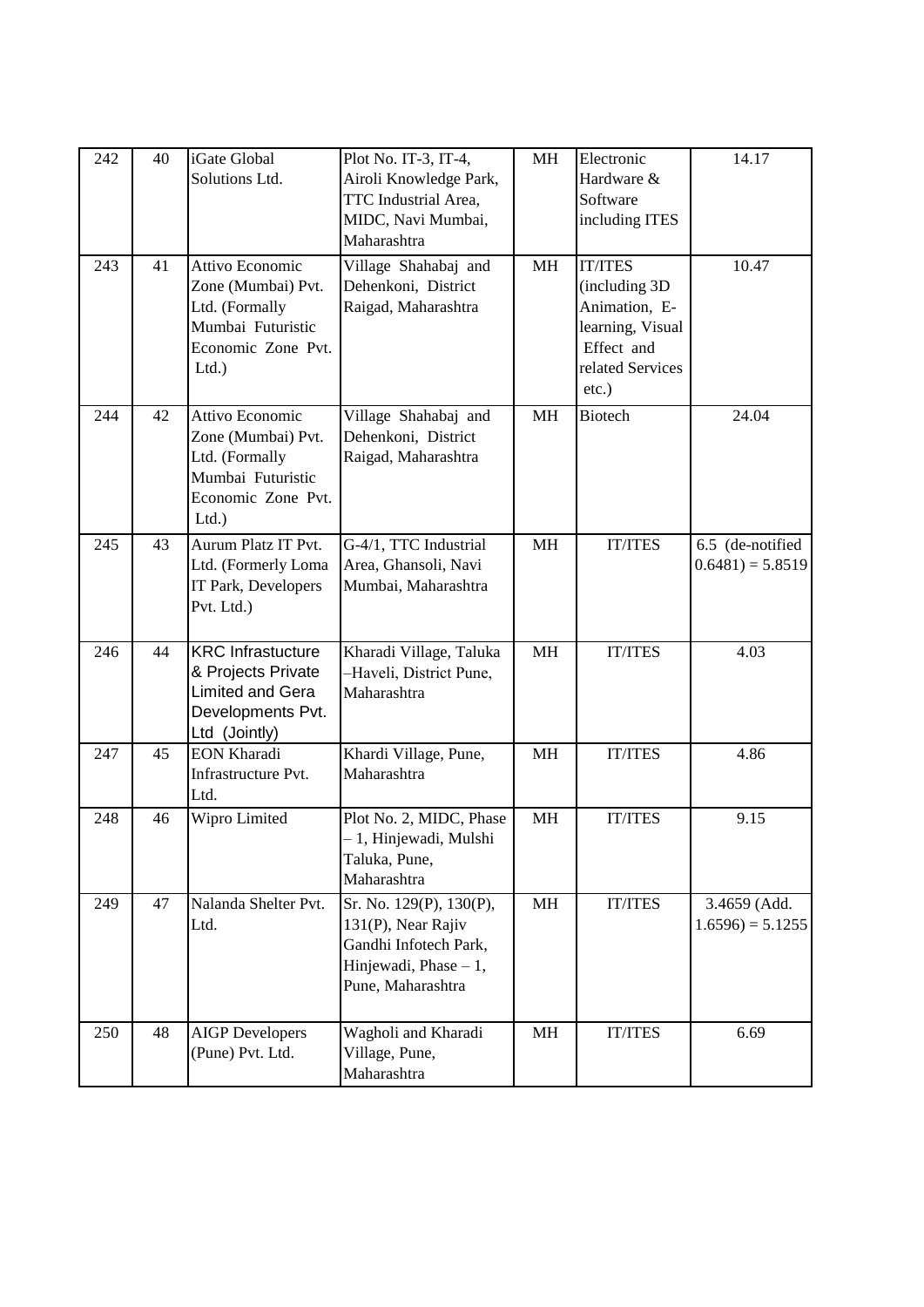| 251        | 49                  | <b>Infosys Limited</b>                                                    | Plot No. 1, Rajiv Gandhi<br>Infotech Park,<br>Hinjewadi, Phase-I,<br>Pune District,                                        | MH        | <b>IT/ITES</b>                                                                       | 10        |
|------------|---------------------|---------------------------------------------------------------------------|----------------------------------------------------------------------------------------------------------------------------|-----------|--------------------------------------------------------------------------------------|-----------|
| 252        | 50                  | Roma Builders Pvt.<br>Ltd.                                                | Maharashtra<br>Hiranandani Estate, Off.<br>Ghodbundar Road,<br>Village Kevesar, Thane,<br>Maharashtra                      | MH        | <b>IT/ITES</b>                                                                       | 1.627422  |
| 253        | 51                  | Larsen & Toubro<br>Infotech Ltd. (LTI)                                    | Plot No. EL-200(Part),<br>TTC Industrial Area,<br>Village Mahape, Navi<br>Mumbai, Maharashtra                              | <b>MH</b> | <b>IT/ITES</b>                                                                       | 2.098     |
| 254        | 1                   | <b>Manipur</b><br>Manipur IT SEZ<br>Project Development<br>Company Ltd    | Imphal, Manipur                                                                                                            | <b>MN</b> | <b>IT/ITES</b>                                                                       | 10.85     |
|            |                     | <b>Nagaland</b>                                                           |                                                                                                                            |           |                                                                                      |           |
| 255<br>256 | 1<br>$\overline{2}$ | H.N. Company<br>Nagaland Industrial<br>Development<br>Corporation Limited | Dimapur, Nagaland<br>Dimapur, Nagaland                                                                                     | NL<br>NL  | Multi Product<br>Agro and Food<br>Processing                                         | 290<br>50 |
|            |                     | Odisha                                                                    |                                                                                                                            |           |                                                                                      |           |
| 257        | $\mathbf{1}$        | OdishaIndustrial<br>Infrastructure<br>Development<br>Corporation (IDCO)   | Chandaka Industrial<br>Estate, P.S. -<br>Chandrasekharpur,<br>Tehsil - Bhubaneswar,<br>District Khurda, Odisha             | <b>OR</b> | IT                                                                                   | 69.96     |
| 258        | $\overline{2}$      | Odisha Industrial<br>Infrastructure<br>Development<br>Corporation (IDCO)  | Village Gaudakahipur<br>and Arisal, P.S. - Jatni,<br>Tehsil - Jatni, District<br>Khurda, Odisha                            | <b>OR</b> | IT (Knowledge<br>Park)                                                               | 106.26    |
| 259        | $\overline{3}$      | Odisha Industrial<br>Infrastructure<br>Development<br>Corporation (IDCO)  | Bhubasnewar, P.S.-<br>Chandrasekharpur,<br>District- Khurda, Odisha                                                        | <b>OR</b> | <b>IT/ITES</b>                                                                       | 26.7      |
| 260        | $\overline{4}$      | Odisha Industrial<br>Infrastructure<br>Development<br>Corporation (IDCO)  | Village Manoharpur<br>(Kalinganagar Industrial<br>Complex), P.S. - Duburi,<br>Tehsil - Sukinda,<br>District Jajpur, Odisha | <b>OR</b> | Metallurgical<br>based<br>engineering,<br>ancillary and<br>downstream<br>industries. | 101.15    |
| 261        | 5                   | Vedanta Aluminium<br>Limited                                              | Brundamal and<br>Kurebaga Villages,<br>Tehsil and District -<br>Jharsuguda, Odisha                                         | <b>OR</b> | Manufacture &<br>Export of<br>Aluminium                                              | 242.81    |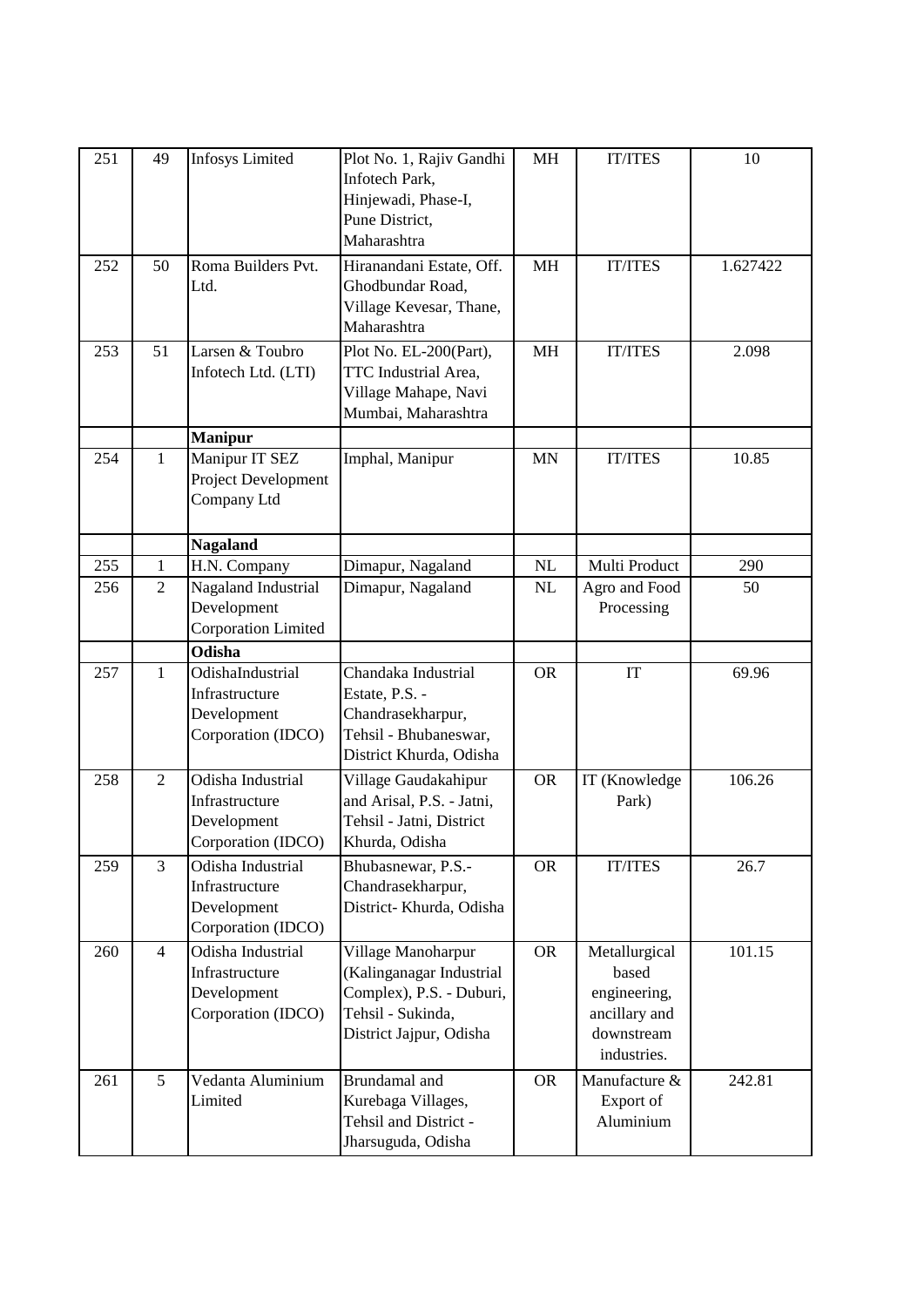| 262 | 6              | <b>Tata Steel Special</b><br>Economic Zone<br>Limited (formerly<br>Gopalpur Special<br>Economic Zone<br>Limited) | Gopalpur, District-<br>Ganjam, Odisha                                                        | <b>OR</b> | Multi Product                                            | 1173 (Notified<br>area 500.15)                      |
|-----|----------------|------------------------------------------------------------------------------------------------------------------|----------------------------------------------------------------------------------------------|-----------|----------------------------------------------------------|-----------------------------------------------------|
| 263 | $\overline{7}$ | <b>Saraf Agencies</b><br>Private Limited                                                                         | Chhatrapur, District<br>Ganjam, Odisha                                                       | <b>OR</b> | <b>Mineral Based</b><br>Industries                       | 105.19                                              |
|     |                | <b>Puducherry</b>                                                                                                |                                                                                              |           |                                                          |                                                     |
| 264 | 1              | Pondicherry Special<br>Economic Zone<br>Company Ltd                                                              | Sedarpet, Karasur,<br>Puducherry                                                             | PY        | Multi Product                                            | 346                                                 |
|     |                | Punjab                                                                                                           |                                                                                              |           |                                                          |                                                     |
| 265 | $\mathbf{1}$   | Quarkcity India Pvt.<br>Ltd.                                                                                     | <b>Focal Point Industrial</b><br>area, Phase VIII-<br>Extension, District-<br>Mohali, Punjab | PB        | IT                                                       | 13.75 (de-<br>notified $3.63 \&$<br>$5.03$ ) = 5.09 |
| 266 | $\overline{2}$ | Ranbaxy<br>Laboratories Ltd.                                                                                     | Mohali, Punjab                                                                               | PB        | Pharmaceuticals                                          | 32                                                  |
| 267 | $\overline{3}$ | Lark Projects Private<br>Limited                                                                                 | Village Landra, Mohali,<br>Punjab                                                            | PB        | Electronic<br>hardware and<br>software<br>including ITES | 10.89                                               |
| 268 | $\overline{4}$ | Sukhm Infrastructure<br>Pvt Ltd.                                                                                 | Mohali (SAS Nagar)<br>District, Punjab                                                       | PB        | IT                                                       | 10.58                                               |
| 269 | 5              | <b>Infosys Limited</b>                                                                                           | Plot No. I-3, IT City,<br>Sector - 83, Alpha, SAS<br>Nagar, Mohali, Punjab                   | PB        | <b>IT/ITES</b>                                           | 20.241                                              |
|     |                | Rajasthan                                                                                                        |                                                                                              |           |                                                          |                                                     |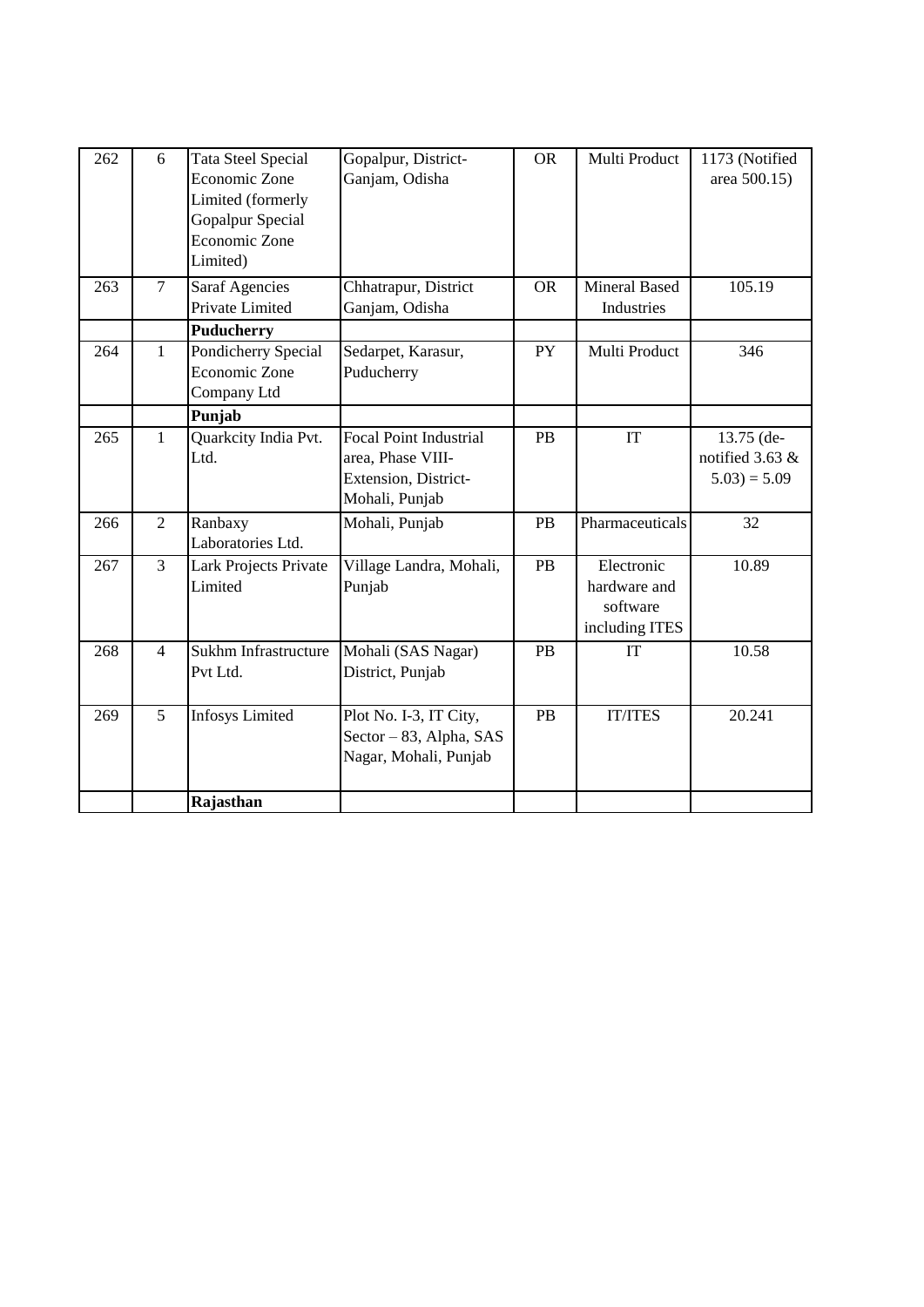| 270 | 1              | Mahindra World City<br>(Jaipur) Limited<br>(Merger 5 SEZs<br>notification for<br>seeting up of a Sector<br>specific SEZ for<br>IT/ITES, Engineering<br>& Related Industries,<br>Handicraft, Gems &<br>Jewellery and<br>IT/ITES including<br>Software and<br>Hardware<br>Manufacturing with<br>notification dated<br>17.4.2018) | Village Kalwara, Jhai,<br>Bhambhoriya, Bagru<br>Khurd & Newta, Tehsil-<br>Sanganer, District -<br>Jaipur, Rajasthan | <b>RJ</b> | Multi Product                                                                                             | 604.5836                                   |
|-----|----------------|--------------------------------------------------------------------------------------------------------------------------------------------------------------------------------------------------------------------------------------------------------------------------------------------------------------------------------|---------------------------------------------------------------------------------------------------------------------|-----------|-----------------------------------------------------------------------------------------------------------|--------------------------------------------|
| 271 | $\overline{2}$ | Somani Worsted<br>Limited                                                                                                                                                                                                                                                                                                      | Khushkera Industrial<br>Area, Bhiwadi, Rajasthan                                                                    | <b>RJ</b> | Electronics<br>Hardware and<br>Software/ ITES                                                             | 20                                         |
| 272 | $\overline{3}$ | Mansarovar<br>Industrial<br>Development<br>Corporation                                                                                                                                                                                                                                                                         | Kaparda, Jodhpur,<br>Rajasthan                                                                                      | <b>RJ</b> | IT/ITES                                                                                                   | 10                                         |
| 273 | $\overline{4}$ | <b>GENPACT INDIA</b>                                                                                                                                                                                                                                                                                                           | Jaipur, Rajasthan                                                                                                   | <b>RJ</b> | Electronic<br>Hardware and<br>Software<br>including IT/<br><b>ITES</b>                                    | 10                                         |
| 274 | 5              | <b>RNB</b> Infrastructure<br>Private Limited                                                                                                                                                                                                                                                                                   | NH-15, Opp Khara<br>Industrial Area, Bikaner,<br>Rajasthan                                                          | <b>RJ</b> | Textile                                                                                                   | 103.41 (add<br>$24.51 = 127.92$            |
|     |                | <b>Tamil Nadu</b>                                                                                                                                                                                                                                                                                                              |                                                                                                                     |           |                                                                                                           |                                            |
| 275 | $\mathbf{1}$   | Flextronics<br>Technologies (India)<br>Private Limited                                                                                                                                                                                                                                                                         | Sriperumbudur,<br>Kancheepuram, Tamil<br>Nadu                                                                       | <b>TN</b> | <b>IT/ITES</b><br>Electronic<br>Components &<br>Hardware<br>Manufacturing<br>& Related<br>Services Sector | 101.21 (De-<br>notified 25.07)<br>$=76.14$ |
| 276 | $\mathbf{2}$   | <b>Tata Consultancy</b><br>Services Limited                                                                                                                                                                                                                                                                                    | Siruseri and Egattur,<br>Chennai, Tamil Nadu                                                                        | <b>TN</b> | <b>IT/ITES</b>                                                                                            | 70.5                                       |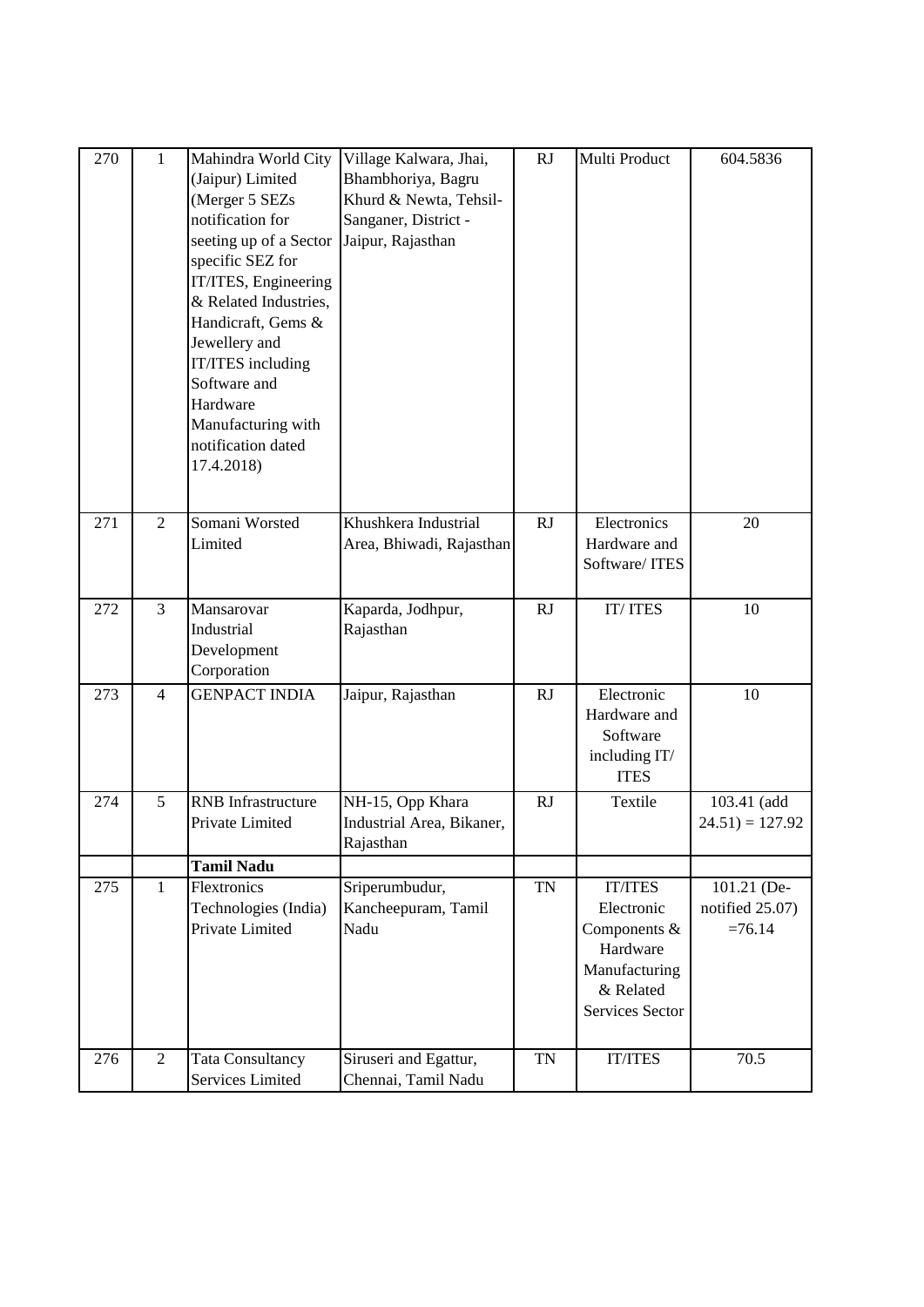| 277 | 3              | IG3 Infra Limited<br>(ETL Infrastructure<br>Services Limited)                                                    | Pallikkarani Village,<br>Tambaram Taluk,<br>Kancheepuram, Tamil<br>Nadu                                                              | TN        | <b>IT/ITES</b>                                                                                                          | 10.5                                                                                                                             |
|-----|----------------|------------------------------------------------------------------------------------------------------------------|--------------------------------------------------------------------------------------------------------------------------------------|-----------|-------------------------------------------------------------------------------------------------------------------------|----------------------------------------------------------------------------------------------------------------------------------|
| 278 | $\overline{4}$ | Hexaware<br><b>Technologies Limited</b>                                                                          | SIPCOT IT Park, Old<br>Mahabalipuram Road,<br>Siruseri, Chennai, Tamil<br>Nadu                                                       | <b>TN</b> | <b>IT/ITES</b>                                                                                                          | 11                                                                                                                               |
| 279 | 5              | <b>Syntel International</b><br>Private Limited                                                                   | Kancheepuram, Tamil<br>Nadu                                                                                                          | TN        | <b>IT/ITES</b>                                                                                                          | 11.73                                                                                                                            |
| 280 | 6              | <b>DLF</b> Infocity<br>Developers (Cheenai)<br>Ltd.                                                              | Manapakkam &<br>Mulivakkam<br>Vill., Kancheepuram<br>Distt. Tamil Nadu                                                               | <b>TN</b> | <b>IT/ITES</b>                                                                                                          | 13.29 (add<br>3.4384/0.69.83)<br>$=17.4267$                                                                                      |
| 281 | $\overline{7}$ | Electronics<br>Corporation of Tamil<br>Nadu (ELCOT)                                                              | Village Vilankurichi,<br>Coimbatore North<br>Taluk, Coimbatore<br>District, Tamil Nadu                                               | <b>TN</b> | <b>IT/ITES</b>                                                                                                          | 11.76 (add<br>$10.84$ ) = 22.60                                                                                                  |
| 282 | 8              | IG3 Infra Limited<br>(formerly ETL<br>Infrastructure<br>Services Limited and<br>Indian Green Grid<br>Group Ltd.) | Vadamugam<br>Kangeyampalayam<br>Village, Perundurai<br>Taluka, Erode District,<br>Tamil Nadu                                         | TN        | <b>Textiles</b>                                                                                                         | 103.6457 (de-<br>notified<br>$53.5295 =$<br>50.1162                                                                              |
| 283 | 9              | <b>Shriram Properties</b><br>and Infrastructure<br>Private Limited                                               | Perungalathur village,<br>Chennai, Tamil Nadu                                                                                        | <b>TN</b> | <b>IT/ITES</b>                                                                                                          | $10$ (add<br>13.40.88/de-<br>notified<br>7.75.78/5.03.54)<br>$= 10.6156$                                                         |
| 284 | 10             | <b>State Industries</b><br>Promotion<br>Corporation of Tamil<br>Nadu                                             | Footwear Park,<br>Irungattukottai, SIPCOT<br>Industrial Park,<br>Sriperumbudur Taluk,<br>Kancheepuram District,<br><b>Tamil Nadu</b> | <b>TN</b> | Footwear                                                                                                                | 60                                                                                                                               |
| 285 | 11             | <b>State Industries</b><br>Promotion<br>Corporation of<br>Tamilnadu Limited                                      | <b>SIPCOT</b> Industrial Area<br>Sriperumbudure, Tamil<br>Nadu                                                                       | TN        | Electronics /<br>Telecom<br>hardware and<br>support<br>services,<br>including<br>trading and<br>logistics<br>activities | 189.771(Additio<br>nal area 41.369)/<br>(De-notified area<br>11.832, 23.75,<br>16.336, 28.338,<br>3.963 & 13.286)<br>$= 133.635$ |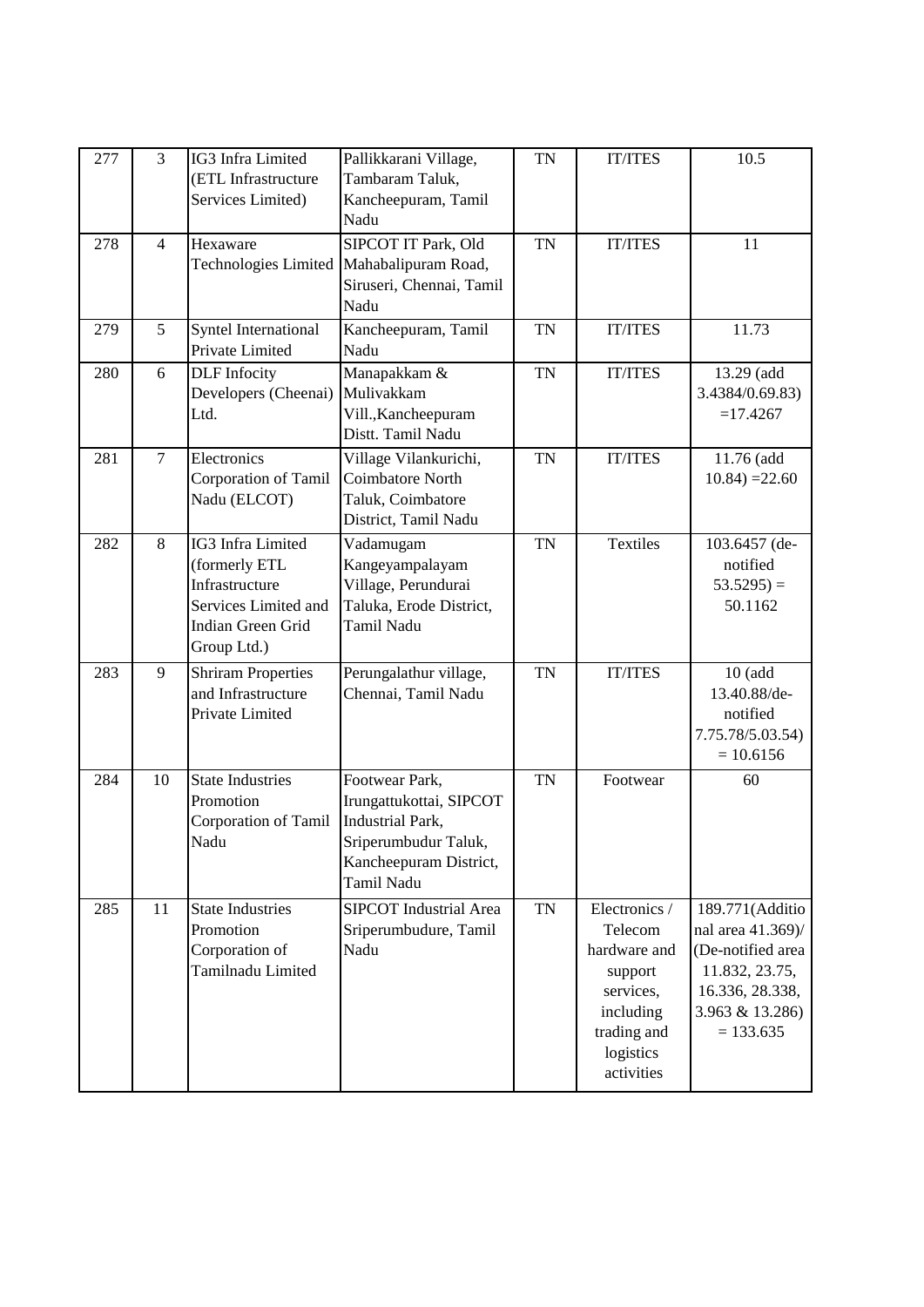| 286<br>287 | 12<br>13 | Coimbatore Hitech<br>Infrastructure Pvt.<br>Ltd.<br>Cognizant                                                                                                                                             | Kecranatham Village,<br>Coimbatore(N) Taluk,<br>Coimbatore, Tamilnadu<br>SIPCOT IT Park,                              | <b>TN</b><br><b>TN</b> | <b>IT/ITES</b><br>IT/ITES                                  | 34.66, additional<br>12.66.00<br>additional 3.93.5<br>(Total 51.25)<br>10.85.0      |
|------------|----------|-----------------------------------------------------------------------------------------------------------------------------------------------------------------------------------------------------------|-----------------------------------------------------------------------------------------------------------------------|------------------------|------------------------------------------------------------|-------------------------------------------------------------------------------------|
|            |          | <b>Technology Solutions</b><br>India Pvt. Ltd.                                                                                                                                                            | Siruseri and Kazhipattur<br>villages, Chennai, Tamil<br>Nadu                                                          |                        |                                                            | (Addition<br>$5.66.7 = 16.517$                                                      |
| 288        | 14       | Estancia IT Park Pvt.<br>Ltd. (Formally Arun<br><b>Excello Infrastructure</b><br>Pvt. Ltd., L&T Arun<br>Excello IT SEZ Pvt.<br>Ltd., L&T Chennai<br>Project Pvt. Ltd. &<br>Zoho Corporation<br>Pvt. Ltd.) | Vallancheri and Potheri<br>Villages, Chengalpet<br>Taluk, Kancheepuram<br>District, Tamil Nadu                        | <b>TN</b>              | Electronic<br>Hardware &<br>software<br>including ITES     | 11.09/(add<br>0.29.93 & 4.30<br>$= 15.69.43$                                        |
| 289        | 15       | Span Venture Pvt.<br>Ltd.                                                                                                                                                                                 | Kurichi village,<br>Eachanari, Coimbatore<br>District, Tamil Nadu                                                     | <b>TN</b>              | <b>IT/ITES</b>                                             | 10.49 (Add 4.36)<br>& de-notified<br>$1.38$ )/ de-<br>notified 10.535)<br>$= 2.935$ |
| 290        | 16       | Cheyyar SEZ<br>Developers Pvt. Ltd.                                                                                                                                                                       | SIPCOT Cheyyar<br><b>Industrial Park in</b><br>Mathur, Mangal<br>Villages,<br>Thiruvannamalai<br>District, Tamil Nadu | <b>TN</b>              | Footwear                                                   | 111.34                                                                              |
| 291        | 17       | AspenPark Infra<br>Coimbatore Private<br>Limited (AICPL)<br>[Formerly Aspen<br>Infrastructures<br>Limited (Synefra<br>Engineering<br>construction Ltd.<br>(Suzlon Infrastrucutre<br>Ltd.)                 | Karumatampatti and<br>Kittampalayam villages,<br>Palladam Taluk,<br>Coimbatore District,<br>Tamil Nadu                | ΤN                     | Hi-tech<br>Engineering<br>Products and<br>related services | $104.60.40$ (add<br>46.94.1/0.94.3<br>de-notified<br>65.7775/2.2338)<br>$= 84.4767$ |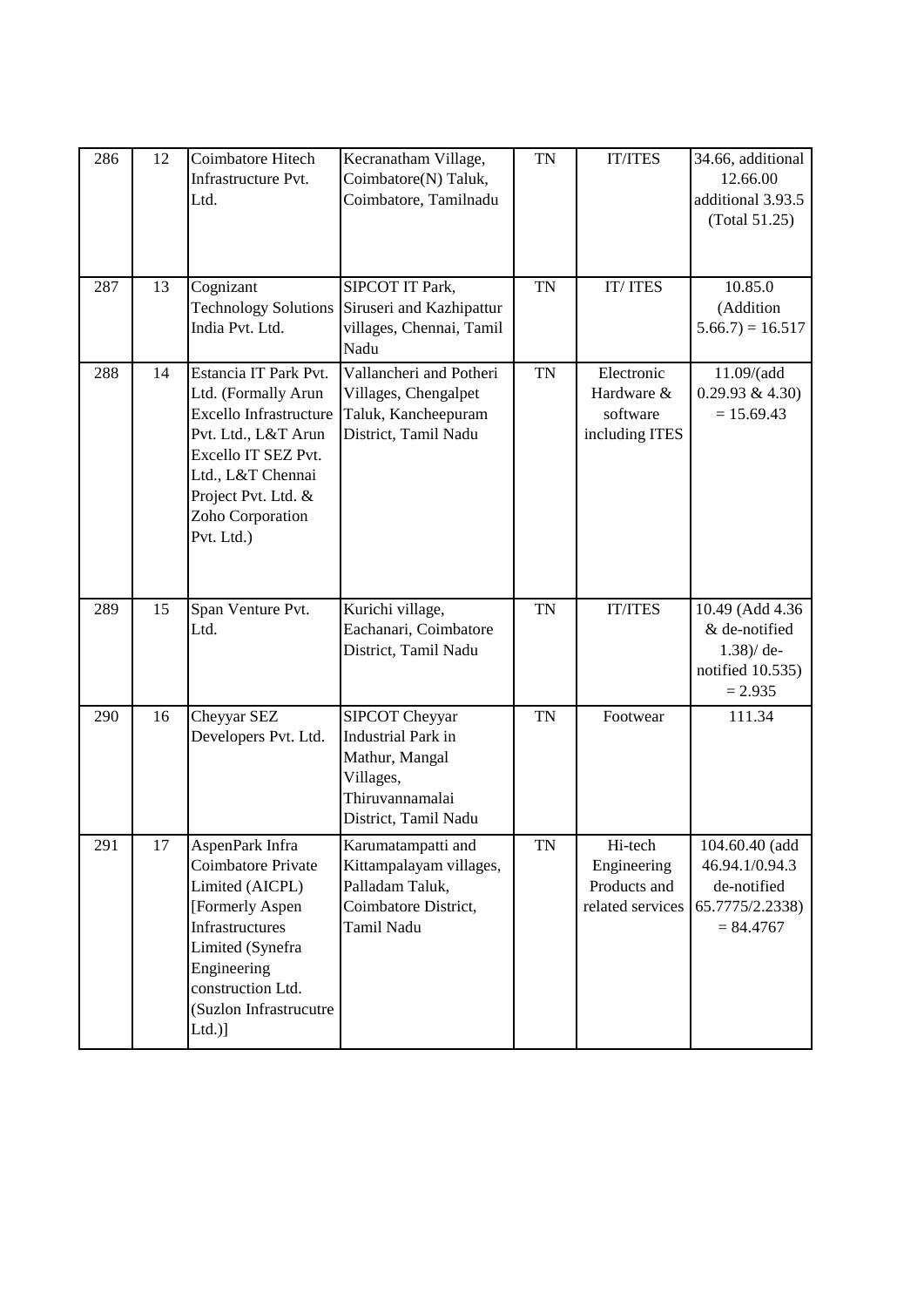| 292 | 18 | <b>Platinum Holdings</b><br>Pvt. Ltd.                                                                | Navallur Village,<br>Chengulpet Taluk and<br>Semencherry Village,<br>Tambaram Taluk,<br>Kancheepuram District,<br>Tamil Nadu                    | TN        | Hardware and<br>Software                                   | 10.565                                      |
|-----|----|------------------------------------------------------------------------------------------------------|-------------------------------------------------------------------------------------------------------------------------------------------------|-----------|------------------------------------------------------------|---------------------------------------------|
| 293 | 19 | <b>AMRL</b> International<br>Tech City Ltd.                                                          | Nanguneri Taluk,<br>Tirunelvel, Tamil Nadu                                                                                                      | <b>TN</b> | Multi Product                                              | 1020                                        |
| 294 | 20 | New Chennai<br><b>Township Private</b><br>Limited                                                    | Seekinakuppam Village,<br>Cheyyar Taluk,<br>Kancheepuram District,<br>Tamil Nadu                                                                | <b>TN</b> | Engineering<br>Sector<br>including Auto<br>Ancillaries.    | 126.26                                      |
| 295 | 21 | New Chennai<br><b>Township Private</b><br>Limited                                                    | Seekinakuppam<br>(Paramankeni and Vellur<br>Villages), Cheyyur<br>Taluk, Kancheepuram<br>District, Tamil Nadu                                   | <b>TN</b> | Multi services                                             | 121.41                                      |
| 296 | 22 | J. Matadee Free<br><b>Trade Zone Private</b><br>Limited                                              | Mannur and Valarpuram<br>Villages, Sriperumbudur<br>Taluk, Kancheepuram<br>District, Tamil Nadu                                                 | <b>TN</b> | <b>FTWZ</b>                                                | 40.625 (add<br>$44.15 = 84.775$             |
| 297 | 23 | Kanai Techonology<br>Parks Pvt. Ltd.<br>(formerly Velankani<br><b>Technology Parks</b><br>Pvt. Ltd.) | Podavur Village,<br>Sriperumbudur Taluk,<br>Kanchipuram District,<br>Tamil Nadu                                                                 | <b>TN</b> | Electronics<br>hardware and<br>software and<br><b>ITES</b> | 61                                          |
| 298 | 24 | <b>SNP</b> Infrastructure<br>LLP (formerly SNP<br>Infrastructure Pvt.<br>Ltd.)                       | Zamin Pallavaram<br>Village, Tambaram<br>Taluk, Kancheepuram<br>District, Tamil Nadu                                                            | <b>TN</b> | <b>IT/ITES</b>                                             | 11.147 (De-<br>notified $0.906$ =<br>10.241 |
| 299 | 25 | Tril Infopark Ltd.                                                                                   | Kanagam village of<br>Mambalam-Guindy<br>Taluk and<br>Thiruvanmiyur village of<br>Mylapore-Triplicane<br>Taluk, Chennai District,<br>Tamil Nadu | TN        | <b>IT/ITES</b>                                             | 10.11                                       |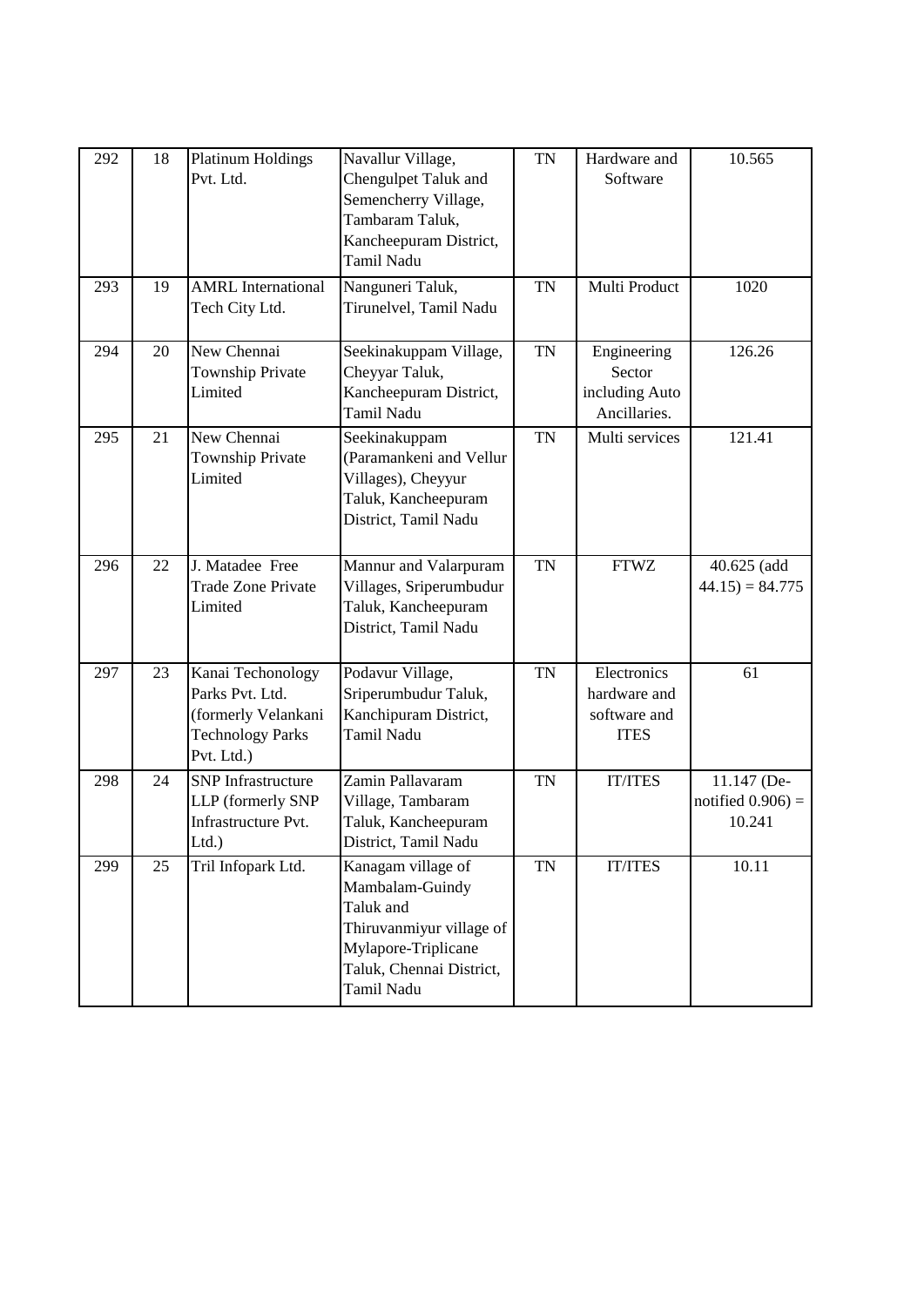| 300 | 26 | <b>State Industries</b><br>Promotion<br>Corporation of Tamil<br>Nadu            | SIPCOT of Tamil Nadu<br><b>Industrial Growth</b><br>Centres, Sriperumbudur<br>Taluka, Kancheepuram<br>District, Tamil Nadu | <b>TN</b> | Electronics<br>Hardware and<br>related support<br>services<br>including<br>trading and<br>logistics<br>operations | 140.75.50 (de-<br>notified $7.11$ ) =<br>133.645 |
|-----|----|---------------------------------------------------------------------------------|----------------------------------------------------------------------------------------------------------------------------|-----------|-------------------------------------------------------------------------------------------------------------------|--------------------------------------------------|
| 301 | 27 | Bayline Infocity Ltd.<br>(Formerly ETA<br><b>Technopark Private</b><br>Limited) | Old Mahabalipuram<br>Road, Navallur Village,<br>Chengalpet Taluk,<br>Kancheepuram District,<br>Tamil Nadu                  | <b>TN</b> | <b>IT/ITES</b>                                                                                                    | 10.37                                            |
| 302 | 28 | Rudradev Township<br>Private Limited                                            | Solankurini Village<br>Madurai Taluk, Madurai<br>District, Tamil Nadu                                                      | <b>TN</b> | <b>IT/ITES</b>                                                                                                    | 31.04                                            |
| 303 | 29 | Foxconn India<br>Developer Private<br>Limited                                   | Santhavelore-B, Chittur<br>Village, Sriperumbudur<br>Taluk, Kancheepuram<br>District, Tamil Nadu                           | <b>TN</b> | Electronic<br>Hardware                                                                                            | 11                                               |
| 304 | 30 | Electronics<br>Corporation of Tamil<br>Nadu (ELCOT)                             | Perumbakkam and<br>Sholinganallur Village,<br>Tambaram Taluk,<br>Kancheepuram District,<br><b>Tamil Nadu</b>               | <b>TN</b> | <b>IT/ITES</b>                                                                                                    | 152.66.5                                         |
| 305 | 31 | Electronics<br>Corporation of Tamil<br>Nadu Limited<br>(ELCOT)                  | Gangaikondan Village,<br>Thrunelveli Taluk,<br>Tirunelveli District,<br>Tamil Nadu.                                        | <b>TN</b> | <b>IT/ITES</b>                                                                                                    | 40.48/<br>$(add 76.893) =$<br>117.373            |
| 306 | 32 | Electronics<br>Corporation of Tamil<br>Nadu (ELCOT)                             | Navalpattu Village,<br>Tiruchirapalli Taluk,<br>Tiruchirapalli District,<br>Tamil Nadu                                     | TN        | <b>IT/ITES</b>                                                                                                    | 49.89                                            |
| 307 | 33 | Electronics<br>Corporation of Tamil<br>Nadu Limited<br>(ELCOT)                  | Viswanathapuram<br>Village, Hosur Taluk,<br>Krishnagiri District,<br>Tamil Nadu                                            | <b>TN</b> | <b>IT/ITES</b>                                                                                                    | 70.08.5                                          |
| 308 | 34 | Electronics<br>Corporation of Tamil<br>Nadu (ELCOT)                             | Jagir ammapalayam<br>Village, Salem Taluk,<br>Salem District, Tamil<br>Nadu                                                | <b>TN</b> | <b>IT/ITES</b>                                                                                                    | 66.50.5                                          |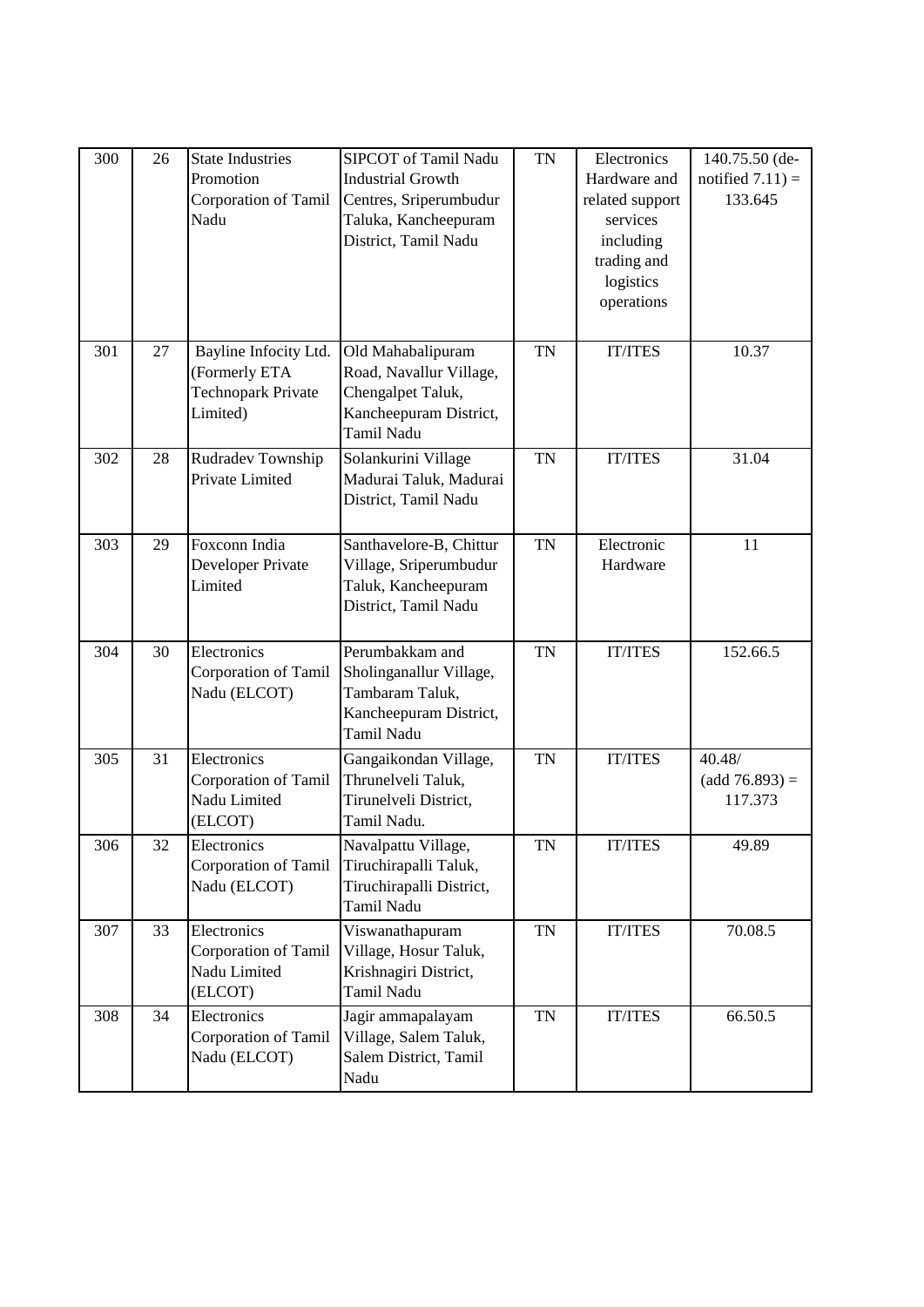| 309 | 35 | Electronics<br>Corporation of Tamil<br>Nadu Limited<br>(ELCOT)                        | Ilandhikulam Village,<br>Madurai I, Madurai<br>North Taluk, Madurai<br>District, Tamil Nadu                                                        | <b>TN</b> | <b>IT/ITES</b>                                                                                                                                  | 11.70.5                                               |
|-----|----|---------------------------------------------------------------------------------------|----------------------------------------------------------------------------------------------------------------------------------------------------|-----------|-------------------------------------------------------------------------------------------------------------------------------------------------|-------------------------------------------------------|
| 310 | 36 | CCCL Pearl City<br>Food Port SEZ Ltd.<br>(Formally CCCL<br>Infrastructure<br>Limited) | Vadakkukaracheri and<br>Thimmarajapura<br>Villages, Tuticorin<br>District, Tamil Nadu                                                              | <b>TN</b> | <b>Food Processing</b>                                                                                                                          | 119.145/(add<br>$10.64$ ) = 129.785                   |
| 311 | 37 | Electronics<br>Corporation of Tamil<br>Nadu Limited<br>(ELCOT)                        | Vadapalanji Village,<br>Madurai South Taluk<br>and Kinnimangalam<br>Village, Tirumangalam<br>Taluk, Madurai II,<br>Madurai District, Tamil<br>Nadu | <b>TN</b> | <b>IT/ITES</b>                                                                                                                                  | 86.46.5                                               |
| 312 | 38 | <b>State Industries</b><br>Promotion<br>Corporation of Tamil<br>Nadu                  | SIPCOT of Tamil Nadu<br>Complex, Ranipet Phase-<br>III, Mukuntharayapuram<br>Village, Walajah Taluk,<br>Vellore District, Tamil<br>Nadu            | <b>TN</b> | Engineering                                                                                                                                     | 104.76 (de-<br>notified are<br>$50.60.7 =$<br>54.15.3 |
| 313 | 39 | <b>State Industries</b><br>Promotion<br>Corporation of Tamil<br>Nadu Limited          | SIPCOT Growth Centre,<br>Perundurai Village,<br>Erode District, Tamil<br>Nadu                                                                      | <b>TN</b> | Engineering                                                                                                                                     | 105.445 (de-<br>notified 26.407)<br>$= 79.038$        |
| 314 | 40 | <b>State Industries</b><br>Promotion<br>Corporation of Tamil<br>Nadu                  | Tirunelveli District,<br>Tamil Nadu                                                                                                                | <b>TN</b> | Transport<br>engineering<br>goods including<br>manufacture of<br>tyres and tubes<br>for all purposes<br>and for<br>transport<br>industry sector | 103.23.8                                              |
| 315 | 41 | Frontier Lifeline Pvt.<br>Ltd.                                                        | Edur Village,<br>Gummudipundi Taluk,<br>Thiruvallur District,<br>Tamil Nadu                                                                        | <b>TN</b> | Biotechnology<br>sector                                                                                                                         | 17.18                                                 |
| 316 | 42 | Jay Gee Hitech<br>Infraventures Pvt. Ltd                                              | Vengadu and Pennalur<br>Village, Sriperumbudur<br>Taluk, Kancheepuram<br>District, Tamil Nadu                                                      | <b>TN</b> | <b>IT/ITES</b>                                                                                                                                  | 11.89                                                 |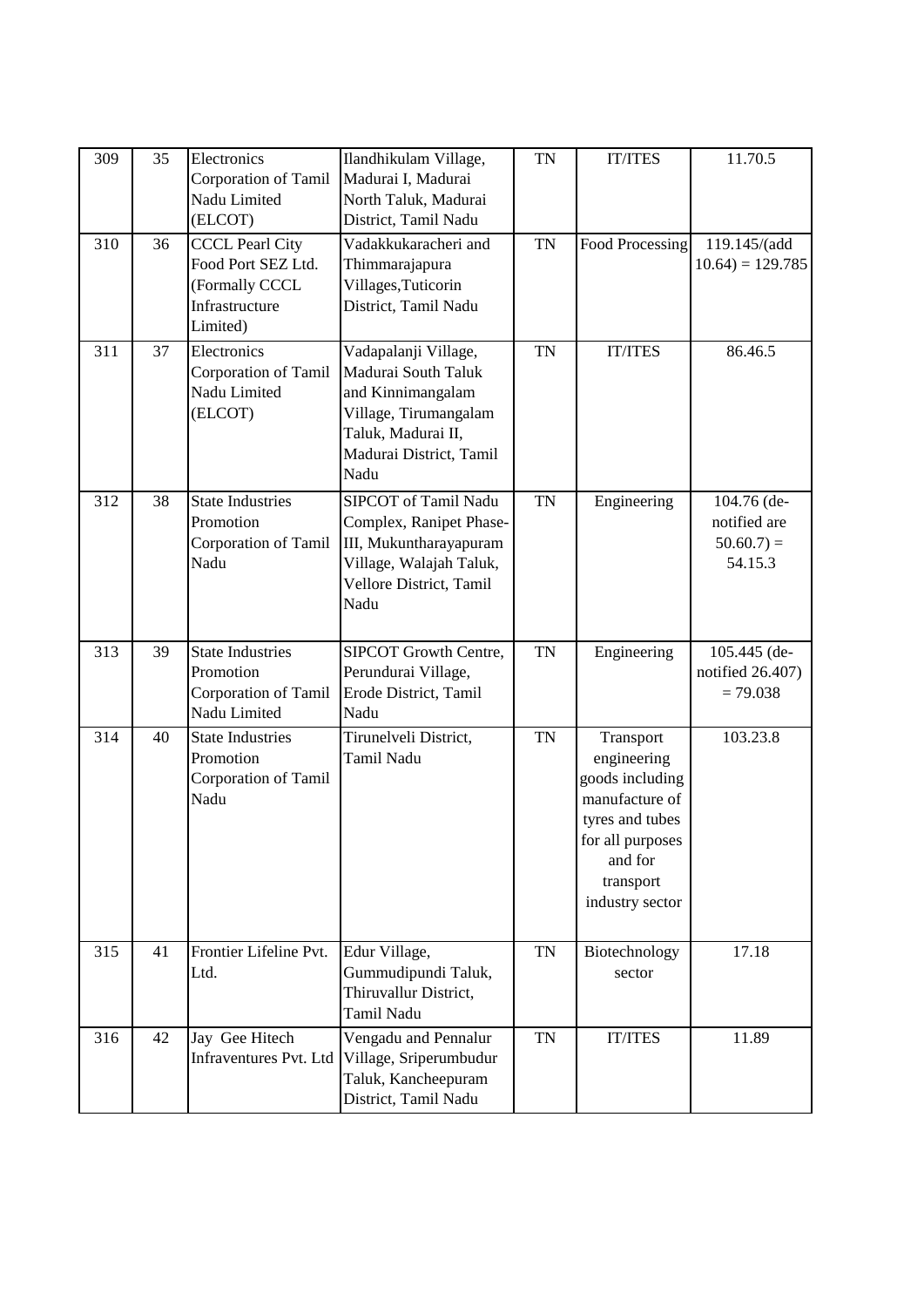| 317 | 43 | Nagarjuna Oil<br><b>Corporation Limited</b>                                              | Kayalpattu Village<br>Cuddalore District,<br>Tamil Nadu                                                                           | <b>TN</b>       | Petrochemical/<br>Petroleum                                                            | 104.0079                                         |
|-----|----|------------------------------------------------------------------------------------------|-----------------------------------------------------------------------------------------------------------------------------------|-----------------|----------------------------------------------------------------------------------------|--------------------------------------------------|
| 318 | 44 | L&T Shipbuilding<br>Limited                                                              | Village Kattupalli,<br>Ponneri Taluk, District<br>Tiruvallur, Tamil Nadu                                                          | <b>TN</b>       | Heavy<br>Engineering                                                                   | 317.715(add2.55/<br>190.525/97.10)<br>$= 607.89$ |
| 319 | 45 | <b>State Industries</b><br>Promotion<br>Corporation of Tamil<br>Nadu Limited<br>(SIPCOT) | Bargur, Uthangarai and<br>Pochampalli Taluk,<br>Krishnagiri District,<br>Tamil Nadu                                               | <b>TN</b>       | Granite<br>processing<br>industries and<br>other allied<br>machinery/<br>manufacturing | 153.83(58.29 de-<br>notified = $95.54$ )         |
| 320 | 46 | <b>Sterlite Industries</b><br>(India) Limited                                            | Village Therkku district<br>Tuticorin, Tamil Nadu                                                                                 | <b>TN</b>       | Copper                                                                                 | 128                                              |
| 321 | 47 | <b>PRP Granites Exports</b>                                                              | Kalkurichi, Chandran<br>Kulam and Mallankinari<br>Villages, Kariyapati<br>Taluk, Virudhnagar<br>District, Tamil Nadu              | <b>TN</b>       | Granite                                                                                | 104.373                                          |
| 322 | 48 | V.V. Mineral                                                                             | Thiruvambalapuram<br>village, Radhapuram<br>Taluk, Tirunelveli<br>District, Tamil Nadu                                            | <b>TN</b>       | Mineral and<br>Mineral based<br>Products                                               | 166.66                                           |
| 323 | 49 | Cheyyar SEZ<br>Developers Pvt. Ltd.                                                      | <b>SIPCOT</b> Industrial<br>Growth Centre, Bargur,<br>Uthangarai and<br>Pochampalli Taluk,<br>Krishnagiri District,<br>Tamil Nadu | <b>TN</b>       | Footwear                                                                               | 59.3.98                                          |
| 324 | 50 | Perungudi Real<br><b>Estates Private</b><br>Limited                                      | OMR Road, Perungudi,<br>Chennai, Tamil Nadu                                                                                       | ΙN              | <b>IT/ITES</b>                                                                         | 4.28                                             |
| 325 | 51 | Venkatesh Coke &<br>Power Ltd.                                                           | Athipattu,<br>Nandiambakkam and<br>Puludivakkam villages,<br>Ponneri Taluk,<br>Thiruvalur District, Tamil<br>Nadu                 | $\overline{T}N$ | <b>FTWZ</b>                                                                            | 46.71                                            |
| 326 | 52 | <b>Highland Valley</b><br>Corporation Pvt. Ltd.                                          | Kadayam Perumpathu<br>Village, Near Petrol<br>Bunk, Mathapuram,<br>Ambasamudram Taluk,<br>Tirunelveli, Tamil Nadu                 | <b>TN</b>       | <b>IT/ITES</b>                                                                         | 27.425 (add<br>$1.965 \& 2.60$ =<br>31.99        |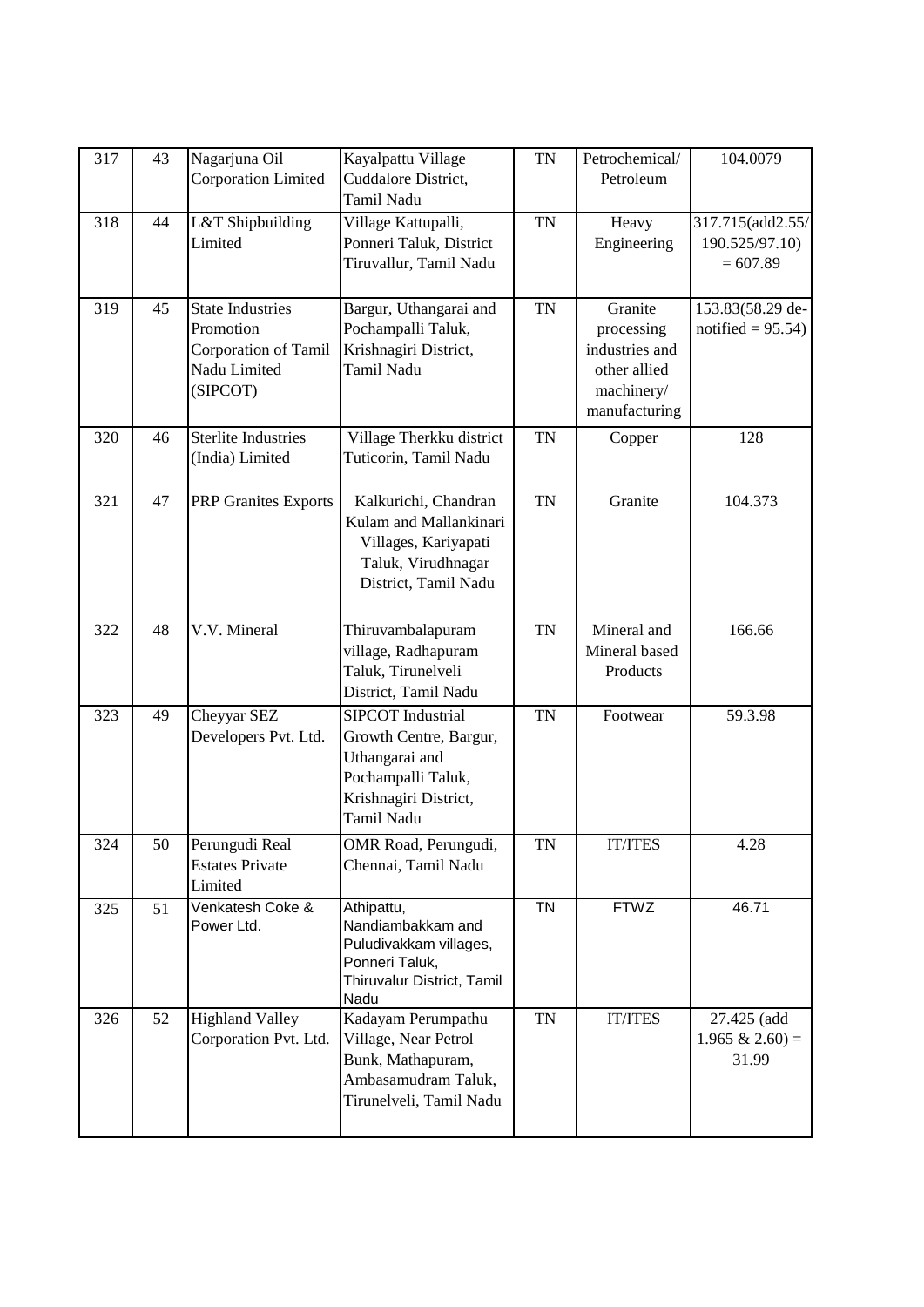| 327 | 53             | <b>Delta Electronics</b>                    | Plot No. 1, Industrial                                                                                        | <b>TN</b> | Electronic            | 10.96             |
|-----|----------------|---------------------------------------------|---------------------------------------------------------------------------------------------------------------|-----------|-----------------------|-------------------|
|     |                | India Pvt. Ltd.                             | Park, Kurubarapalli,                                                                                          |           | Hardware and          |                   |
|     |                |                                             | Krishnagiri District,                                                                                         |           | Software              |                   |
|     |                |                                             | Tamil Nadu                                                                                                    |           | including             |                   |
|     |                |                                             |                                                                                                               |           | <b>IT/ITES</b>        |                   |
| 328 | 54             | <b>Integrated Chennai</b>                   | Vallur and                                                                                                    | <b>TN</b> | <b>FTWZ</b>           | 50.49             |
|     |                | <b>Business Park (India)</b>                | Edayanchavadi Villages                                                                                        |           |                       |                   |
|     |                | Pvt. Ltd.                                   | in Ponneri Taluk,                                                                                             |           |                       |                   |
|     |                |                                             | Thiruvallur District,                                                                                         |           |                       |                   |
|     |                |                                             | Tamil Nadu                                                                                                    |           |                       |                   |
| 329 | 55             | <b>TATA Consultancy</b>                     | Plot Nos: H-11/1B, H-                                                                                         | <b>TN</b> | <b>IT/ITES</b>        | 7.67              |
|     |                | <b>Services Limited</b>                     | 11/1C & H-11/2 in                                                                                             |           |                       |                   |
|     |                |                                             | SIPCOT IT Park,                                                                                               |           |                       |                   |
|     |                |                                             | Siruseri, Egattur Village,                                                                                    |           |                       |                   |
|     |                |                                             | Thiruporur Taluk,                                                                                             |           |                       |                   |
|     |                |                                             | Chengalpattu District,                                                                                        |           |                       |                   |
|     |                |                                             | <b>Tamil Nadu</b>                                                                                             |           |                       |                   |
| 330 | 56             | <b>Infosys Limited</b>                      | No. 138, Old                                                                                                  | <b>TN</b> | <b>IT/ITES</b>        | 5.37              |
|     |                |                                             | Mahabalipuram Road,                                                                                           |           |                       |                   |
|     |                |                                             | Sholinganallur,                                                                                               |           |                       |                   |
|     |                |                                             | Kancheepuram District,                                                                                        |           |                       |                   |
|     |                |                                             | <b>Tamil Nanu</b>                                                                                             |           |                       |                   |
| 331 | 57             | <b>NDR</b> Infrastructure                   | Nandiyambakkam                                                                                                | <b>TN</b> | <b>FTWZ</b>           | 40.945            |
|     |                | Pvt. Ltd.                                   | Village, Minjur                                                                                               |           |                       |                   |
|     |                |                                             | Panchayat Onion,                                                                                              |           |                       |                   |
|     |                |                                             | Ponneri Taluk,                                                                                                |           |                       |                   |
|     |                |                                             | Tiruvallur District,                                                                                          |           |                       |                   |
|     |                |                                             | Tamil Nadu                                                                                                    |           |                       |                   |
|     |                | Telangana                                   |                                                                                                               |           |                       |                   |
| 332 | 1              | <b>WIPRO Limited</b>                        | Ranga Reddy District,                                                                                         | TG        | IT                    | 6.48              |
|     |                |                                             | Hyderabad, Telangana                                                                                          |           |                       |                   |
| 333 | $\overline{2}$ | <b>Hyderabad Gems</b><br><b>SEZ</b> Limited | Maheshwaram Mandal,                                                                                           | <b>TG</b> | Gems and<br>Jewellery | 68.80             |
|     |                |                                             | Ranga Reddy District,                                                                                         |           |                       |                   |
|     | $\overline{3}$ |                                             | Telangana                                                                                                     | <b>TG</b> |                       |                   |
| 334 |                | <b>Sundew Properties</b><br>Pvt. Ltd.       | Madhapur, Ranga Reddy<br>District, Hyderabad,                                                                 |           | <b>IT/ITES</b>        | 14.47             |
|     |                |                                             | Telangana                                                                                                     |           |                       |                   |
| 335 | $\overline{4}$ | Tech Mahindra Ltd.                          | Bahadurpally Village,                                                                                         | <b>TG</b> | <b>IT/ITES</b>        | 10.5/de-notified  |
|     |                |                                             | Ranga Reddy District,                                                                                         |           |                       | 3.24 (Total 7.26) |
|     |                |                                             |                                                                                                               |           |                       |                   |
|     |                |                                             |                                                                                                               |           |                       |                   |
|     |                |                                             |                                                                                                               |           |                       |                   |
|     |                |                                             |                                                                                                               |           |                       |                   |
| 337 | 6              | L&T Phoenix                                 |                                                                                                               | TG        | <b>IT/ITES</b>        | 10                |
|     |                | <b>Infoparks Private</b>                    | Ranga Reddy District,                                                                                         |           |                       |                   |
|     |                | Limited                                     | Telangana                                                                                                     |           |                       |                   |
| 336 | 5              | Tech Mahindra Ltd.                          | Hyderabad, Telangana<br>Hiotec City, Madhapur,<br>District Hyderabad,<br>Telangana<br>Serilingampally Mandal, | <b>TG</b> | <b>IT/ITES</b>        | 12.14             |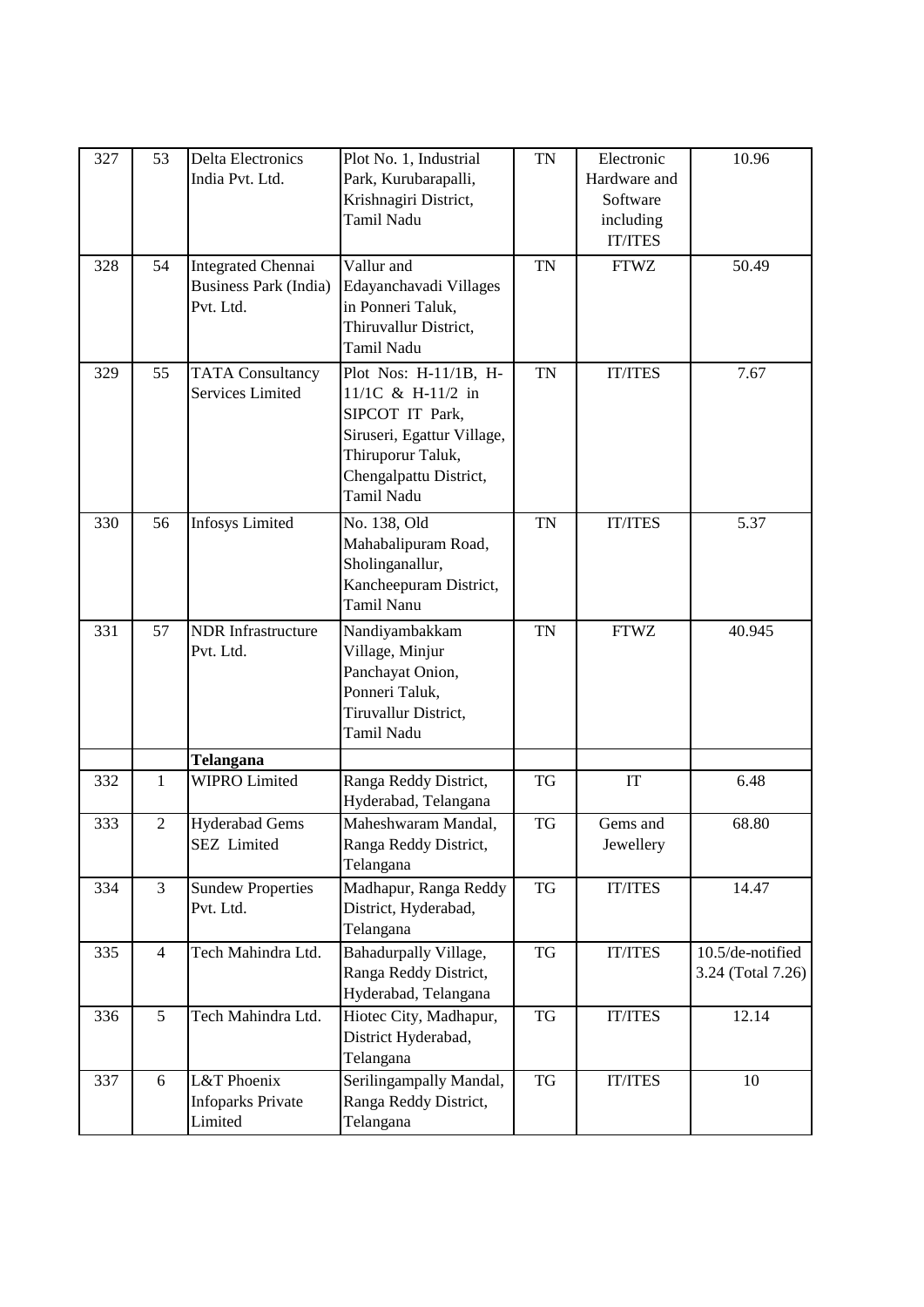| 338 | $\tau$ | Telangana State<br>Industrial<br>Infrastructural<br>Corporation<br>Ltd.(TSIIC)<br>[Formerly Andhra<br>Pradesh Industrial<br>Infrastructural<br>Corporation<br>Ltd.(APIIC)] | Nanakramguda Village,<br>Serilingampalli Mandal,<br>Ranga Reddy District,<br>Telangana        | <b>TG</b> | <b>IT/ITES</b>                                                                                                     | 16.48                         |
|-----|--------|----------------------------------------------------------------------------------------------------------------------------------------------------------------------------|-----------------------------------------------------------------------------------------------|-----------|--------------------------------------------------------------------------------------------------------------------|-------------------------------|
| 339 | 8      | TCS Ltd. (formerly<br>CMC Limited)                                                                                                                                         | Village Gachibowli,<br>Rajendra Nagar Taluk,<br>Ranga Reddy District,<br>Telangana            | <b>TG</b> | <b>IT/ITES</b>                                                                                                     | 20.59                         |
| 340 | 9      | Sanghi SEZ Private<br>Limited                                                                                                                                              | Village Koheda, Ranga<br>Reddy District,<br>Telangana                                         | TG        | <b>IT/ITES</b>                                                                                                     | 202.40                        |
| 341 | 10     | FAB City SPV<br>(India) Pvt. Ltd.                                                                                                                                          | Villages Srinagar and<br>Raviryal, Maheshwaram<br>Mandal, Ranga Reddy<br>District, Telangana  | <b>TG</b> | Manufacturing<br>and developing<br>of semi-<br>conductor<br>facility with<br>Free trade and<br>Warehousing<br>Zone | 434.86                        |
| 342 | 11     | DivyaSree NSL<br><b>Infrastructure Private</b><br>Limited                                                                                                                  | Raidurga Village,<br>Serilingampalli Mandal,<br>Ranga Reddy District,<br>Hyderabad, Telangana | TG        | IT/ITES                                                                                                            | 10.52 (Add.<br>$1.36 = 11.88$ |
| 343 | 12     | Lanco Hills<br><b>Technology Park</b><br>Private Limited                                                                                                                   | Manikonda Village,<br>Rajendranagar Mandal,<br>Ranga Reddy District,<br>Telangana             | <b>TG</b> | IT /ITES                                                                                                           | 12.43                         |
| 344 | 13     | DLF Info City<br>Hyderabad Limited<br>(Formerly DLF<br>Commercial<br>Developers Limited)                                                                                   | Gachibowli village,<br>Shirlingampalli Mandal,<br>Ranga Reddy Telangana                       | <b>TG</b> | <b>IT/ITES</b>                                                                                                     | 10.617                        |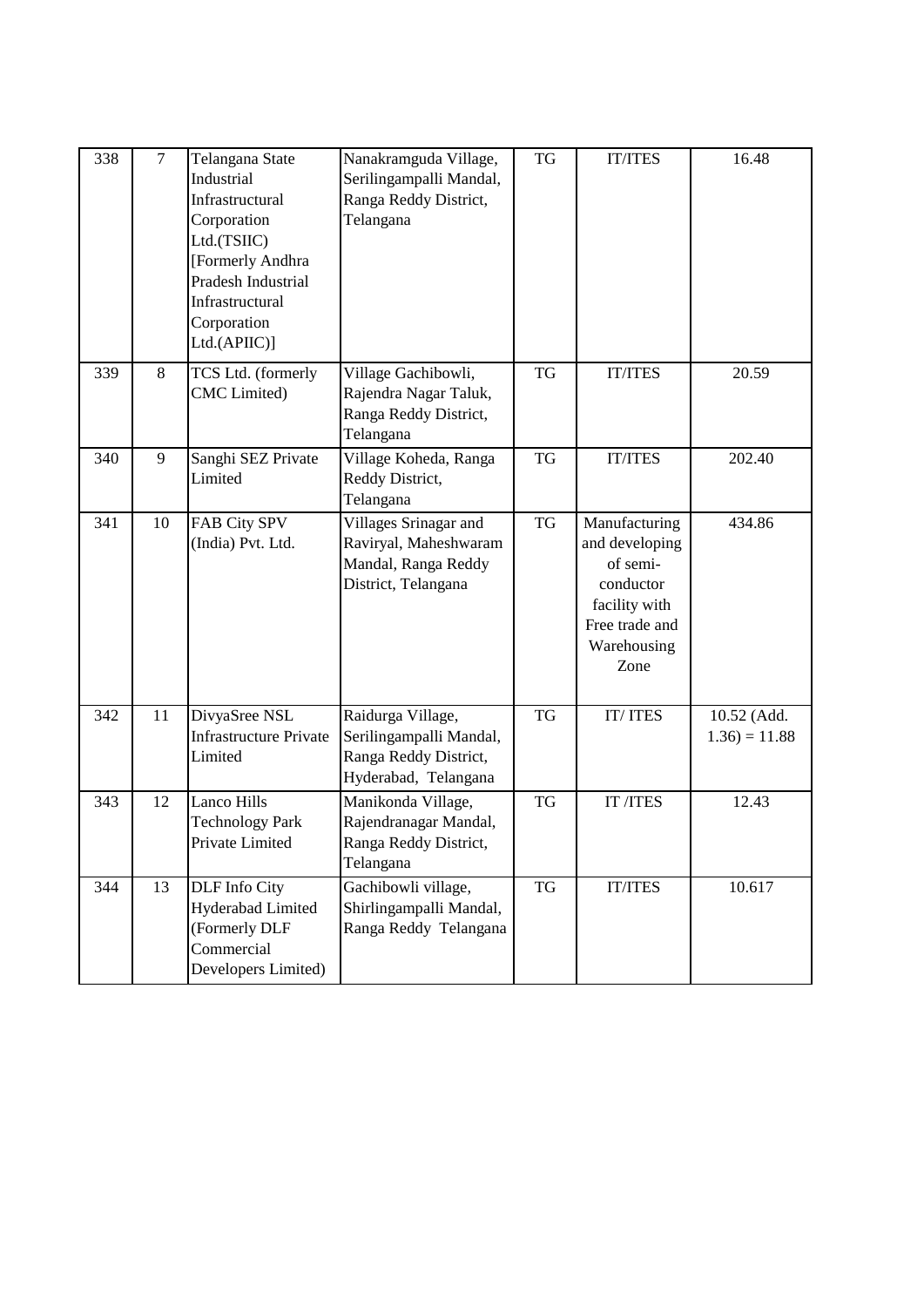| 345 | 14 | Information<br>Technology and<br>Communication<br>Department (IT and<br>C), Government of<br>Andhra Pradesh<br>through Hyderabad<br><b>Urban Development</b><br>Authority (HUDA) | Kokapet Village,<br>Serilingampalli Mandal,<br>Ranga Reddy District<br>Telangana                                      | <b>TG</b> | <b>IT/ITES</b> | 47.6                                     |
|-----|----|----------------------------------------------------------------------------------------------------------------------------------------------------------------------------------|-----------------------------------------------------------------------------------------------------------------------|-----------|----------------|------------------------------------------|
| 346 | 15 | Telangana State<br>Industrial<br>Infrastructural<br>Corporation<br>Ltd.(TSIIC)<br>[Formerly Andhra<br>Pradesh Industrial<br>Infrastructural<br>Corporation<br>Ltd.(APIIC)]       | Karkapatla Village,<br>Mulugu Mandal, Medak<br>District, Telangana                                                    | <b>TG</b> | Biotechnology  | 40.47                                    |
| 347 | 16 | Brahmani Infratech<br>Private Limited                                                                                                                                            | Mamidipalli Village,<br>Sarroornagar Mandal,<br>Ranga Reddy District,<br>Telangana                                    | <b>TG</b> | <b>IT/ITES</b> | 60.70                                    |
| 348 | 17 | <b>Indu Techzone</b><br>Private Limited                                                                                                                                          | Mamidipalli Village,<br>Saroornagar Mandal,<br>Ranga Reddy District,<br>Telangana                                     | <b>TG</b> | <b>IT/ITES</b> | 60.07                                    |
| 349 | 18 | NSL SEZ(Hyd) Pvt.<br>Ltd. (formerly<br>Topnotch<br>Infrastructure Ltd.)<br>Uppal                                                                                                 | <b>IDA Uppal Industrial</b><br>Development Area,<br>Hyderabad, Telangana                                              | <b>TG</b> | <b>IT/ITES</b> | 14.50 (de-<br>notified $10.72$ =<br>3.78 |
| 350 | 19 | <b>Emaar Hills</b><br><b>Township Private</b><br>Limited                                                                                                                         | Manikonda Village,<br>Rajendranagar Mandal,<br>Ranga Reddy District,<br>Telangana                                     | <b>TG</b> | <b>IT/ITES</b> | 10.52                                    |
| 351 | 20 | J. T. Holdings Private<br>Limited                                                                                                                                                | Imarat Kancha,<br>Raviriyal Village,<br>Himarath Taluka,<br>Maheshwaram Mandal,<br>Ranga Reddy District,<br>Telangana | <b>TG</b> | <b>IT/ITES</b> | 28.33                                    |
| 352 | 21 | Rudradev Infopark<br>Pvt. Ltd.                                                                                                                                                   | Kistapur & Antharam<br>Villages, Chevella<br>Mandal, Ranga Reddy<br>District, Telangana                               | <b>TG</b> | <b>IT/ITES</b> | 12.25                                    |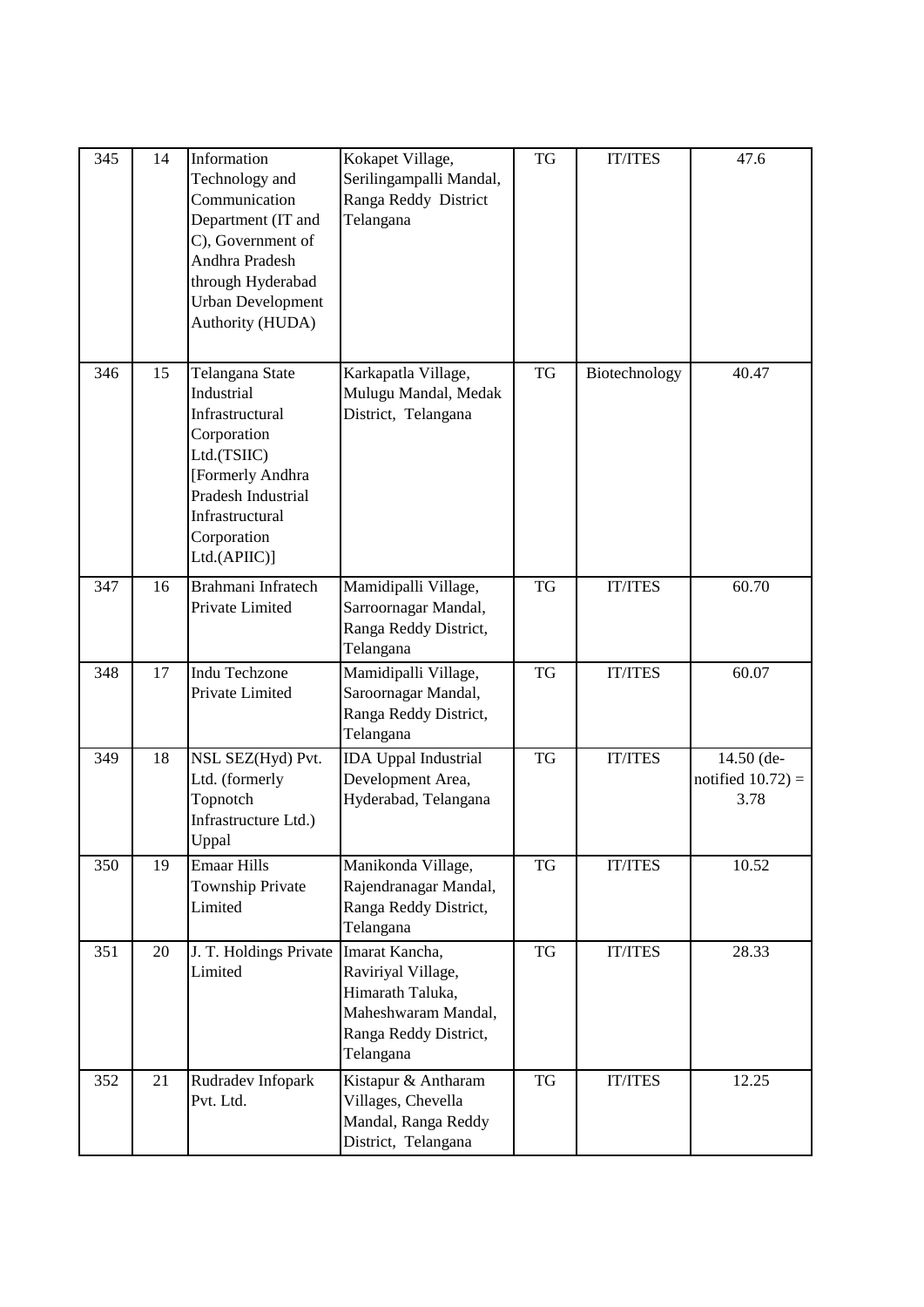| 353 | 22 | <b>Stargaze Properties</b><br>Private Limited.                                                                                                                             | Kancha Imarat, Raviryal<br>village, Maheshwaram<br>Mandal, Ranga Reddy<br>District, Telangana                  | <b>TG</b> | IT/ITES/<br>Electronic<br>Hardware | 68.96                                         |
|-----|----|----------------------------------------------------------------------------------------------------------------------------------------------------------------------------|----------------------------------------------------------------------------------------------------------------|-----------|------------------------------------|-----------------------------------------------|
| 354 | 23 | <b>Hill County SEZ</b><br>Private Limited<br>(Formerly Maytas<br><b>Hill County SEZ</b><br>Private Limited)                                                                | Bachupally village,<br>Qutbullapur Mandal,<br>Ranga Reddy District,<br>Telangana                               | <b>TG</b> | <b>IT/ITES</b>                     | 29.87                                         |
| 355 | 24 | Telangana State<br>Industrial<br>Infrastructural<br>Corporation<br>Ltd.(TSIIC)<br>[Formerly Andhra<br>Pradesh Industrial<br>Infrastructural<br>Corporation<br>Ltd.(APIIC)] | Pollepally village,<br>Jedcharla Mandal,<br>Mahaboobnagar District,<br>Telangana                               | <b>TG</b> | Pharmaceuticals<br>Formulation     | 101.17                                        |
| 356 | 25 | <b>Maytas Enterprises</b><br><b>SEZ Private Limited</b>                                                                                                                    | Gopanpally Village,<br>Serilingampally Mandal,<br>Ranga Reddy District<br>Telangana                            | <b>TG</b> | <b>IT/ITES</b>                     | 15.96                                         |
| 357 | 26 | <b>Mindspace Business</b><br>Parks Pvt. Ltd.<br>(formerly K. Raheja<br>Corporation Pvt. Ltd<br>and Serene Properties<br>Pvt. Ltd.)                                         | Pocharam village,<br>Hayathnagar Taluka,<br>Ghatkesar Mandal,<br>Ranga Reddy District,<br>Hyderabad, Telangana | <b>TG</b> | <b>IT/ITES</b>                     | 26.895 (De-<br>notified 14.162)<br>$= 12.733$ |
| 358 | 27 | Genpact India<br><b>Business Processing</b><br>Private Limited                                                                                                             | Jawaharnagar Village,<br>Shameerpet Mandal,<br>Ranga Reddy District,<br>Hyderabad, Telangana                   | <b>TG</b> | <b>IT/ITES</b>                     | 20.23                                         |
| 359 | 28 | <b>WIPRO Limited</b>                                                                                                                                                       | Gopanpally and<br>Vattinagulapally<br>villages, Serilingampally<br>Mandal Ranga Reddy<br>District, Telangana   | TG        | <b>IT/ITES</b>                     | 40.88                                         |
| 360 | 29 | V. R. Enterprises                                                                                                                                                          | Ananthasagar Village,<br>Hasanparthy Mandal,<br>Warangal District,<br>Telangana                                | <b>TG</b> | <b>IT/ITES</b>                     | 10.12                                         |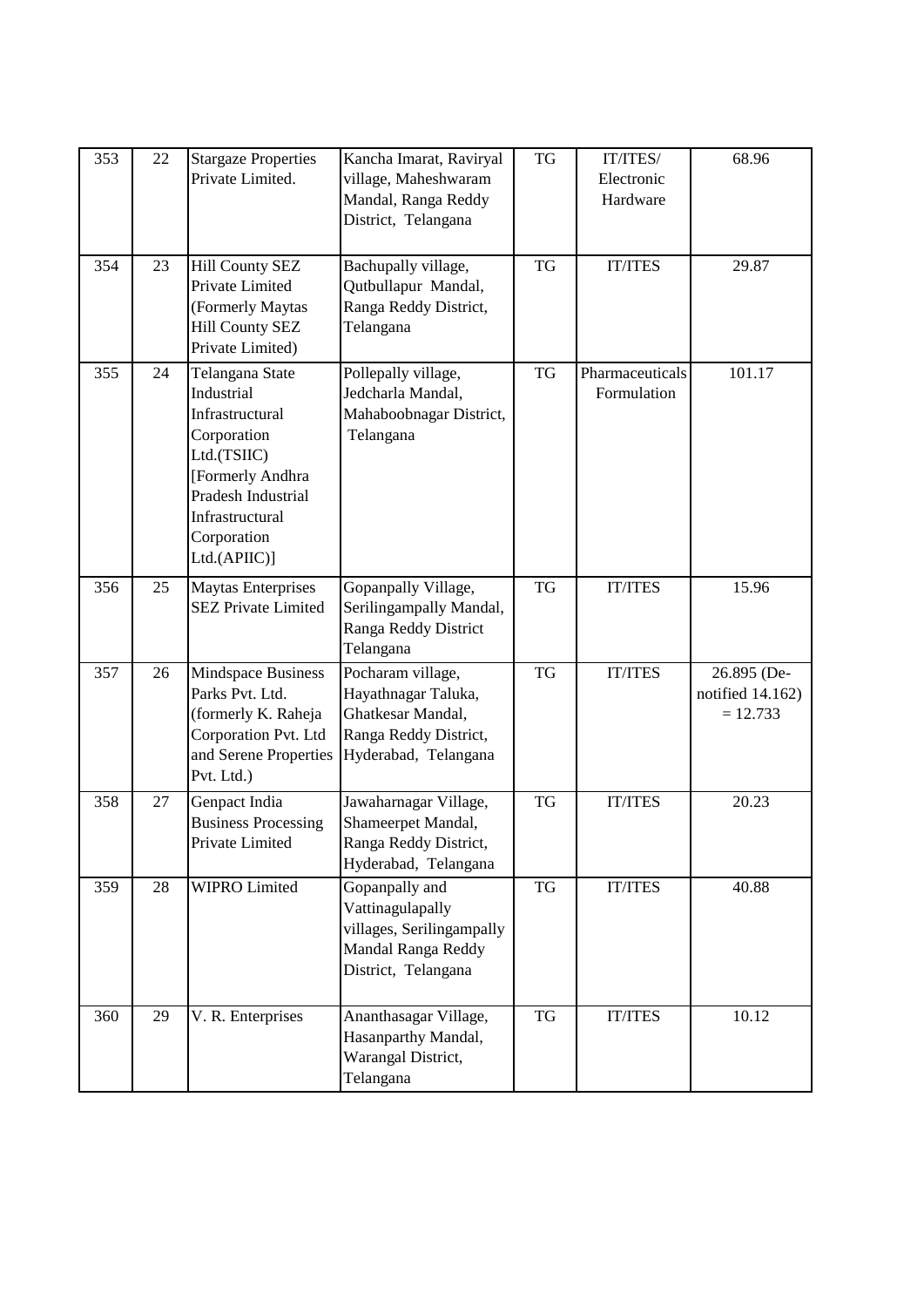| 361 | 30 | Telangana State<br>Industrial<br>Infrastructural<br>Corporation<br>Ltd.(TSIIC)<br>[Formerly Andhra<br>Pradesh Industrial<br>Infrastructural<br>Corporation<br>Ltd.(APIIC)] | Madikonda Village,<br>Hanamkonda Mandal,<br>Warangal District,<br>Telangana                               | TG        | <b>IT/ITES</b>                 | 14.15                                    |
|-----|----|----------------------------------------------------------------------------------------------------------------------------------------------------------------------------|-----------------------------------------------------------------------------------------------------------|-----------|--------------------------------|------------------------------------------|
| 362 | 31 | <b>GMR</b> Hyderabad<br><b>International Airport</b><br>Limited                                                                                                            | <b>GMR</b> Hyderabad<br>International Airport,<br>Shamshadbad,<br>Hyderabad District,<br>Telangana        | <b>TG</b> | Airport based<br>Multi product | 101.20                                   |
| 363 | 32 | <b>GMR</b> Hyderabad<br><b>International Airport</b><br>Limited                                                                                                            | Village Mamidipally,<br>District Ranga Reddy,<br>Telangana                                                | <b>TG</b> | Aviation                       | 101.92 (de-<br>notified $8.92$ ) =<br>93 |
| 364 | 33 | Parsvnath SEZ<br>Limited                                                                                                                                                   | Phase - III,<br>Biotechnology Park,<br>Village Karkapatla,<br>Mandal Mulugu, District<br>Medak, Telangana | <b>TG</b> | Biotechnology                  | 10                                       |
| 365 | 34 | <b>Infosys Limited</b>                                                                                                                                                     | Pocharam Village,<br>Ghatkesar Mandal,<br>Rangareddy District,<br>Telangana                               | <b>TG</b> | IT                             | 181.03                                   |
| 366 | 35 | <b>Tata Consultancy</b><br><b>Services Limited</b>                                                                                                                         | Adibatla village,<br>Ibrahimpatnam Mandal,<br>Ranga Reddy District,<br>Telangana                          | <b>TG</b> | <b>IT/ITES</b>                 | 30.35                                    |
| 367 | 36 | Cognizant<br><b>Technology Solutions</b><br>India Pvt. Ltd.                                                                                                                | Survey No. 255,<br>Adibatla Village,<br>Ibrahimpatnam Mandal,<br>Ranga Reddy District,<br>Telangana       | TG        | <b>IT/ITES</b>                 | 16.19                                    |
| 368 | 37 | Ananth Technologies<br>Limited                                                                                                                                             | Kancha Imarat, Raviryal<br>village, Mashweram<br>Mandal, Ranga Reddy<br>District, Telangana               | <b>TG</b> | <b>IT/ITES</b>                 | 10.12                                    |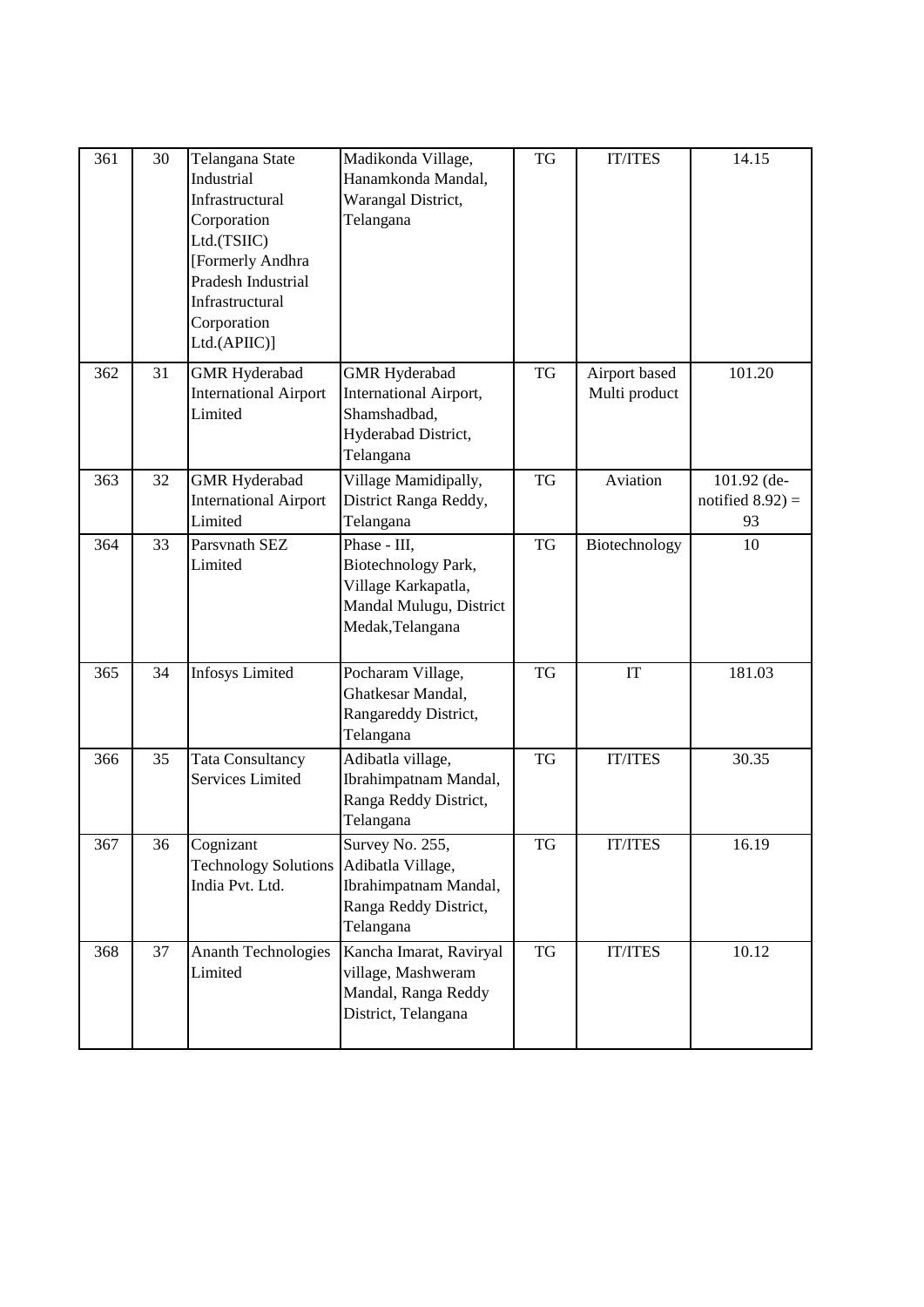| 369 | 38 | Telangana State<br>Industrial<br>Infrastructural<br>Corporation<br>Ltd.(TSIIC)<br>[Formerly Andhra<br>Pradesh Industrial<br>Infrastructural<br>Corporation<br>Ltd.(APIIC)] | Aditya Nagar, Adibatla<br>village, Ibrahimpatnam<br>Mandal, Ranga Reddy<br>District, Telangana | <b>TG</b> | Aerospace and<br>Precision<br>Engineering<br>Industries          | 101.17                                                                          |
|-----|----|----------------------------------------------------------------------------------------------------------------------------------------------------------------------------|------------------------------------------------------------------------------------------------|-----------|------------------------------------------------------------------|---------------------------------------------------------------------------------|
| 370 | 39 | Lahari Infrastructure<br>Limited                                                                                                                                           | Shankarpally Village,<br>Shankarpally Mandal,<br>Ranga Reddy District,<br>Telangana            | <b>TG</b> | Biotechnology                                                    | 10                                                                              |
| 371 | 40 | Madhusheel Infra<br>Projects Private<br>Limited                                                                                                                            | Ranga Reddy District,<br>Telangana                                                             | <b>TG</b> | <b>IT/ITES</b>                                                   | 10.88                                                                           |
| 372 | 41 | Telangana State<br>Industrial<br>Infrastructural<br>Corporation<br>Ltd.(TSIIC)<br>[Formerly Andhra<br>Pradesh Industrial<br>Infrastructural<br>Corporation<br>Ltd.(APIIC)] | Genome Valley, Village<br>Lalgadi Malakpet,<br>Mandal<br>Shameerpet, Ranga<br>Reddy, Telangana | <b>TG</b> | Biotechnology                                                    | 20.44<br>(Additional area<br>2.136 and de-<br>notified area<br>$12.35 = 10.226$ |
| 373 | 42 | Sanofi Healthcare<br>India Pvt. Ltd.<br>[formerly Shantha<br>Biotechnics Pvt. Ltd.<br>(Formerly Shantha<br>Biotechnics Limited)]                                           | Village<br>Muppireddipally,<br>Mandal Toopran,<br>District Medak,<br>Telangana                 | <b>TG</b> | <b>Biotech</b> and<br>related activities                         | 10.12                                                                           |
| 374 | 43 | Suchirindia<br><b>Infrastructure Private</b><br>Limited                                                                                                                    | Turkapally village,<br>Shameerpet Mandal,<br>Ranga Reddy District,<br>Telangana                | <b>TG</b> | Biotechnology                                                    | 13                                                                              |
| 375 | 44 | Radiant Corporation<br>Private Limited                                                                                                                                     | Muppireddypally<br>Village, Telangana                                                          | <b>TG</b> | Electronic<br>Hardware and<br>Software and<br>related activities | 10.223                                                                          |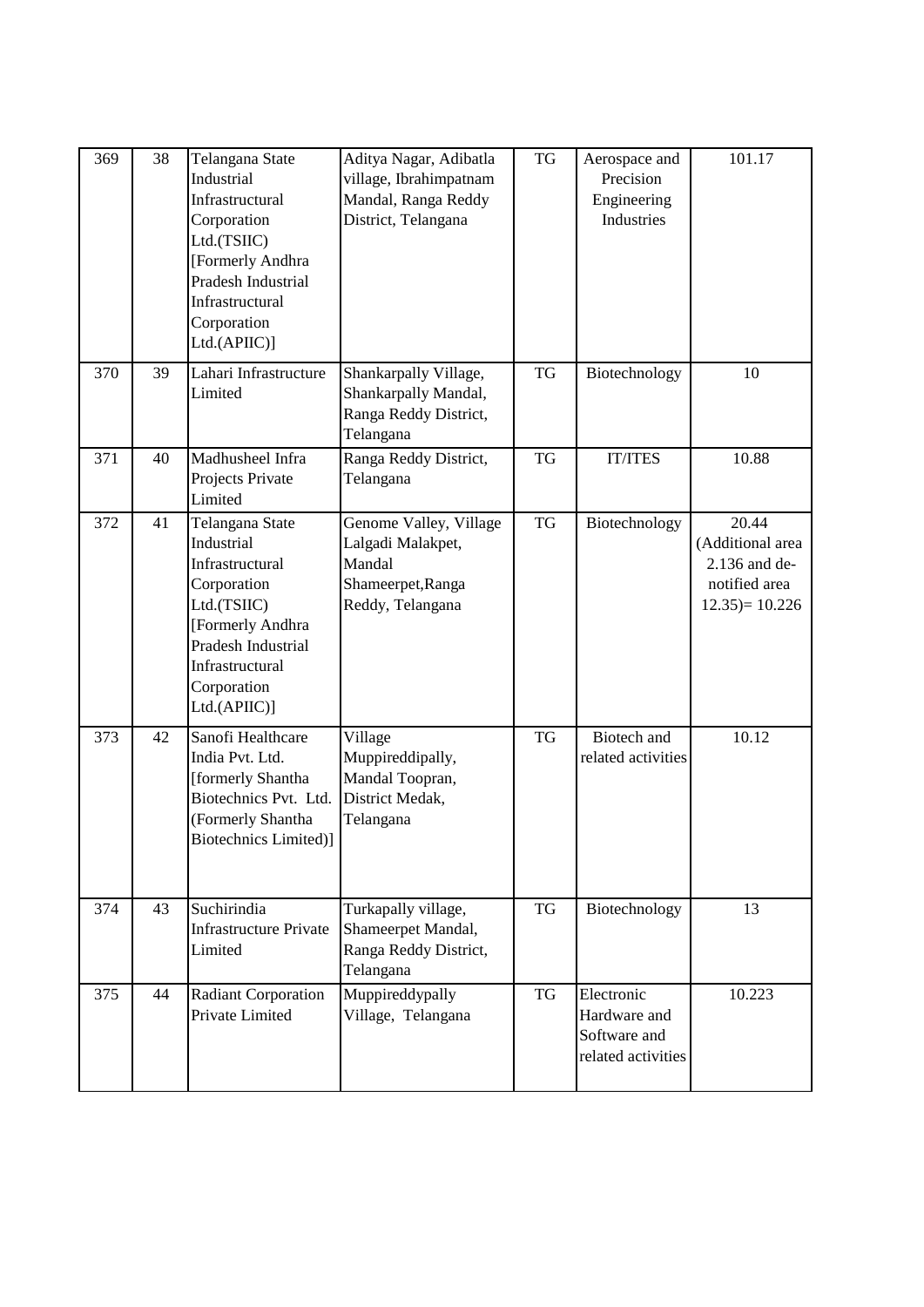| 376 | 45 | Mantri Developers<br>Private Limited                                                               | Nanakramguda village,<br>Gachibowli,<br>Serilingampally Mandal,<br>Ranga Reddy District,<br>Telangana | TG        | Electronic<br>Hardware and<br>Software<br>including<br><b>IT/ITES</b> | 1.0504                         |
|-----|----|----------------------------------------------------------------------------------------------------|-------------------------------------------------------------------------------------------------------|-----------|-----------------------------------------------------------------------|--------------------------------|
| 377 | 46 | Aqua Space<br>Developers Pvt. Ltd.                                                                 | Raidurg Panmaktha<br>village, Serilingampally<br>Mandal, Ranga Reddy<br>District, Telangana           | <b>TG</b> | <b>IT/ITES</b>                                                        | 1.85                           |
| 378 | 47 | ValueLabs Infra LLP                                                                                | Kokapet Village,<br>Rajender Nagar Mandal,<br>Ranga Reddy District,<br>Telangana                      | <b>TG</b> | <b>IT/ITES</b>                                                        | 3.12                           |
| 379 | 48 | Laxmi Infobahn Pvt.<br>Ltd. (formerly GAR<br><b>Corporation Private</b><br>Limited)                | Sy. No. 107, Kokapet<br>Village, Rajendranagar<br>Mandal, Telangana                                   | <b>TG</b> | <b>IT/ITES</b>                                                        | 2.22                           |
| 380 | 49 | Cognizant<br>Technologies<br><b>Services Private</b><br>Limited                                    | Nanakramguda Village,<br>Serilingampally Mandal,<br>Ranga Reddy District,<br>Telangana                | <b>TG</b> | <b>IT/ITES</b>                                                        | 2.5161                         |
| 381 | 50 | Phoenix Tech Zone<br>Private Limited<br>(formerly Phoenix<br>Embassy Tech Zone<br>Private Limited) | Nanakramguda Village,<br>Serilingampally Mandal,<br>Ranga Reddy District,<br>Telangana                | TG        | <b>IT/ITES</b>                                                        | 3.95 (add 2.30)<br>$= 6.25$    |
| 382 | 51 | Phoenix Living<br>Spaces Pvt. Ltd.                                                                 | Ameenpur Village,<br>Patancheru Mandal,<br>Medak District,<br>Telangana                               | <b>TG</b> | <b>IT/ITES</b>                                                        | 4.05                           |
| 383 | 52 | Vaxenic India Private<br>Limited                                                                   | Kolthur village,<br>Shameerpet Mandal,<br>Ranga Reddy District,<br>Telangana                          | <b>TG</b> | Biotechnology<br>& Bio-<br>Pharmaceuticals                            | 11.473                         |
| 384 | 53 | <b>GAR</b> Corporation<br>Private Limited                                                          | Kokapet Village,<br>Gandipet Mandal, Ranga<br>Reddy District,<br>Telangana                            | TG        | <b>IT/ITES</b>                                                        | 1.66 (Add<br>$0.769$ ) = 2.429 |
| 385 | 54 | <b>GAR</b> Corporation<br>Private Limited                                                          | Kokapet Village,<br>Gandipet Mandal, Ranga<br>Reddy District,<br>Telangana                            | <b>TG</b> | <b>IT/ITES</b>                                                        | 2.56                           |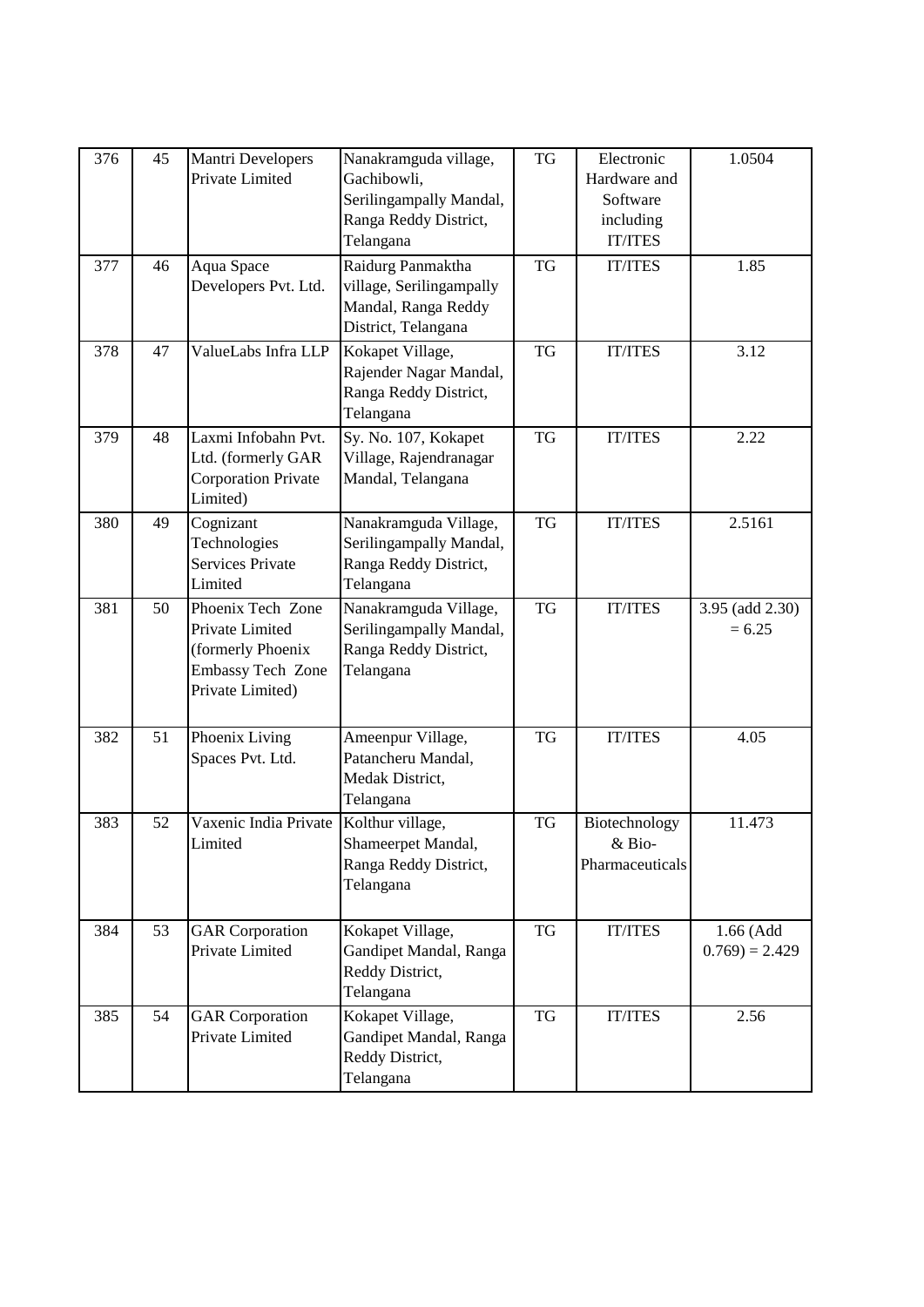| 386 | 55           | Phoenix Embassy<br><b>Tech Zone Private</b>                                                               | Nanakramguda Village,<br>Serilingampally Mandal,                                                                                                  | TG        | <b>IT/ITES</b>                | 2.02                          |
|-----|--------------|-----------------------------------------------------------------------------------------------------------|---------------------------------------------------------------------------------------------------------------------------------------------------|-----------|-------------------------------|-------------------------------|
|     |              | Limited                                                                                                   | Ranga Reddy District,<br>Telangana                                                                                                                |           |                               |                               |
| 387 | 56           | Phoenix Embassy<br><b>Tech Zone Private</b><br>Limited                                                    | Manikonda Village,<br>Rajendra Mandal, Ranga<br>Reddy District,<br>Telangana                                                                      | <b>TG</b> | <b>IT/ITES</b>                | 2.02                          |
| 388 | 57           | Phoenix IT City<br>Private Limited                                                                        | Survey No.<br>53/Paiki/Part,<br>Gachibowli Village,<br>Serilingampally Mandal,<br>Ranga Reddy District,<br>Telangana                              | <b>TG</b> | <b>IT/ITES</b>                | 1.78 (add $0.8$ ) =<br>2.58   |
| 389 | 58           | Phoenix Spaces<br>Private Limited                                                                         | Survey No. 285,<br>Puppalaguda Village,<br>Rajendranagar Mandal,<br>Ranga Reddy District,<br>Telangana                                            | <b>TG</b> | <b>IT/ITES</b>                | 2.63 (add 3.14)<br>$= 5.77$   |
| 390 | 59           | Phoenix Spaces<br>Private Limited                                                                         | Survey No. 286 and 287,<br>Puppalaguda Village,<br>Rajendranagar Mandal,<br>Ranga Reddy District,<br>Telangana                                    | <b>TG</b> | <b>IT/ITES</b>                | 3.46                          |
| 391 | 60           | <b>BSR Builders LLP</b>                                                                                   | Nanakramguda Village,<br>Serilingampally Mandal,<br>Ranga Reddy District,<br>Telangana                                                            | <b>TG</b> | <b>IT/ITES</b>                | 1.16 (add 1.684)<br>$= 2.844$ |
| 392 | 61           | <b>Phoenix Ventures</b><br>Private Limited                                                                | Gachibowli Village,<br>Serilingampally Mandal,<br>Ranga Reddy, Telangana                                                                          | <b>TG</b> | <b>IT/ITES</b>                | 2.39 (add 0.50)<br>$= 2.89$   |
| 393 | 62           | Divi's Laboratories<br>Limited                                                                            | Lingojigudem Village,<br>Choutuppal Mandal,<br>Yadadri Bhuvanagiri<br>District Telangana                                                          | ГĠ        | Pharmaceutical                | 50.946                        |
| 394 | 63           | <b>Google Connect</b><br>Services India Pvt.<br>Ltd. (Formerly<br>Mahataa Information<br>India Pvt. Ltd.) | Plot No. 8B, Sy Nos.<br>115/3, 115/5, 115/7 and<br>115/35, Nanakramguda<br>Village, Serilingampally<br>Mandal, Ranga Reddy<br>District, Telangana | TG        | <b>IT/ITES</b>                | 2.90                          |
|     |              | Tripura                                                                                                   |                                                                                                                                                   |           |                               |                               |
| 395 | $\mathbf{1}$ | Tripura Industrial<br>Development<br><b>Corporation Limited</b>                                           | Paschim Jalefa,<br>Sabroom, South Tripura<br>District, Tripura                                                                                    | TR        | Agro Based<br>Food Processing | 16.35                         |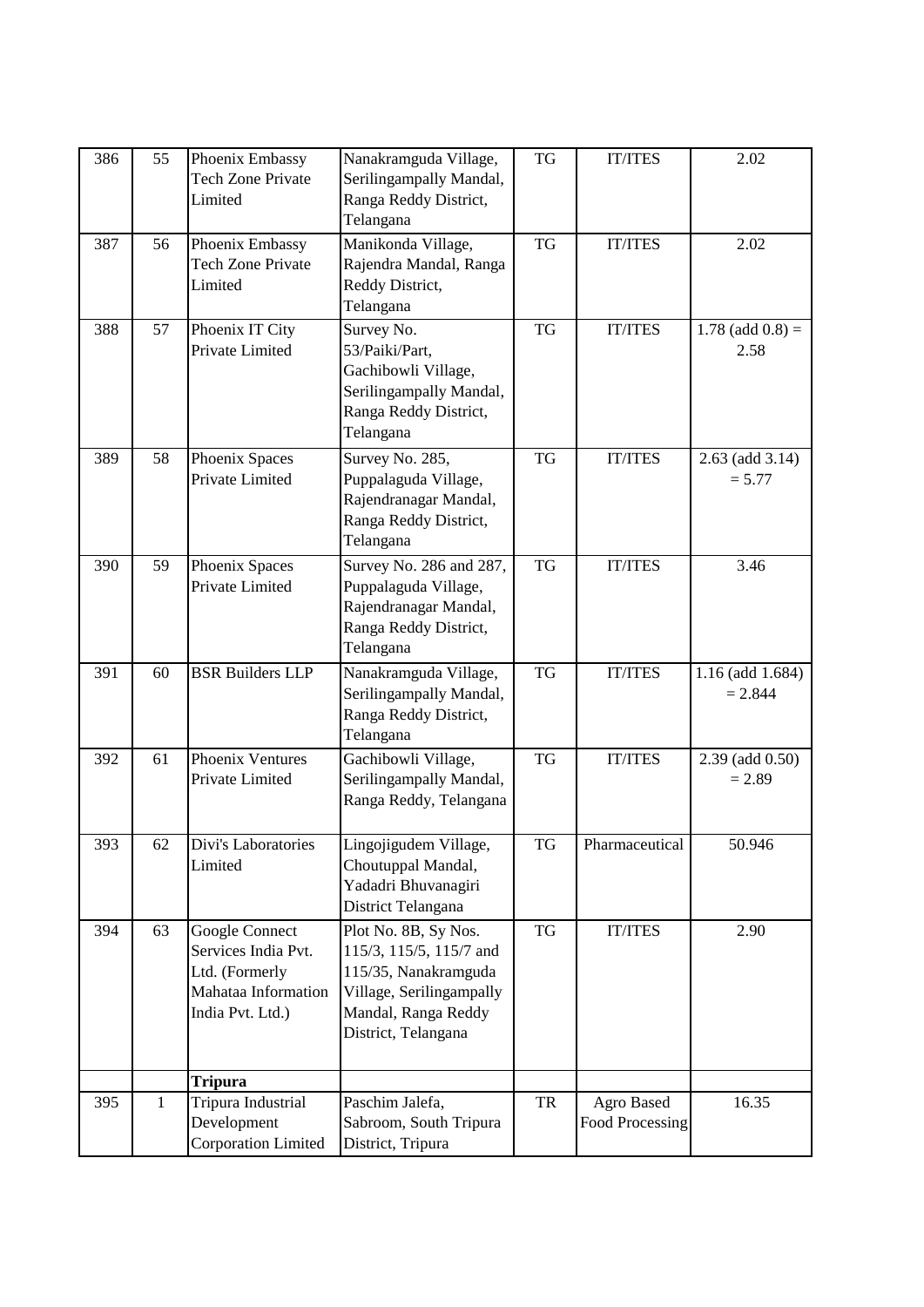|     |                | <b>Uttar Pradesh</b>                                                                        |                                                                                    |                        |                                                                          |                                                   |
|-----|----------------|---------------------------------------------------------------------------------------------|------------------------------------------------------------------------------------|------------------------|--------------------------------------------------------------------------|---------------------------------------------------|
| 396 | $\mathbf{1}$   | Wipro Limited                                                                               | Gautam Budh Nagar,<br>Greater Noida, Uttar<br>Pradesh                              | <b>UP</b>              | <b>IT/ITES</b>                                                           | 20                                                |
| 397 | $\overline{2}$ | Moser Bear India Ltd.                                                                       | Greater Noida, Uttar<br>Pradesh                                                    | UP                     | Non-<br>Conventional<br>Energy<br>including Solar<br>Energy<br>equipment | 11.9                                              |
| 398 | 3              | Ansal IT City and<br>Parks Limited                                                          | Techzone, Greater<br>Noida, Uttar Pradesh                                          | <b>UP</b>              | <b>IT/ITES</b>                                                           | 30.41                                             |
| 399 | $\overline{4}$ | <b>Seaview Developers</b><br>Limited                                                        | Plot No. 20&21, Sector-<br>135, Noida, Uttar<br>Pradesh                            | UP                     | <b>IT/ITES</b>                                                           | 12.15                                             |
| 400 | 5              | <b>HCL Technologies</b><br>Ltd.                                                             | Sector 126, Noida, Uttar<br>Pradesh                                                | <b>UP</b>              | IT/ITES                                                                  | 16.91 (add.<br>1.49/0.5915/1.32<br>$6) = 20.3175$ |
| 401 | 6              | <b>NIIT Technologies</b><br>Limited                                                         | Plot No.TZ-02, Sector-<br>Tech Zone, ITES Park,<br>Greater Noida, Uttar<br>Pradesh | <b>UP</b>              | IT/ITES                                                                  | 10.12                                             |
| 402 | $\overline{7}$ | Unitech Infra-con<br>Limited                                                                | Greater Noida, Uttar<br>Pradesh                                                    | <b>UP</b>              | <b>IT/ITES</b>                                                           | 30.25                                             |
| 403 | 8              | Perfect IT SEZ<br>Private Limited                                                           | Plot No.6, Sector 144,<br>Noida Uttar Pradesh                                      | <b>UP</b>              | <b>IT/ITES</b>                                                           | 10                                                |
| 404 | 9              | <b>Uppals IT Projects</b><br>Pvt. Limited                                                   | Greater Noida, District<br>Gautam Budh Nagar,<br><b>Uttar Pradesh</b>              | UP                     | Electronic<br>hardware and<br>software<br>including<br><b>IT/ITES</b>    | 30.83                                             |
| 405 | 10             | Aachvis Softech<br>Private Limited<br>(Formerly Falcon<br>Commercial<br>Developers Limited) | Plot No. 7, Sector-144,<br>Noida, Uttar Pradesh                                    | <b>UP</b>              | <b>IT/ITES</b>                                                           | 10                                                |
| 406 | 11             | Unitech Hi-tech<br>Projects Private<br>Limited                                              | Plot No. 1, Sector 144,<br>Noida, Uttar Pradesh                                    | $\mathbf{U}\mathbf{P}$ | <b>IT/ITES</b>                                                           | 10.08                                             |
| 407 | 12             | Hari Fertilizers<br>Limited<br>(Jhunjhunwala<br>Vanaspati Ltd.)                             | Sahupuri, Distt.<br>Chandauli, Uttar Pradesh                                       | <b>UP</b>              | Multi servic es<br>SEZ with<br>FTWZ and 25<br>MW Captive<br>Power Plant  | 103.63                                            |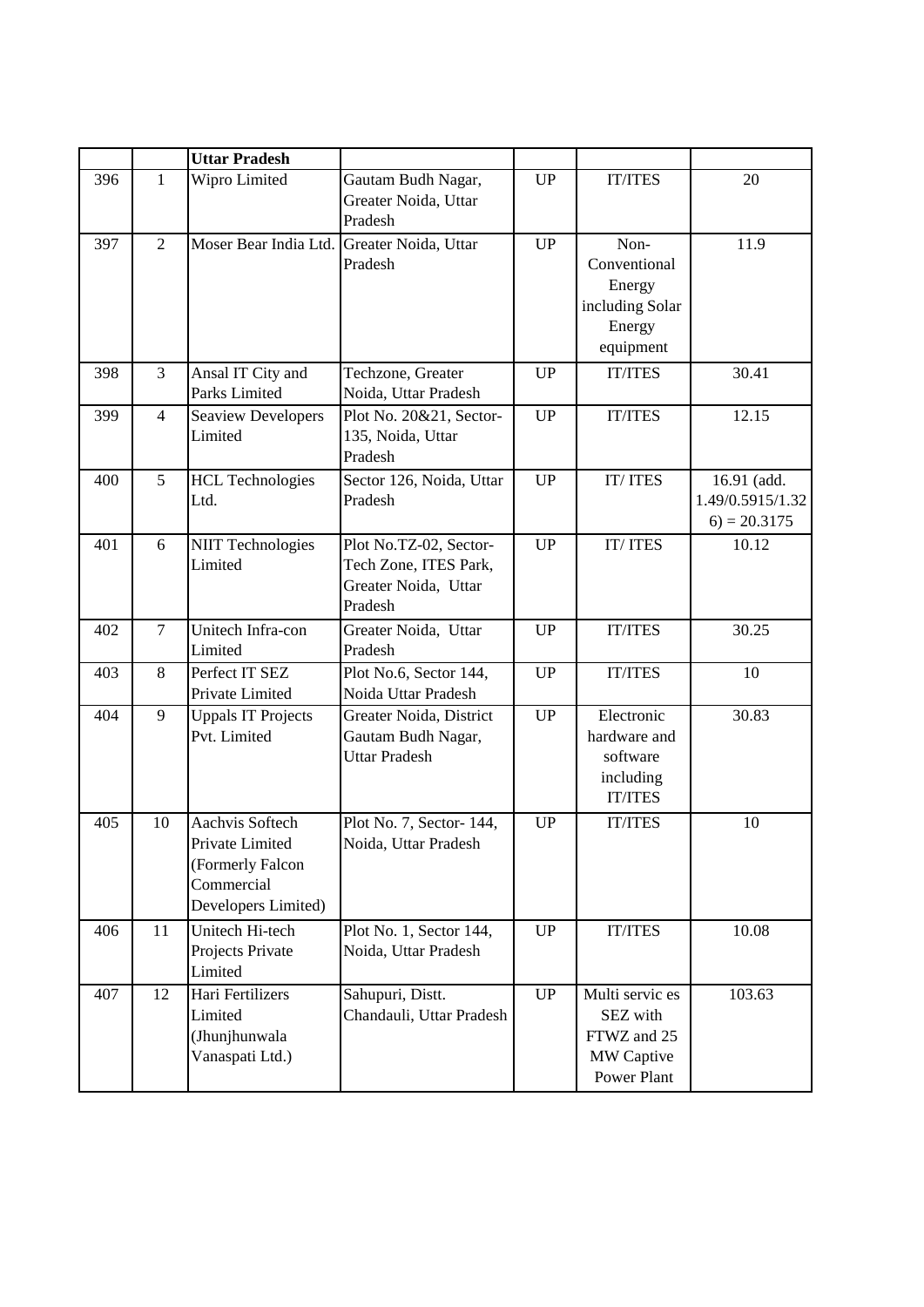| 408 | 13 | <b>Uttar Pradesh State</b><br>Indistrial<br>Development<br>Corporation<br>(UPSIDC) | Bhadohi, District Sant<br>Ravidas Nagar, Uttar<br>Pradesh                                             | <b>UP</b> | Carpet and<br>Handicrafts                                           | 103.96                                           |
|-----|----|------------------------------------------------------------------------------------|-------------------------------------------------------------------------------------------------------|-----------|---------------------------------------------------------------------|--------------------------------------------------|
| 409 | 14 | <b>Gallant Infrastructure</b><br>Private Limited                                   | Plot No. 202, Sector KP-<br>V, Greater Noida, Uttar<br>Pradesh                                        | <b>UP</b> | <b>IT/ITES</b>                                                      | 33                                               |
| 410 | 15 | Jubilant Infracon<br>Private Limited                                               | Plot No. 3, Sector 140A,<br>Noida, Uttar Pradesh                                                      | UP        | <b>IT/ITES</b>                                                      | 10.17                                            |
| 411 | 16 | Diamond IT Infracon<br>Pvt. Limited                                                | Greater Noida, Uttar<br>Pradesh                                                                       | <b>UP</b> | IT                                                                  | 10                                               |
| 412 | 17 | <b>Golden Tower</b><br>Infratech Pvt. Ltd.                                         | Noida, Uttar Pradesh                                                                                  | <b>UP</b> | <b>IT/ITES</b>                                                      | 10                                               |
| 413 | 18 | Arshiya Northern<br><b>FTWZ</b> Limited                                            | Village Ibrahimpur,<br>Junaidpur Urf, Moujpur,<br>Bulandshar, Uttar<br>Pradesh                        | <b>UP</b> | <b>FTWZ</b>                                                         | 51.4394                                          |
| 414 | 19 | Artha Infratech<br>Private Limited                                                 | Plot No. 21, Sector<br>Techzone-IV, Greater<br>Noida, District Gautam<br>Budh Nagar, Uttar<br>Pradesh | <b>UP</b> | <b>IT/ITES Sector</b>                                               | 10.006754 (de-<br>notified $5$ =<br>5.006754     |
| 415 | 20 | <b>Infosys Limited</b>                                                             | Sector -85, Noida,<br><b>District Gautam Budh</b><br>Nagar, Uttar Pradesh                             | <b>UP</b> | <b>IT/ITES</b>                                                      | 11.161                                           |
| 416 | 21 | <b>HCL IT City</b><br><b>Lucknow Private</b><br>Limited                            | Village Kanjehara &<br>Mastemau, Chack<br>Gajaria Farms, Sultanpur<br>Road, Lucknow, Uttar<br>Pradesh | <b>UP</b> | <b>IT/ITES</b>                                                      | 40.469 (de-<br>notified area<br>$15.779 = 24.69$ |
| 417 | 22 | <b>UP State Industrial</b><br>Development<br>Corporation<br>(UPSIDC)               | Lalpur-Gangwari Village,<br>Tehsil-Bilari, District<br>Moradabad, Uttar<br>Pradesh                    | UP        | Textile and<br>broad banded<br>product                              | 49.321                                           |
| 418 | 23 | <b>UP State Industrial</b><br>Development<br>Corporation<br>(UPSIDC)               | Lalpur-Gangwari Village,<br>Tehsil-Bilari, District<br>Moradabad, Uttar<br>Pradesh                    | <b>UP</b> | IT/ITES/Electro<br>nic<br>Components &<br>Hardware<br>manufacturing | 13.965                                           |
| 419 | 24 | <b>TATA Consultancy</b><br><b>Services Limited</b>                                 | Plot No: 01, Sector-157,<br>Noida, Uttar Pradesh                                                      | <b>UP</b> | <b>IT/ITES</b>                                                      | 19.9001                                          |
|     |    | <b>West Bengal</b>                                                                 |                                                                                                       |           |                                                                     |                                                  |